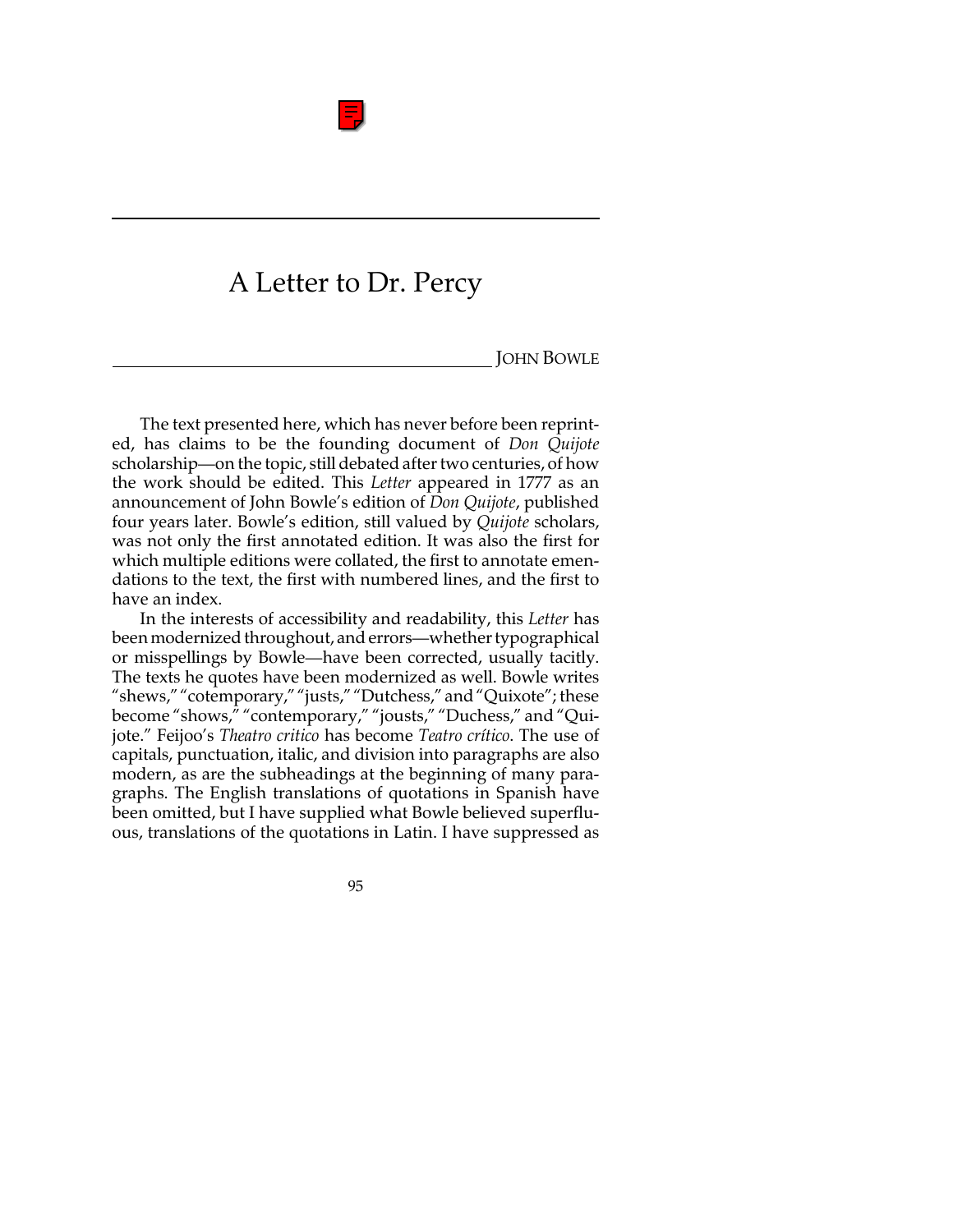unnecessary Bowle's use of "folio" and "quarto" in bibliographical descriptions. References to the text of *Don Quijote* have been standardized, supplying part and chapter number.

In some cases I have added information in footnotes, or clarified Bowle's bibliographical references. My material in notes is marked with brackets: [ ].

For information on the Hispanist work of Percy and Bowle, see the following:

- Bowle, John, and Thomas Percy. *Cervantine Correspondence*. Ed. Daniel Eisenberg. Exeter: University of Exeter, 1987.
- Cox, R. Merritt. *An English "Ilustrado": The Reverend John Bowle.* Bern, Frankfurt am Main, Las Vegas: Peter Lang, 1977.
- Cox, R. Merritt. *The Rev. John Bowle. The Genesis of Cervantean Criticism.* University of North Carolina Studies in the Romance Languages and Literatures, 99. Chapel Hill: University of North Carolina Press, 1971.
- Deyermond, Alan. "Sánchez's *Colección* and Percy's *Reliques*: The Editing of Medieval Poetry in the Dawn of Romanticism," *Spain and its Literature. Essays in Memory of E. Allison Peers*, ed. Ann L Mackenzie (n.p.: Liverpool University Press-Modern Humanities Research Association, 1997), pp. 171–209.
- Rico, Francisco. "Historia del texto." *Don Quijote*, ed. Francisco Rico, segunda edición revisada (Barcelona: Crítica, 1998), I, cxcii-ccxlii, especially pp. ccxvi-ccxviii.

For their assistance with editorial questions, modernization, and proofreading, I would like to thank Dan Clouse, Steve Soud, and Gloria Allaire.

> Daniel Eisenberg *Excelsior College*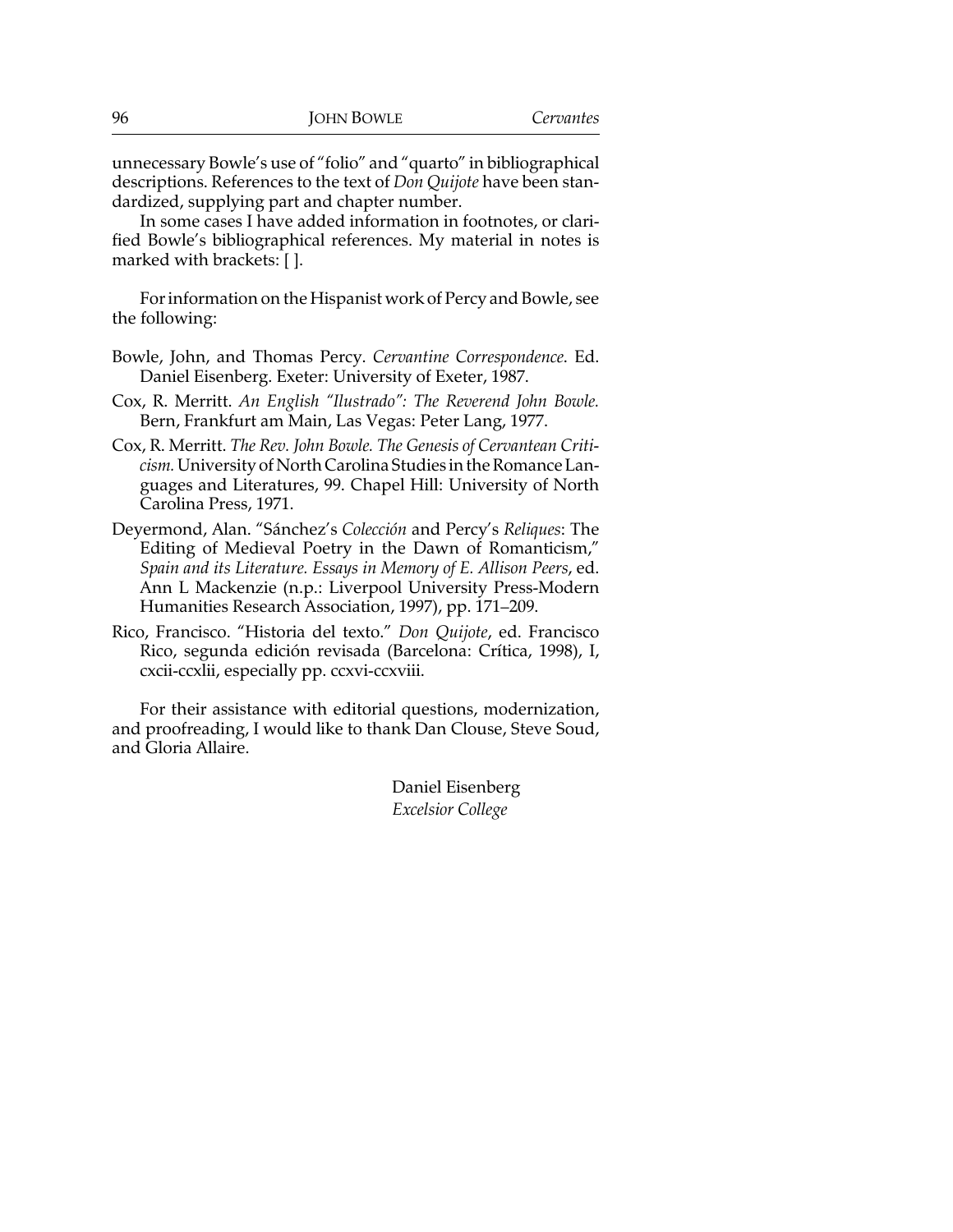## L E T T E R

#### TO THE

## Reverend D.<sup>r</sup> PERCY,

#### **CONCERNING**

#### A NEW AND CLASSICAL EDITION

OF

## HISTORIA DEL VALEROSO CAVALLERO

## DON QUIJOTE DE LA MANCHA.

To be illustrated by

ANNOTATIONS, and EXTRACTS from the Historians, Poets, and Romances of Spain and Italy, and other Writers Ancient and Modern; with a GLOSSARY, and INDEXES.

In which are occasionally interspersed

Some Reflections on the LEARNING and GENIUS of the AUTHOR.

With a MAP OF SPAIN, adapted to the History, and to every Translation of it.

By the Reverend JOHN BOWLE, M.A. F.S.A.

*MIGUEL DE CERVANTES mérite quelque distinction. S'il avait eu l'honneur d'être un Ancien et que son Ouvrage eût été écrit en Grec ou seulement en Latin, il y a déjà long-temps qu'il aurait eu des Scholiastes et même des Commentateurs en forme.* Avertissement à TIRANT LE BLANC.

> LONDON: Printed for B. White, Horace's Head, FleetStreet. MDCCLXXVII.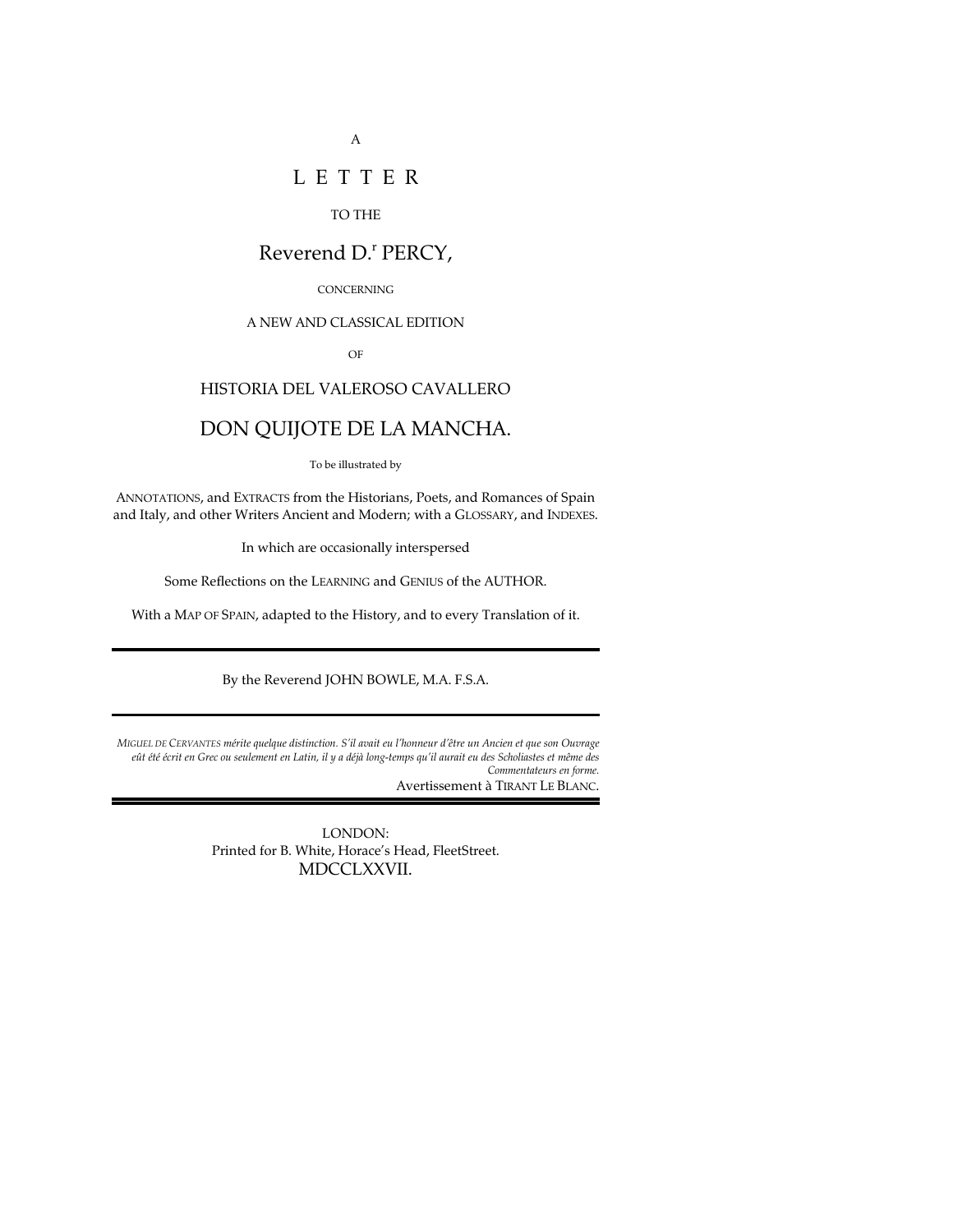A  $L E T T E R$  to the Reverend  $D<sup>r</sup> P E R C Y$ , concerning a new edition of *Don Quijote*.

At length, Dear Sir, I take the liberty thus publicly to acquaint you with the result of my labours on our favourite writer CER-VANTES. I particularly address myself to you, as you are so conversant in every branch of polite literature, most especially that which has engrossed so much of my time and attention.

#### *Don Quijote a classic. The creation of indexes.*

From the commencement of my intimacy with the text of *Don Quijote*, I was induced to consider the great author as a classic, and to treat him as such. With this view I had the courage to begin and, what is more, the perseverance to finish two most copious verbal indexes to both parts of that celebrated work, on transcribing which it seemed altogether right to sever the proper names of men, places, and other remarkable things, and to make them distinct parts. This has also been done, with this farther addition, that where the name occurs in both parts, the whole is to be found in the former, so that every particular respecting any person, city, mountain, or whatever else is mentioned by the author from ancient and modern history, may be perused together. Thus, for instance, Amadís de Gaula, whom the knight more immediately intended for the grand object of his imitation, besides the introductory verses ascribed to him occurs in fourteen different chapters in the first, and in eight in the second part. The citations will abundantly gratify the pursuits of the most diligent searcher. The several articles under this head, you will probably be surprised to hear, are in number above one thousand, notwithstanding nothing is said of that odious and detestable character of the intolerant Eclesiástico, who is justly held up as an object of contempt and ridicule, and therefore deservedly anonymous. But notwithstanding this, every passage relating to him may be easily found in the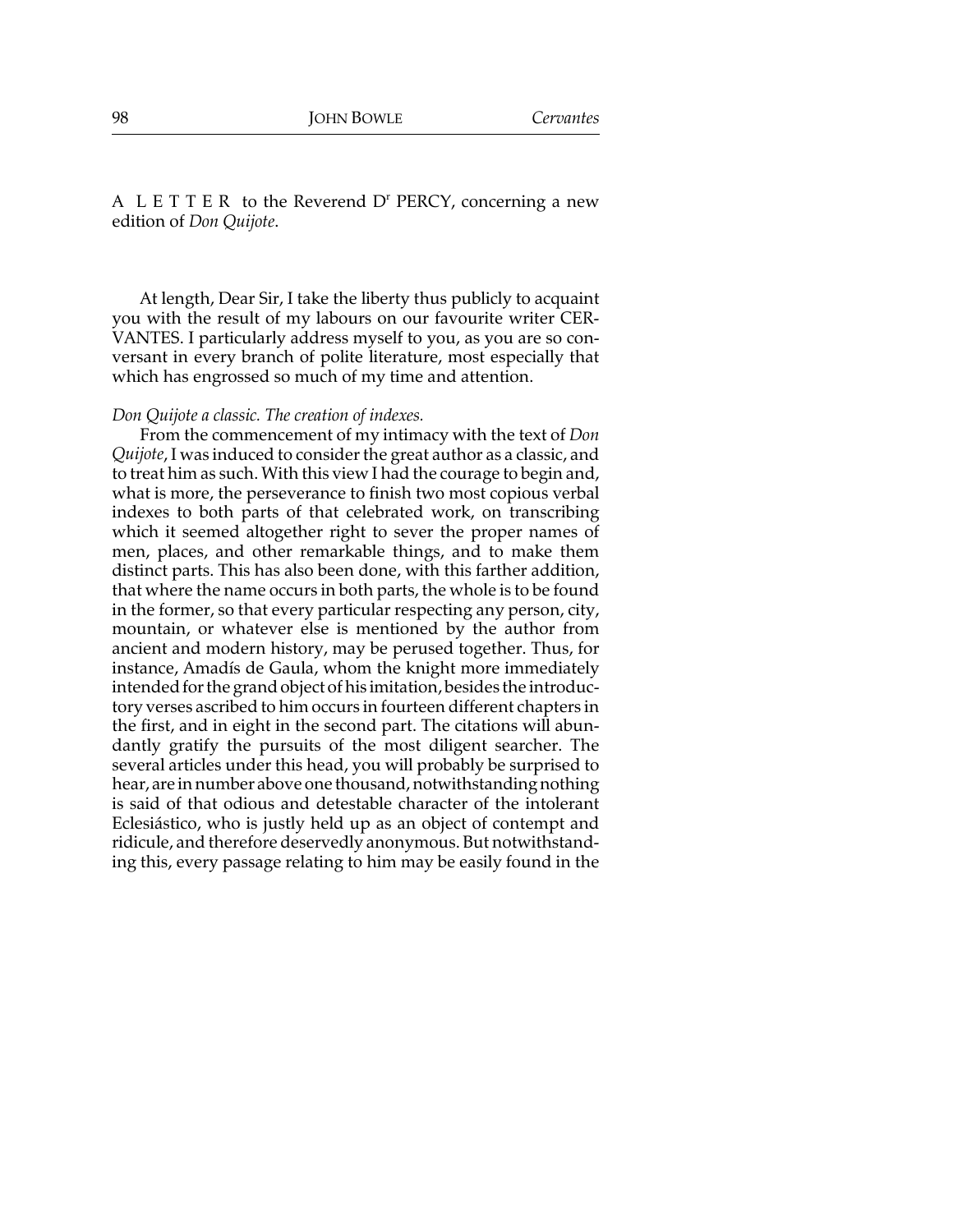words *eclesiástico* and *religioso*, in the general index.\*

#### *The need for annotations.*

From this minute survey the necessity of a comment and annotations becomes apparent, as it is of very little use to read what we do not understand. This will be found to be the case in many instances as to the text, which in many places is very obscure. In othefrs our ideas must be very imperfect, and frequently defective, from the want of that collateral assistance which is to be derived from history, from the romances, and other books which, if Cervantes did not immediately consult, will be found to contain matter that will throw light on various passages in his work.

Of some great events which happened in his own time he is to be considered as the original historian. Such were the battle of Lepanto, the taking of the Goleta (I, 39 and 42), and the expulsion of the Moors from Spain, with several lesser incidents to which he alludes, many of which will be verified by the concurrent testimony of other contemporary writers, and will occasionally appear in the notes.

#### *Romances of chivalry present customs of the time they were written.*

It is not at present my intention to trouble you with extracts from those *libros de caballerías*, the romances which, by your assistance, I have had the patience to toil through, but shall in general observe that the secondary amends for the drudgery of such painful reading has been what Monsieur de St. Palaye and other French writers on the history of chivalry have remarked: the faithful and exact descriptions of the manners and customs of the times in which they were wrote. Though the facts related were in themselves as fabulous as the heroes of whom they were told, yet similar events frequently occurred. In this respect they deserve some esteem as histories, because these latter enumerate several facts similar to those they particularly mention. Thus, for example, the watching of arms in some church or chapel previous to the receiving the order of knighthood, with its various ceremonies of

<sup>\*</sup> As words will but imperfectly convey an idea of this laborious undertaking, specimens of each will, in a proper place, be added.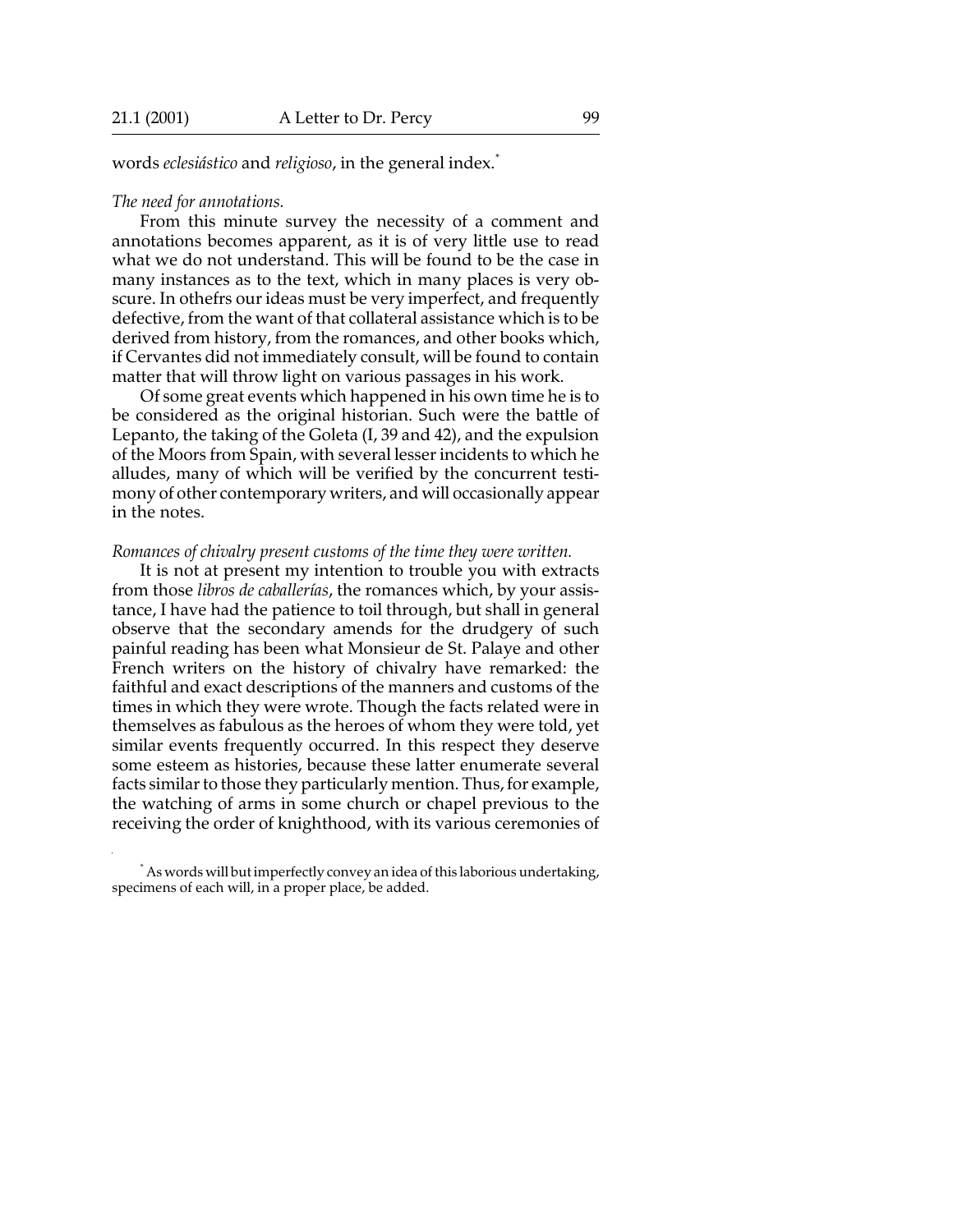creation, the hearing mass and confession $\check{ }$  before the day of battle, with other religious circumstances, are to be found both in history and romance, though perhaps more frequently and more copiously in the latter. And here, when the same fact occurs in almost every writer, we may safely infer that such practice was universal. Thus the parting of the sun betwixt the combatants, that it might not affect the one more than the other (*Quijote* II, 56), and which will be shown at large in the notes, was constantly in use. As general was that specimen of knightly courtesy used by Quijote, of leading the duchess her horse by the bridle: "de puro cortés y comedido tomó la rienda de su palafrén" (II, 34). This was a very ancient custom, and continued long in use. It most probably began with the clergy, for Pepin, King of France, with his son Charlemagne, and his other children, besides prostrating themselves at the feet of Pope Stephen, led his mule by the reins as he approached Paris. This happened after the middle of the eighth century.† So don Fernando, King of Aragon, who distinguished himself by his extraordinary attachment and civility to the Anti-Pope Benedict the Thirteenth, led the horse on which he rode under a canopy to the church at Morella in Valencia. This happened in the year 1414, as we are informed by Mariana (Libro  $20$ , cap. 6). So, the same historian tells us, Henry King of Castille treated his sister the infanta Doña Isabela, the wife of the same king, who was afterwards his successor, in Segovia, in 1474: "la infanta salió a pasear por las calles de la ciudad en un palafrén, que él mismo tomó de las riendas, para más honrralla."

But what is most to our purpose, is the continuance of it to our author's own time. Margaret of Austria, queen of Philip the Third, when she made her public entry into Valencia, left her coach and mounted her hackney, which, in place of reins, had two long cords of red silk and gold, and these were held by some nobles and

<sup>\*</sup> "Toutefois celui jour au matin Rolland, devant que partir pour aller combattre, s'était confessé et avoir reçu le sacrement de l'autel (car la coutume des gens de l'ost de Charlemagne était telle) que devant que entrer en bataille ils confessaient et recevaient leur rédempteur, et le nôtre." Bouchard, *Annales de Bretagne* (Paris, 1531), f. 606.

<sup>†</sup> *Peronniana*, 147.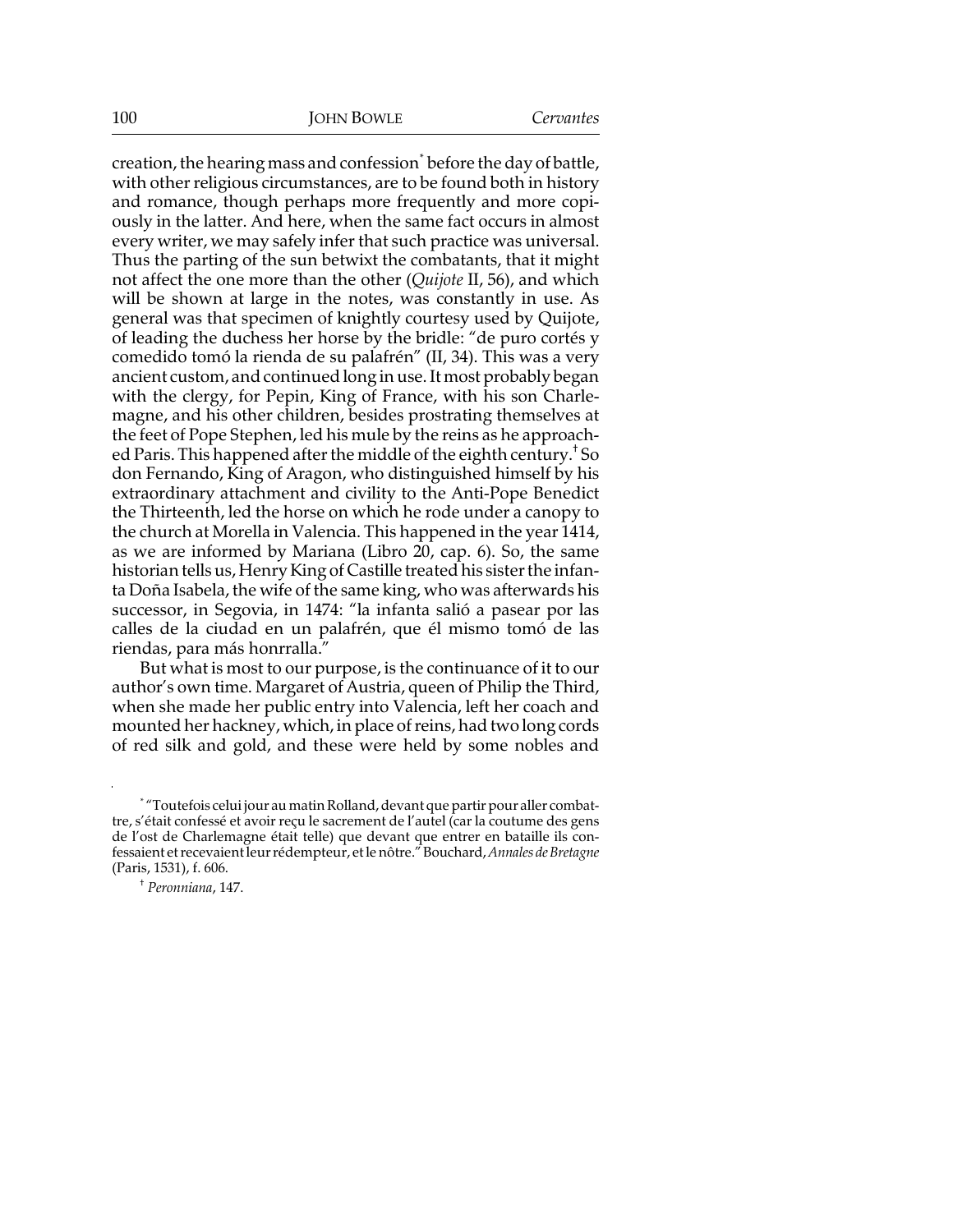principal lords of the kingdom, and by certain officers of high rank and distinction. "La hacanea de la reina tenía dos cordones largos de seda colorada y oro, que servían como de riendas, y éstos los llevaban de una parte los varones y señores principales del reino, y de la otra los oficiales que llaman del quitamiento."\*

It is natural for writers to specify customs and fashions that generally prevail in their own times. These necessarily fall from their pens, accidentally and unintentionally. What has suggested this reflection is the naming of Milan in one or two places as the scene of dress and gallantry. The captive mentions (I, 39) his setting off from Genoa to furnish himself with arms, and some fine clothes as a soldier: "llegué con próspero viaje a Génoa; fui desde allí a Milán, donde me acomodé de armas, y de algunas galas de soldado." It is to our purpose, and worthy of notice, that this city preceded France and led the van in the articles of fashion, sumptuous and gaudy apparel, jewelry, and pompous luxury in various shapes, before her European neighbours. As early as the famed interview between Henry the Eighth and Francis the First, at Guisnes, at one of the masques there, ten ladies were attired after the fashion of Millaine, in rich tissue and cloth of silver raised, parted, travers, and ruffed sleeves, with foresleeves pendant, knit with points of gold, and cowls or coifs of gold piped, $^\dagger$  and Millaine bonnets of crimson satin drawn through with cloth of gold.‡ Two years after, at one of Wolsey's banquets, "eight ladies had Millian gowns of white satin; on their heads, cowls and Millian bonnets of gold with jewels."¶ Though these last citations affect female dress alone, yet it is certain that the men's was also influenced from the same quarter. Meteren, the Flemish historian, informs us that Count Horn had on at his execution a cloth bonnet of Milan.§ Please to turn to *Quijote* II, 23, and you will find the same head

\* *Segunda Parte de Guzmán de Alfarache,* por Mateo Luján de Sayavedra (Bruselas, 1604), p. 347.

† This is precisely the idea of Cervantes's *oro de canutillo* (I, 31).

‡ Halle's *Chronicle*, H. 8, fol. 83, *ad an*. 1521.

¶ *Ibid*., fol. 92.

§ *Hist. Belgica*, *ad an*. 1568. [Emanuel van Meteren, *Historia Belgica nostri potissimvm temporis an annum vsque 1598*; also available in French and English.]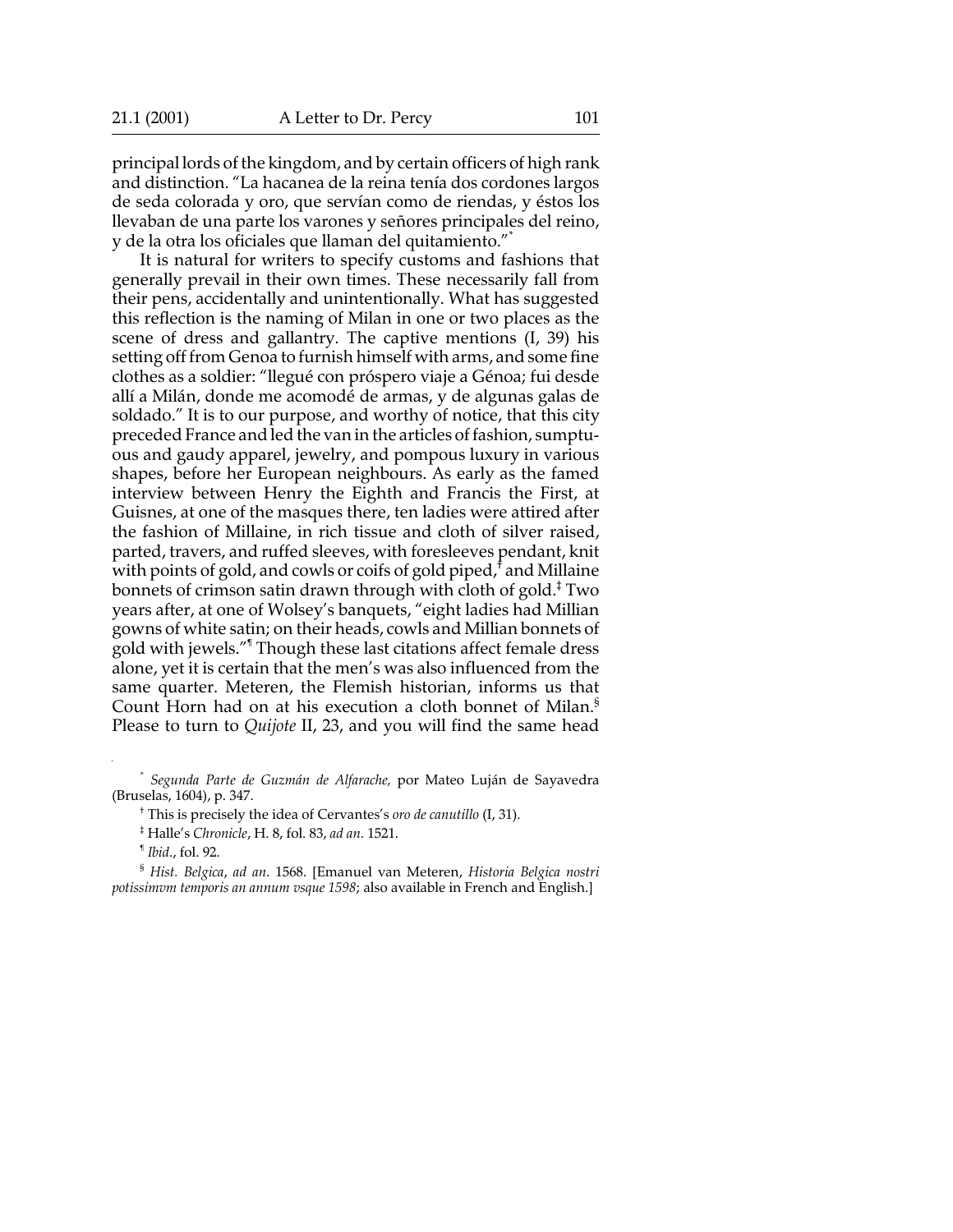gear given to Montesinos: "cubríale la cabeza una gorra milanesa negra." Covarrubias minutely describes this, and it will most properly appear in the comment. The state of Milan having been so long under the dominion of Spain, easily accounts for this usage.

The ancient European chivalry had many rites and customs in common, but the several states and kingdoms had divers peculiar to themselves, and totally different from one another. In England, the clergy had the power of making knights, as appears from Ingulphus,\* and that the Normans abhorred this custom, and looked on those so made as dastards and degenerate. However they afterwards gave into the same, for William Rufus was knighted by Lanfranc, Archbishop of Canterbury, in the life of his father,† and his brother Henry the First granted the same privilege to the abbots of Reading, as it appears from his foundation charter. But possibly this species of church power was not peculiar to England, for Matthew of Westminster tells us that Walwanus, King of Norway, was knighted by Pope Vigilius in 533. But anciently there was ever a great intercourse betwixt knights and the clergy. The swords, arms, and banners of the former were consecrated by the clergy.‡ To both, fasting and abstinence from meats were alike enjoined by the Council at Avranches in 1172.¶

The learned Monsieur de LaCurne de Sainte-Palaye, in his *Mémoires sur l'ancienne chevalerie*, has amassed a number of curious particulars respecting the general institute of knighthood, and has given a succinct history of it, but it must be remembered that his work is the work of a Frenchman.§ His inferences are formed and his knowledge of facts is almost, if not wholly, derived from the writers and historians of his own country, to which, and for whose

§ [On LaCurne, his *Mémoires* and his role in stimulating interest in medieval literature,, see Lionel Gossman, *Medievalism and the Ideologies of the Enlightenment; The World and Work of LaCurne de Sainte-Palaye* (Baltimore: Johns Hopkins Press, 1968).]

<sup>\*</sup> *Ad an*. 1066. P. 70 Ed. Galei.

<sup>†</sup> M. Paris P. 14.

<sup>‡</sup> Parker, *ad an*. 1050. 158,9.

<sup>¶</sup> See Hoveden, 394. [A reference to the *Annals* of Roger de Hoveden.]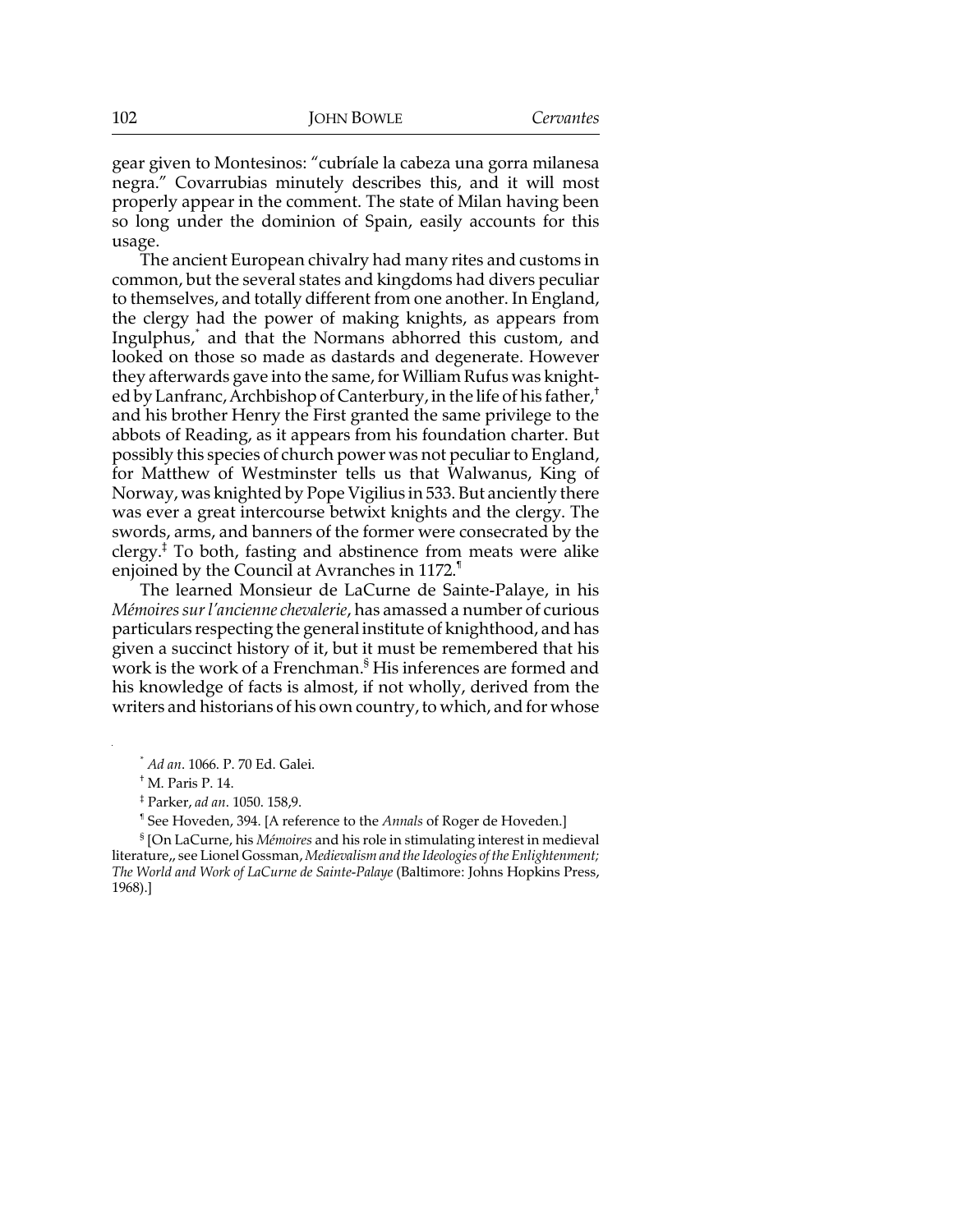use principally, he bent the whole of his pursuits. This then will by no means be found to be a proper guide for us in forming a judgment of our illustrious hero Quijote, as a Spaniard cannot with any propriety be called before a French tribunal.

#### *A Spanish legal source: The* Partidas.

Let us inquire, then, if his own country affords no laws by which to try him. Luckily she does; and, I am afraid, by them he will be found to be a culprit, and to have erred fundamentally. These are *Las siete partidas* del sabio rey don Alfonso el nono. These are the laws of Castille in Spanish, which were begun to be reduced into one system by order of the king don Fernando el Santo, and were completed in the time of his son Alfonso the Tenth, surnamed the Wise, and made public in his name. They were called *Partidas* on account of their being divided into seven volumes;\* there being seven letters in Alfonso's name, was the sole cause of this division. These partitions, or volumes, are again divided into several principal titles which contain the several laws. Thus Partida II, Title 21 has no less than twenty-five respecting knights—"de los *caballeros"*—and among these the eleventh specifies in whose hands was vested the power of making knights, and who could not. From them we learn that they could not be created by one who was no knight himself, that no clergyman or religious person had this power.† I fancy Quijote's knighthood upon this view of things is upon no better footing than Andrew's master, Juan Haldudo's, in the fourth chapter, as the innkeeper did not really pretend to any such honour.

Another flagrant violation occurs I, 11, where Quijote forces Sancho to sit by him, and to eat and drink with him, telling him that knighthood puts all upon an equality. "Ni al comer," says the twenty-third [title], "non debe asentarse con ellos escudero, ni otro ninguno, sino caballero, o ome que lo mereciese por su honra o por su bondad." This title contains several curious particulars which

<sup>\*</sup> V. Covarrubias.

<sup>†</sup> "Fechos non pueden ser los caballeros por mano de ome que caballero non sea." "Otrosí el clérigo, nin ome de religión, non tovieron que podrían facer caballeros." Part. 2, Tit. 21, Ley xi.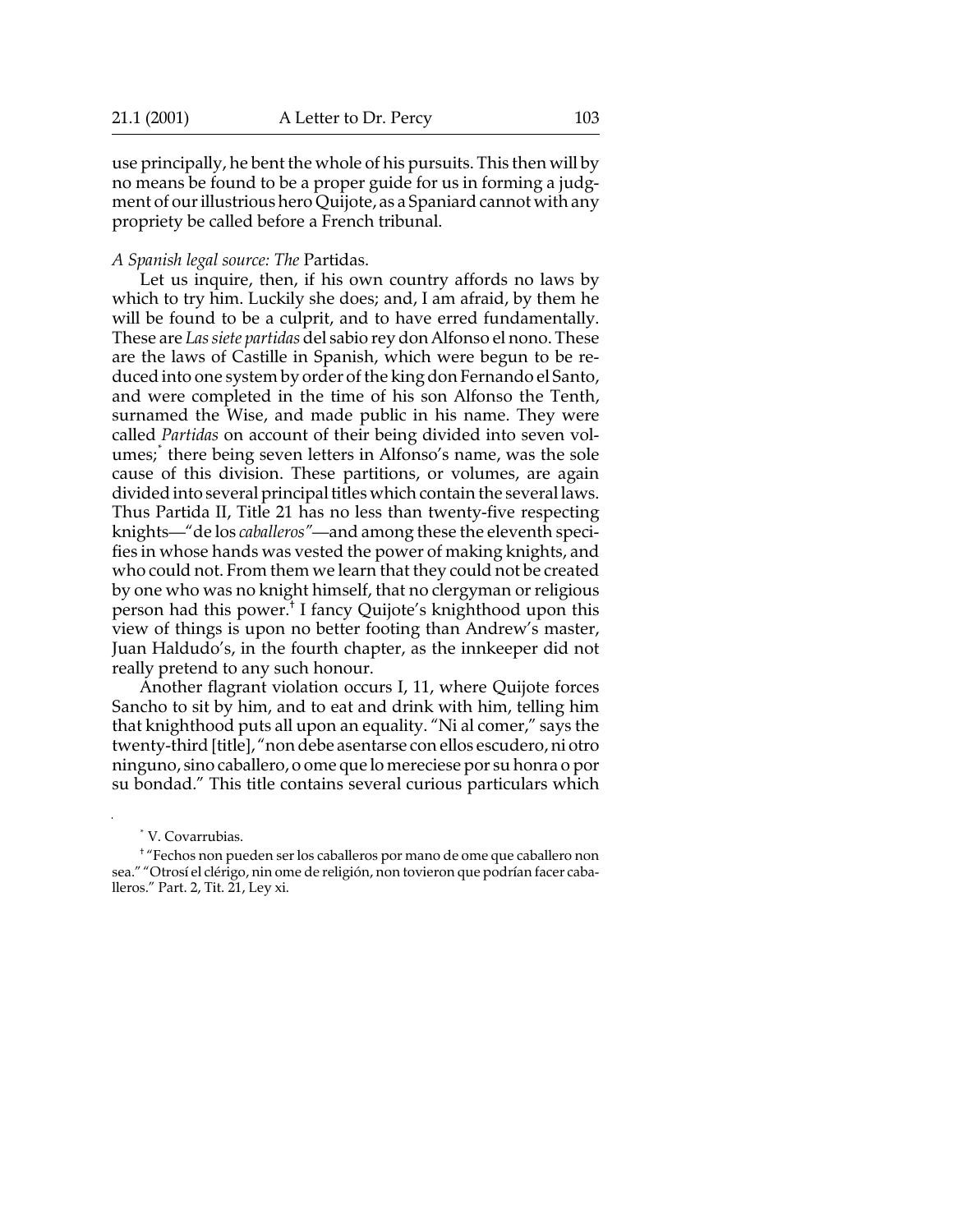will greatly illustrate the history of the renowned knight of La Mancha, and their merit will best appear when confronted with the text.

As Cervantes was master of all the learning of his own country, as well as that of Italy, he could not be unacquainted with this body of laws, and wherever his hero deviates from any precepts here laid down, it was doubtless with design to heighten the ridicule of his character. In this however he is eccentric, though at other times perfectly conformable. We have a notable instance of this in a conversation of his with his squire. "Tell me," says he to him, "what greater content can be had in the world, or what pleasure can be equal to that of conquering in battle, and to that of triumphing over one's enemy? Without doubt, not any" (I, 18). For knights hold it, says the nineteenth law, that no pleasure they could have, was so good as to be conquerors.<sup>†</sup>

Let this specimen under the First Part suffice. In the second, chapter the thirty-fourth, after the hunting the wild boar, and the injury done his green coat, Sancho expresses his dislike to kings and princes exposing themselves to the dangers of such chases. The duke tells him of his error, that the exercise of hunting is more convenient and necessary for kings and princes than for any other, that the chase is an image of war. Let us for the present make our farewell visit to don Alfonso, Partida 2, Title 5, "Cuál debe el rey ser en sus obras," ley 20, "Cómo el rey debe ser mañoso en cazar." And there we are told, "que conviene esta mucho a los reyes, más que a otros omes. E esto por tres razones: La primera por alongar su vida, &c. La segunda, porque la caza es arte e sabiduría de guerrear e de vencer, de lo que deben los reyes ser mucho sabidores."

Much knowledge respecting the general manners of the thirteenth, in which these laws were promulged, and preceding centuries is to be derived from the perusal of them. Many of the customs continued for ages after: nay, the present king of Spain shows a more than common regard to the particular law of the chase. The Valencia edition of this work, with a copious index, was handsomely and correctly printed, in eight octavo volumes, in

<sup>\*</sup> "Ca *caballeros* tenían que ningund vicio, que haber podiesen, non era tan bueno como ser vencedores."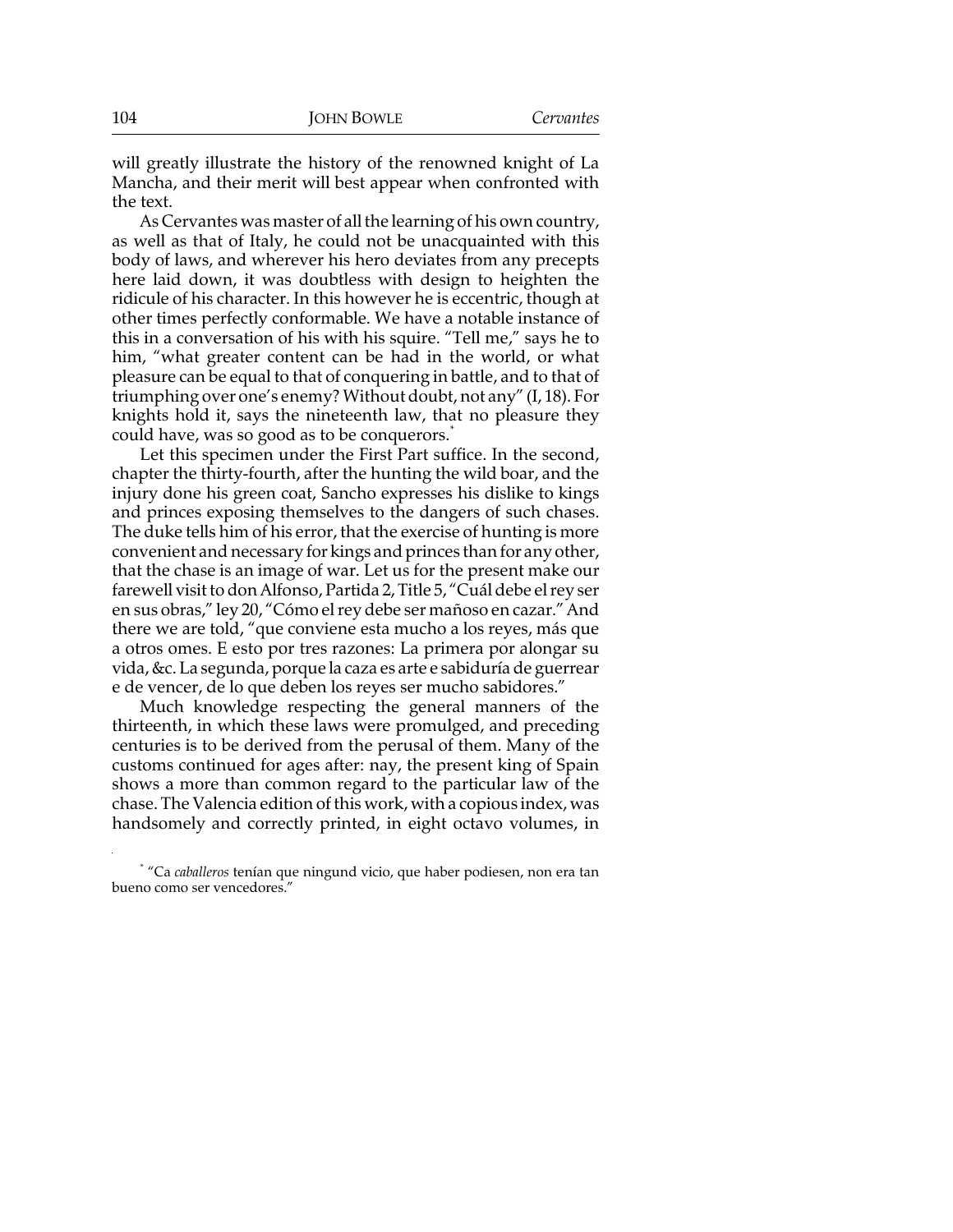#### 1758.

*A Spanish source on knights and knighthood.*

But the article of knights and knighthood, which naturally gave rise to the mention of it, has been historically treated by more than one writer in Spain. The principal under this head that has come to my possession is El Doctor don Joseph Micheli Márquez, the Sicilian, in his *Tesoro militar de caballería* en Madrid, 1642. We have here many examples of the ancient and modern forms of arming and professing the knights, agreeable to the ceremonials of the several orders: their rules, their constitutions, privileges, and grants; their ensigns, habits, origin, and conclusion of many of them: in a word, variety of information concerning them, with difficulty elsewhere to be met with. From whence I infer that knighthood, in its various forms, participates more or less of the *andante* or errant, and the laying the sword on the novel knight's shoulder is nothing more than the host's *gentil espaldarazo* on Quijote. Whatever is mentioned in the different parts of the work on this head will be historically ascertained by corrobating passages from this and from other writers who have expressly or accidentally treated this subject, and whom it is not material to specify.

### *Cervantes knew the work of Miguel de Luna.*

The *Historia verdadera del rey don Rodrigo, por el sabio Alcaide Albucácim Tarif Abentarique*, will afford us some curious matter. We are told by Miguel de Luna that he completed the translation of the first part of this work from the Arabic, November 30, 1589. That it became popular is most probable. I have this printed in quarto en Granada, 1592. The second was published there in 1600. Both in Zaragoza, in 1603, and in Valencia, 1606. It abounds with the phrases and much of the diction of Cervantes, who has with great humour ridiculed a circumstance gravely related (I, 7) of a Christian woman taken by sentinels of the captain Tarif Abenziet, who, on being brought into his presence, informed him that she had heard her father read "un pronóstico, el cual decía que esta tierra la habían de perder los cristianos, y que había de ser conquistada de los moros. Y decía más que el capitán que la había de ganar,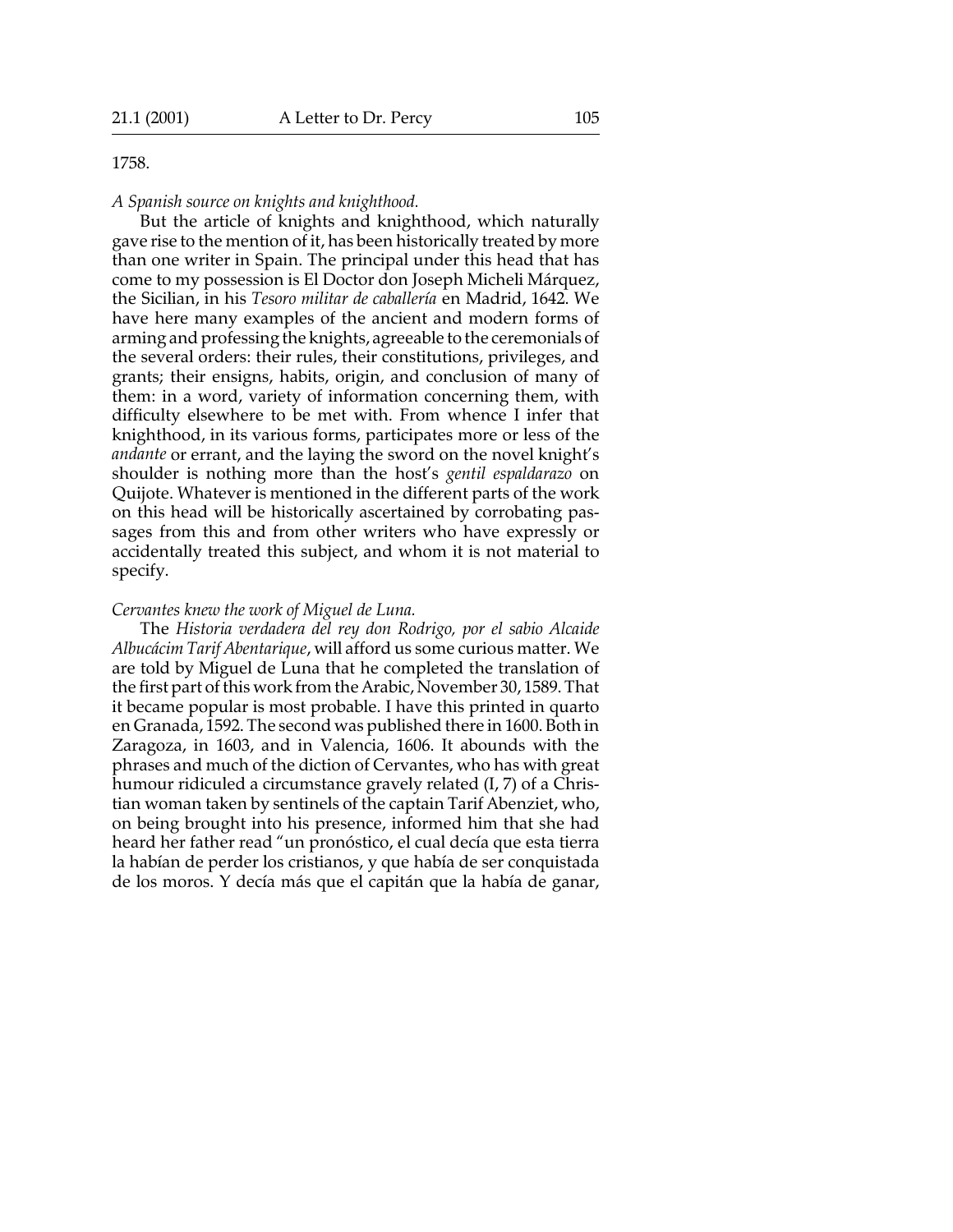había de ser valeroso y *fuerte*, y para señal de su conocimiento había de tener un *lunar* peloso tan grande como un garbanzo *sobre el hombro de la mano derecha*. Acabadas de decir estas razones por aquella mujer, *Tarif* se holgó mucho, y en presencia de todos los suyos *se desnudó*; y habiendo mirado con cuidado *hallaron el lunar* que la mujer había dicho." Who can entertain a doubt that Cervantes intended a banter on this piece of history, in what Dorotea relates to Quijote of the prophecy of her father concerning him who was to be her deliverer (I, 30)? He said besides that he was to be tall in his body, dry-faced, and that on his right side under his left shoulder, or thereabout, he was to have *un lunar pardo de ciertos cabellos a manera de cerdas,* a gray mole with some hairs and bristles. On hearing this Don Quijote said to his Squire, "Hold here, Son Sancho, help me to *strip*; for I wish to see if I am the knight, that this wise king foretold." "Now, why would your worship *strip*?" said Dorotea. "To see if I have this *mole*, which your father mentioned," answered Don Quijote. "You need not strip," said Sancho, "for I know that your worship has a *mole* of these marks on the middle of the backbone, which is a mark of a *strong* man." "This is enough," said Dorotea, "for with friends we must not look upon trifles, and whether it be in the *shoulder*, or on the backbone, is of little consequence; 'tis enough that he has a *mole*."

Whatever respects the Conde don Julián and his daughter La Cava is here delineated, and possibly from a passage respecting the Moorish King Abilgualit (Part 2, Chap. 2), of whom it is said, that he never eat [sic] or drank out of any vessel of gold or silver— "ni se llamaba un médico a ordenarle la comida"—nor called a physician to order his diet. He took the hint of Doctor Pedro Recio de Tirteafuera, who was so troublesome to Sancho in his government.

### *The* Crónica del…Cid

Various illustrations are also to be derived from the *Crónica del famoso caballero Cid Ruy Díaz Campeador*. The history of the horse Babieca will better appear in an annotation than in any other mode. The same may in a great measure be said of the traitor *Vellido*, who is named in the twenty-seventh and twenty-eighth chapters of the First Part; but as his history is blended with that of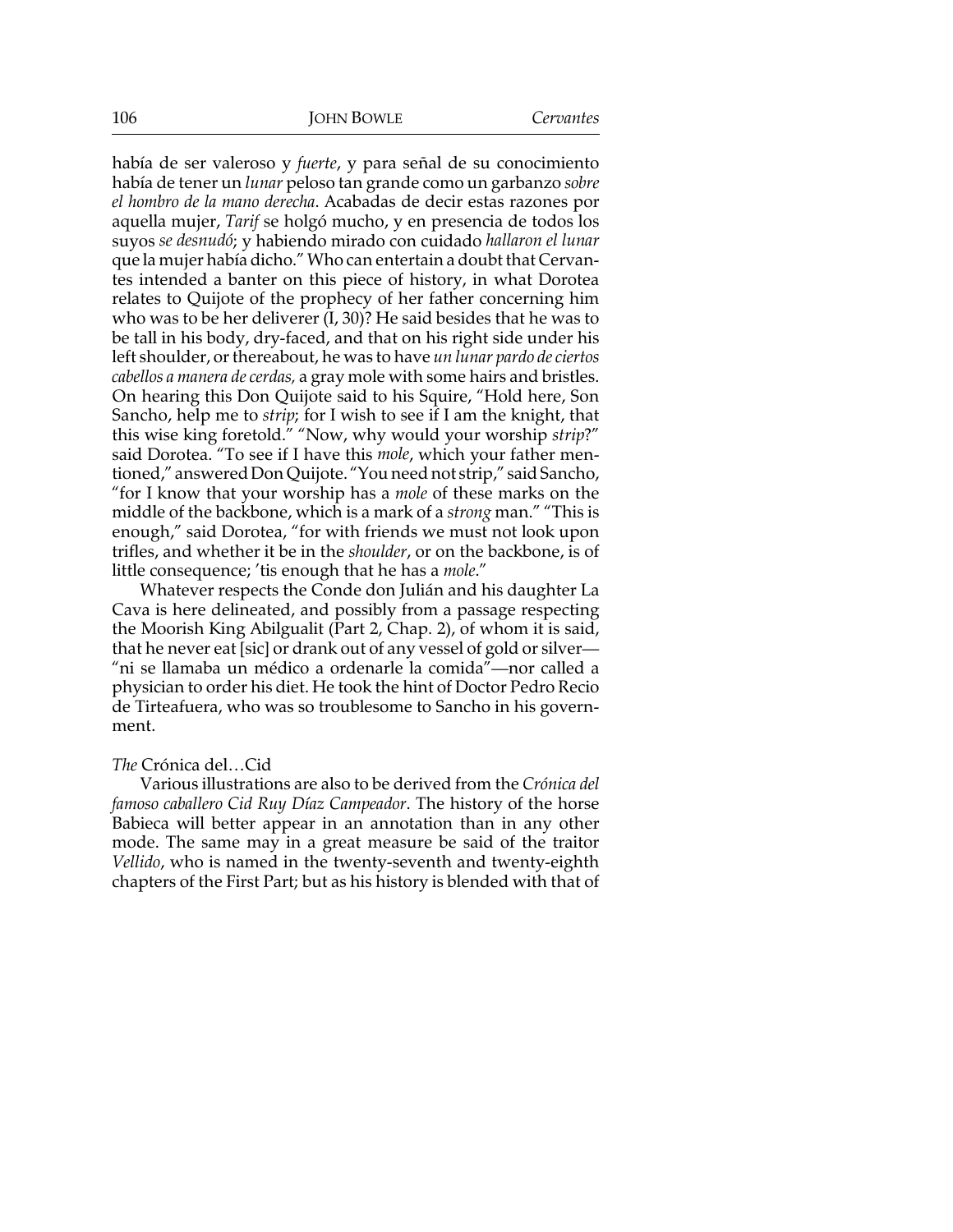don Diego Ordóñez de Lara, in the second, Chap. 27, it may not be amiss to have recourse to the last-named history: and there we read, Chap. 66, "De cómo don Diego Ordóñez *hizo* el *riepto* a los de Zamora sobre la muerte del rey don *Sancho*. E respondió don Diego Ordóñez: 'Los castellanos han perdido su señor, e matóle *el traidor de Vellido* seyendo su vasallo, y *vos los de Zamora* acogísteislo en la villa. E por ende digo que es traidor quien traidor tiene consigo, si sabe de la traición e si lo consiente. E por ende *riepto a los de Zamora* también al grande como al chico, *e al muerto como al vivo*, e así al nacido como el *que es por nacer. E riepto las aguas e riéptoles el pan* e riéptoles el vino.'"

These circumstances Quijote mentions in his harangue to the *rebuznadores* or braying party. "Hallo," says he, "según las leyes del duelo, que estáis engañados en teneros por afrentados, porque ningún particular puede afrentar a un pueblo entero, sino es retándole de traidor por junto, porque ignoraba que *sólo Vellido Dolfos* había cometido *la traición de matar a su rey*; y así *retó a todos*, y a todos tocaba la venganza y la respuesta. Aunque bien es verdad que el señor *don Diego* anduvo algo demasiado, y aun pasó muy adelante de los límites del *reto*, porque no tenía que *retar a los muertos*, a las *aguas*, ni a los *panes*, ni *a los que estaban por nacer*, ni a las otras menudencias que allí se declaran."

In the beginning of the thirty-fourth chapter, the Duchess makes Sancho sit by her on a low seat, and tells him that "merecía el mismo escaño del *Cid Ruy Díaz Campeador*." The Cid seems to have had a whimsical regard and attention to this utensil, and his chronicler has mentioned it as often, if not oftener, than his horse Babieca. I think I have rightly rendered the word, as will appear from the use he made of it. "E el Cid" (says the *Crónica*) "había por costumbre de comer a mesa alta en su cabo asentado en su *escaño*" (Chap. 196). "E desque había comido adormecíase a las veces en el *escaño*" (Chap. 230). "Era muy noble y muy sutil de labor, e estaba cubierto de paños de oro muy ricos" (Chap. 248). "E el Rey dijo, 'no sé rey en el mundo que mas *merezca este escaño* que el *Cid* mi vasallo. E éste ganó él en *Valencia*'" (Chap. 249). From this last citation it appears that the Duchess paid Sancho no small compliment.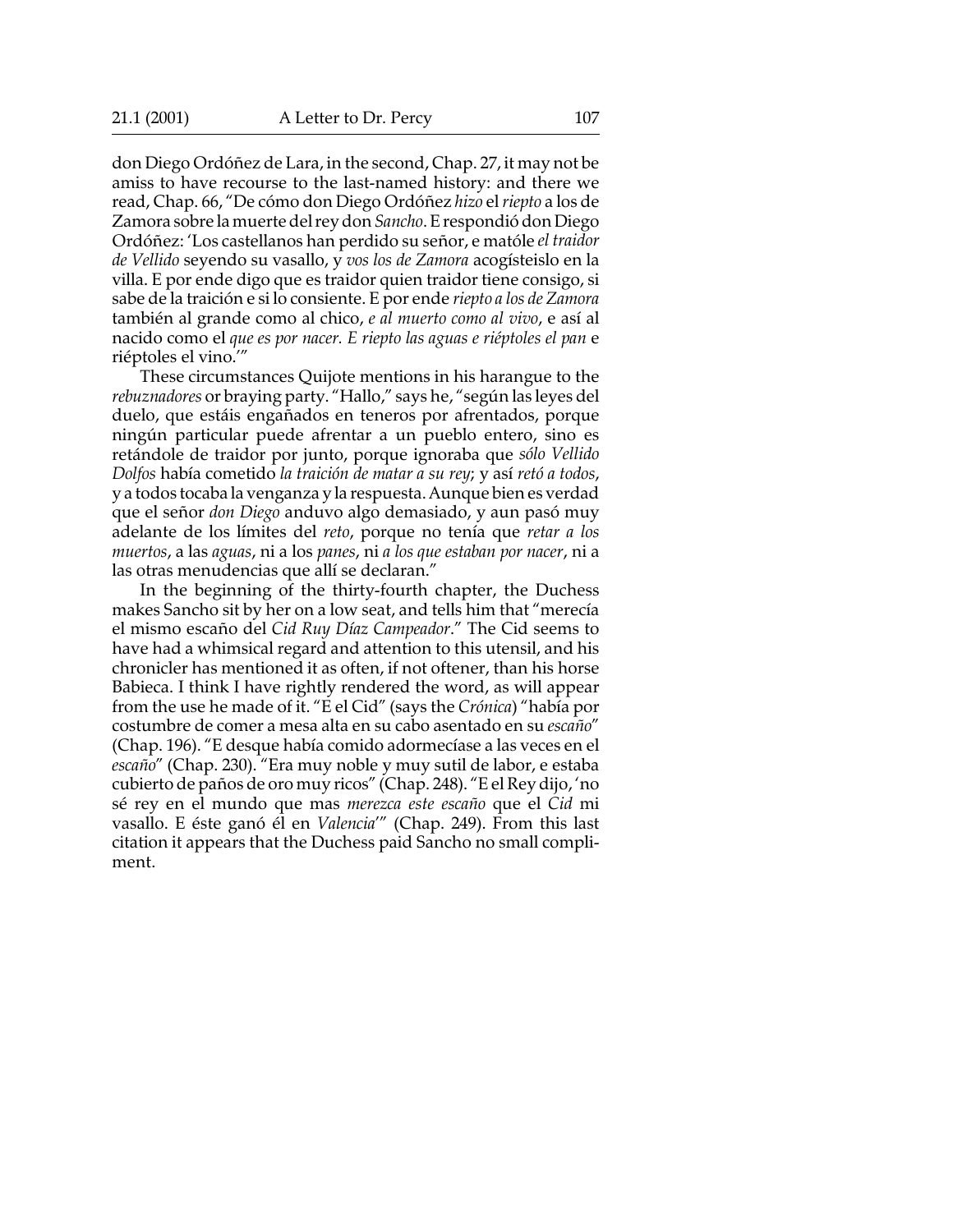*Santiago, mentioned in the* Crónica del…Cid.

I know of no writer who says so much of the Caballero Sant Yago—the Knight St. James—as the present chronicle. "Acaeció que un obispo estando en su iglesia de Santiago, faciendo su oración en su vigilia, oyó a los de la villa y a los romeros, que venían ý a romería, que Santiago que apareció como *caballero* en las lides, e en las ayudas de los cristianos. E cuando lo él oyó, pesóle mucho, e dijo: 'Amigos, no le llamedes caballero, mas pescador.' E teniendo esta porfía, plugo a Dios que se adurmió, e aparecióle Santiago, e díjole: 'tú tienes por escarnio porque me llaman *caballero*, e dices que lo non so. Por esto vine agora a ti a mostrárteme, porque jamás non dudes en mi *caballería,* ca soy *caballero de Jesucristo*, e ayudador de los *cristianos* contra los *moros*.' E él diciéndole esto, fuele traído<sup>\*</sup> un *caballo* muy blanco, e el apóstol Santiago cabalgó en el, muy bien guarnido de todas armas, frescas, claras y muy hermosas a guisa de *caballero*" (Chap. 14).

Now let us take a view of our knight, who, among his other adventures, II, 58, discovered the image of the patron of Spain—*de las Españas—*on horseback, his sword ensanguined, trampling on Moors, and walking on their heads. And on seeing it, Don Quijote said, "This indeed is a knight—*es caballero*—of the squadrons of Christ. This they call *Don San Diego Matamoros*, Don Saint James the Moorkiller, one of the most valiant saints and *knights* that the world ever had, and heaven now has. And many times they have seen him visibly overturning, trampling upon, and destroying the Moorish squadrons; and of this truth I could produce many instances, which are related in the true Spanish histories." Thus far the hero of the piece proceeds.

This saint's assistance in the battles of the Spaniards, and his services, therein are recorded in the chronicles of Spain that were composed by order of the king don Alonso [sic] el Sabio, and printed in Zamora, 1541, fol. 232. And Mariana, to humour his countrymen, tells the same story, libro 9, cap. 2; libro 12, cap. 15  $\&$ *al*. To these respectable testimonies may be added what Rivadeneira has advanced of this saint in his *Flos sanctorum*.

<sup>\*</sup> [In the original, "fue el traido."]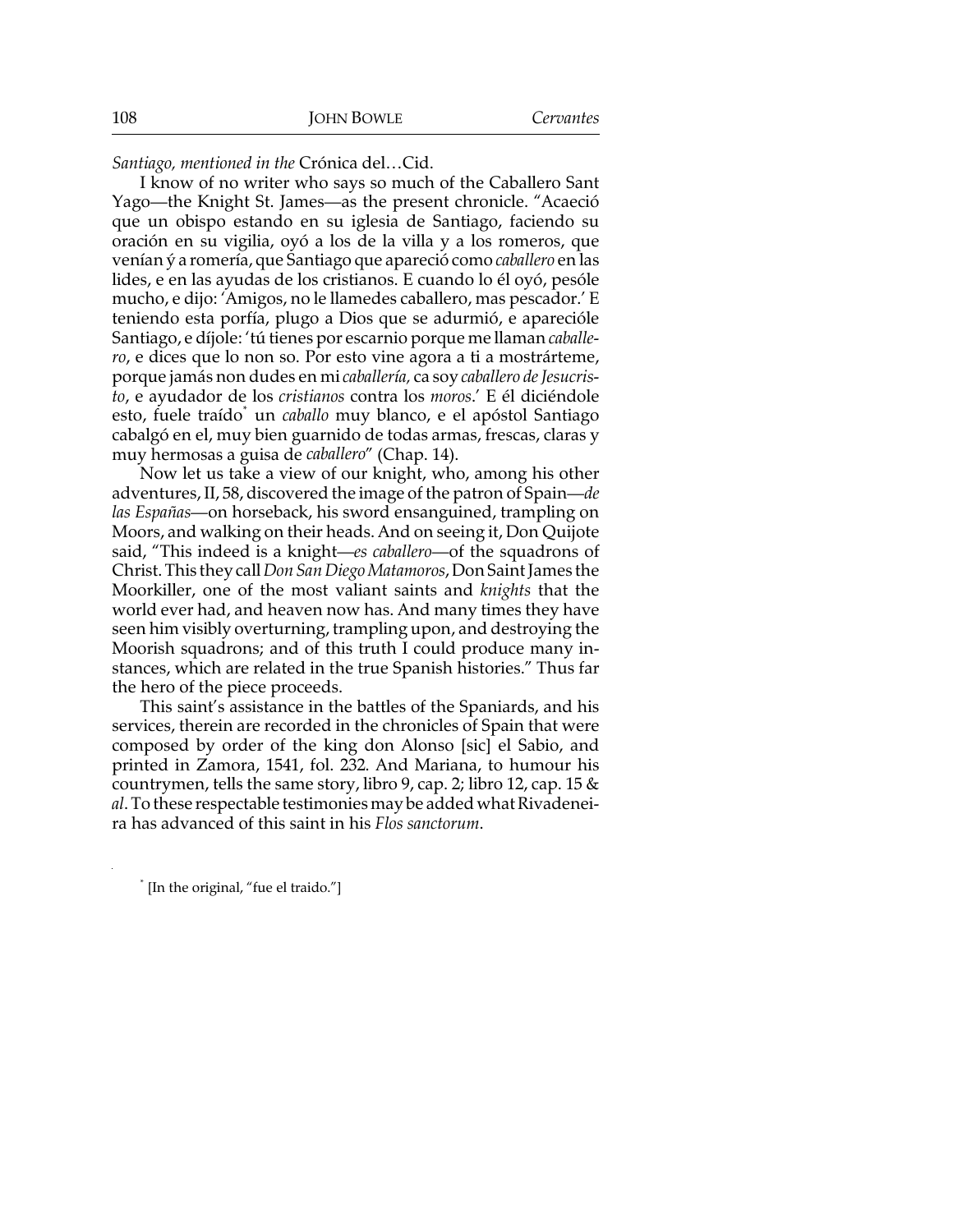### *A local allusion.*

The above-named chronicle mentions the king don Alonso the Sixth his ordering the palaces of Galiana to the use of the Cid for his place of residence in Toledo, cap. 247. You will please to recollect that Sancho, among his melancholy reveries in the pit (II, 55), observes that his master would regard those depths and dungeons as flowery gardens and palaces of Galiana: "tuviera estas profundidades y mazmorras por jardines floridas, y por *palacios de Galiana*." On having recourse to a description of this city by Doctor Francisco de Pisa, printed there in 1617, after much being said of these, there is this remark: "Volviendo a los palacios de Toledo, el vulgo llama *palacios de Galiana* a una casa que está ya casi asolada, en la Huerta del Rey: mas, a la verdad, aquélla era una casa de campo y recreación, con sus baños, en la cual dicen que la misma *Galiana* se deleitaba." Many passages concerning this city, which occur in Cervantes, will receive illustration from this quarter. Navagero, in his Viaggio in Ispagna,<sup>\*</sup> notices this part of the city, and an ancient palace there in ruins.

#### *A historical allusion.*

Local, poetical, and historical allusions are occasionally interspersed through the whole work. Thus, when Quijote has finished the adventure of the lions, II, 17, the author apostrophizes to him, and addresses him "segundo y nuevo don Manuel de Leon, que fue gloria y honra de los españoles caballeros." There is abundant testimony of the valour of this Knight. He makes a distinguished figure in the *Civil Wars of Granada*,<sup>†</sup> where much concerning his prowess is to be read; nothing however to cause him to be here named in preference to any other of his countrymen. That it is not mentioned at random, but with the strictest propriety, will appear from what is recorded of him by Alonso López de Haro in his *Nobiliario genealógico*. ‡ In the first volume, p. 200, he tells us that he

<sup>\*</sup> [Andrea Navagero, *Il viaggio fatto in Spagna et in Francia* (Venice, 1563). Available in Spanish as *Viaje por España, 1524–1526,* trans. Antonio María Fabré (Madrid: Turner, 1983).]

<sup>†</sup> [A reference to the work of Ginés Pérez de Hita.]

<sup>‡</sup> En Madrid, 1622, T. 2.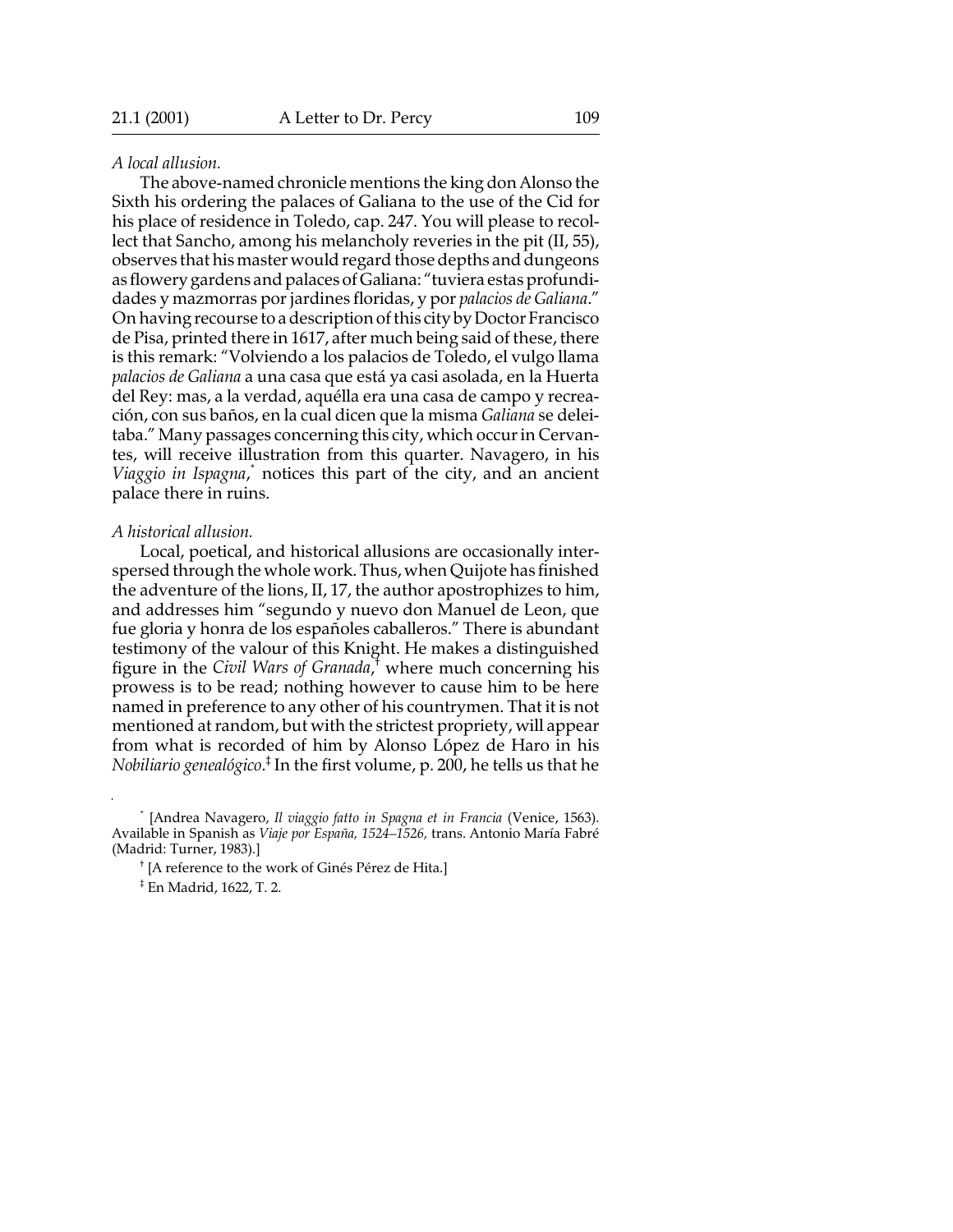was called "el valiente, honra y gloria de la nación española." In the second, he relates, p. 118, the following piece of history, altogether pertinent to this of Cervantes. "Fue de los caballeros cortesanos en gala y bizarría, que se hallaban en la corte deste católico príncipe, del cual escriben que habiéndole traído *de África un presente de leones muy bravos*, con quien las damas de la reina se entretenían, mirando desde un corredor que salía a la parte donde estaban los leones, en cuyo sitio se hallaba don Manuel.<sup>\*</sup> A este tiempo sucedió que la dama a quien servía, por descuido o por bizarría dejó caer un guante *en la leonera*, dando muestras de queja de habérsele caído, y como *don Manuel* lo oyese, *abrió la puerta de la leonera* con mucha presteza, entró dentro con grande ánimo y valor donde los leones estaban, sacando al guante y llevándole a la dama." This truly quixotic action of don Manuel attracted the encomiums of the Spanish poets Garci Sánchez de Badajoz (as it is related by de Haro, who also adds that the historians are large in their accounts of this famous and celebrated captain) and don Jerónimo de Urrea, who commemorates this act in a stanza which he has inserted in his translation of the *Orlando furioso* into Spanish.

#### *Other heroes.*

From tome the first of de Haro's above recited work, p. 422, we learn that Pedro Rodríguez de Luna [sic] was the author of a book, *Del paso honroso de Suero de Quiñones*, whose jousts there were mentioned by Quijote, I, 49. A farther account of them is to be had from the *Crónica de don Juan el Segundo,* to whom must be added Zurita, and they will be elucidated in the notes. Much is said by de Haro of the Marqués de Santa Cruz don Álvaro de Bazán (see parte I, cap. 39), and he enumerates several facts which tally with Cervantes his account of the battle of Lepanto.

### *Tunis and the Goleta.*

The affairs of Tunis and the Goleta are lightly touched here; for a fuller account of these recourse must be had to Italy. There is a small quarto volume on this place, and (what is remarkable)

\* V. p. 2. C. 6.47 Lond. Ed.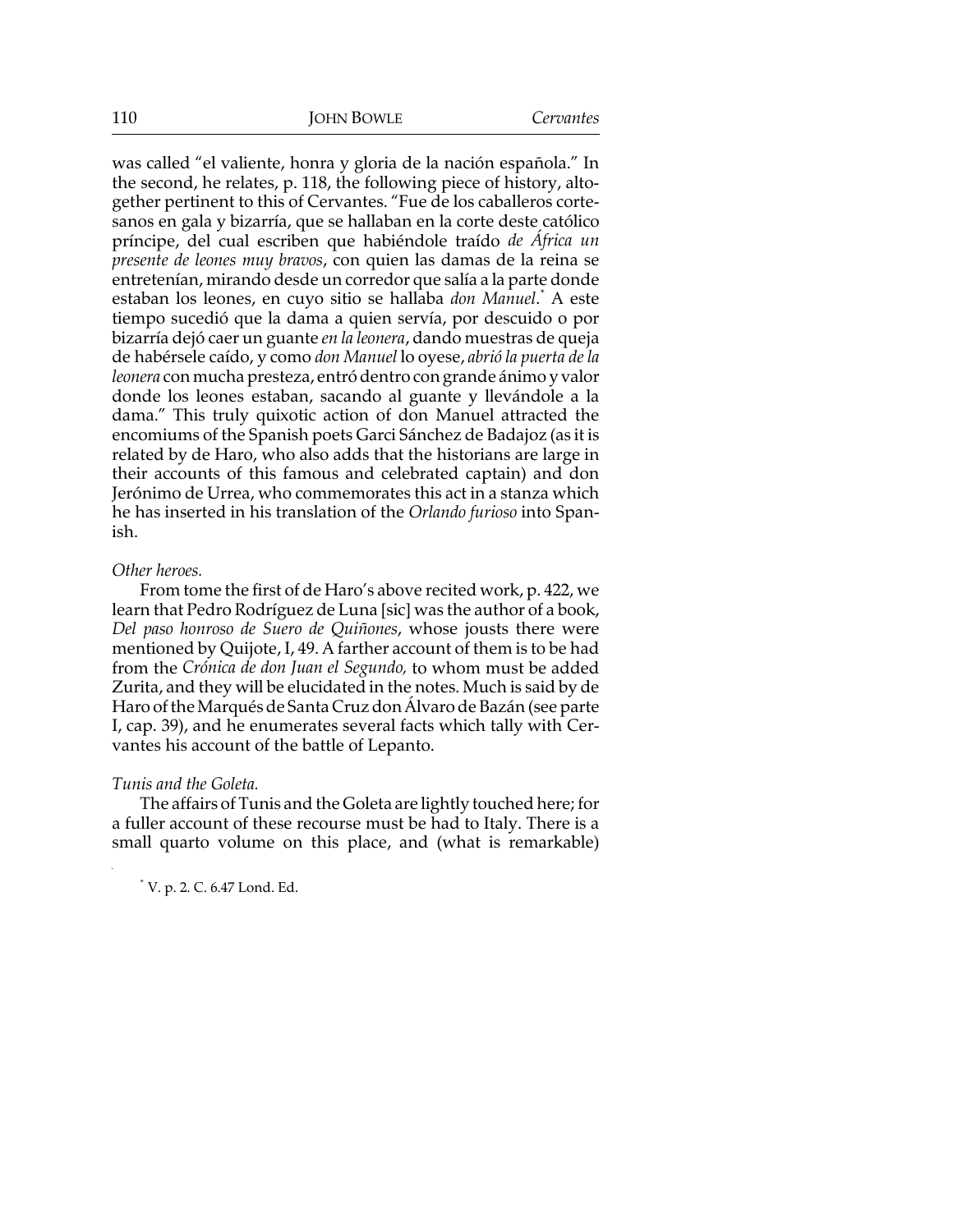printed the very year our Author mentions: *Discorso della Goletta, et del Forte di Tunisi, con quello che può forse succedere, quando il Turco tenti tale impresa.\** In the title of this rare little tract is a small map, in which are delineated the Goleta with its gulf, the *pequeño fuerte o torre en mitad del estaño*, Tunis and its Fort.

As words convey but poorly the idea of a place, I have sketched this little map, and here inserted it.



 $E^*$  If the island situated opposite C. Bono be I. Cimbalo, as seems probable, then from the authority of Luis del Mármol, I can pronounce the long island under C. Saffarano to be Tabarca, mentioned by Cervantes, I, 39.

The round spot in the *stagno*, or lake, is the little fort, or, as the Italian expresses it, "la Goletta Vecchia, Piazza non molto grande."† Cervantes speaks of Gabrio Cerbellon as general of the fort: this possibly, as it was situated between the walls of Tunis and the lake, as appears from this writer, and the plan was an appendage to the government of the city of Tunis, of which we here learn he was left General by Don John of Austria, which is also confirmed by other authority. "L'anno 1572, Gabrio Sorbellone<sup>‡</sup> da S. M. fu fatto Vice-Re e Capitan Generale di Tunisi di Barbaria, e de suoi supremi concigli, avendo poi gli Turchi con poderosa armata presa la Goleta, dove fu anche tradimento, assediorno con forze immense

\* *A Discourse of the Goletta, and of the Fort of Tunis, with what may possibly happen, when the Turk attempts such an enterprise*. In Macerata, appresso Sebastiano Martellini, 1574.

‡ "La famiglia Serbellona o Sorbellona, dal Sorbo, che mette nell'armi" (*ibid*.).

<sup>†</sup> Sign. C. [Unidentified.]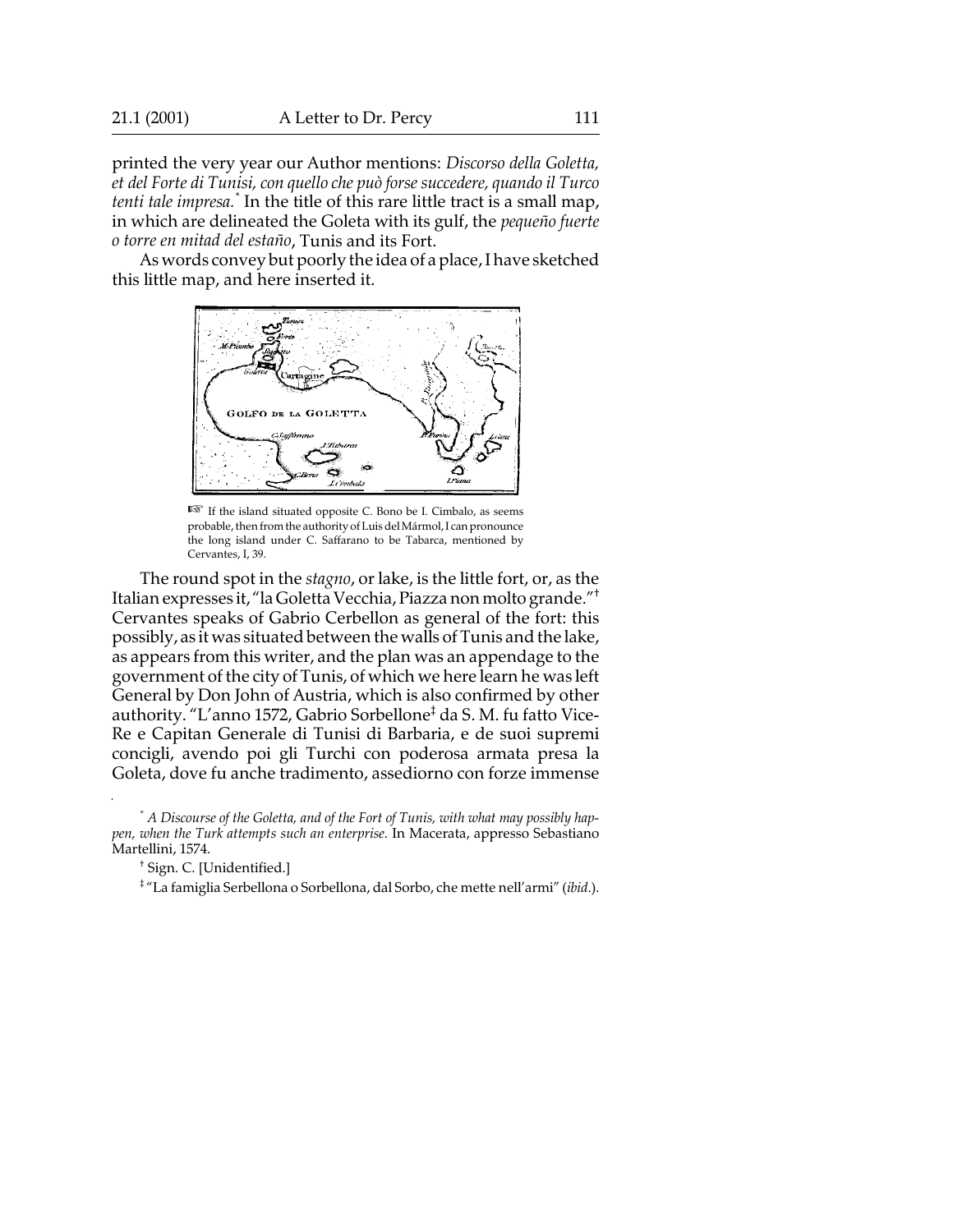la nova fortezza fatta erger in qual regno di Tunisi, ma non terminata dal Vice Re, che trovandosi en essa valorosamente ributto el nemico*,* sostenendo quattordici assalti generali, $\dot{\ }$  e finalmente per breccia di due mine presero i Turchi a viva forza la piazza con un essercito innumerabile, restando prigione il medesimo Capitane Generale, che fu condotto in Constantinopla." He died in Milan, in January 1580.†

#### *Mariana the historian.*

It is not my intention at present to trouble you with any extracts from that great ornament to his country Mariana, though he has several passages for our purpose. As his history has afforded me much information and satisfaction in the perusal, give me leave to add to the just elegies of it by Padre Feijoo $^\ddag$  this testimony: that though a Spaniard, he held rational, manly notions of liberty, and though a Jesuit, he has all the appearance of candour and honesty.

#### *Lesser incidents of his time.*

There were several lesser incidents in his own time to which Cervantes alludes, the knowledge of which can be no otherwise had than from his contemporary writers, or those who soon came after him. An instance or two will suffice. In a conversation between Quijote and Sancho concerning relics, the master says, that kings carry the bodies of saints, or their relics upon their shoulders: "Los cuerpos de los santos o sus reliquias *llevan los reyes sobre sus hombros*" (II, 26). Of this custom we have two examples in the *Flos sanctorum* of Rivadeneira. The first, that of the reception of the relics of Saint Eugenius at Toledo, in the year 1565, in which "entre muchas cosas señaladas," that writer tells us, "la más insigne fue ver al católico rey don Felipe, y al príncipe don Carlos su hijo, y a los archiduques de Austria Rodolfo, que hoy es emperador, y Arnesto su hermano *llevar sobre sus hombros* el arca en que iba el

\* Twenty-two according to Cervantes.

<sup>†</sup> *Scena d'huomini illustri d'Italia del conte Galeazzo Gualdo Priorato* (Venice, 1659).

<sup>‡</sup> *Teatro crítico*, T. 4, Disc. 8.28—14.51.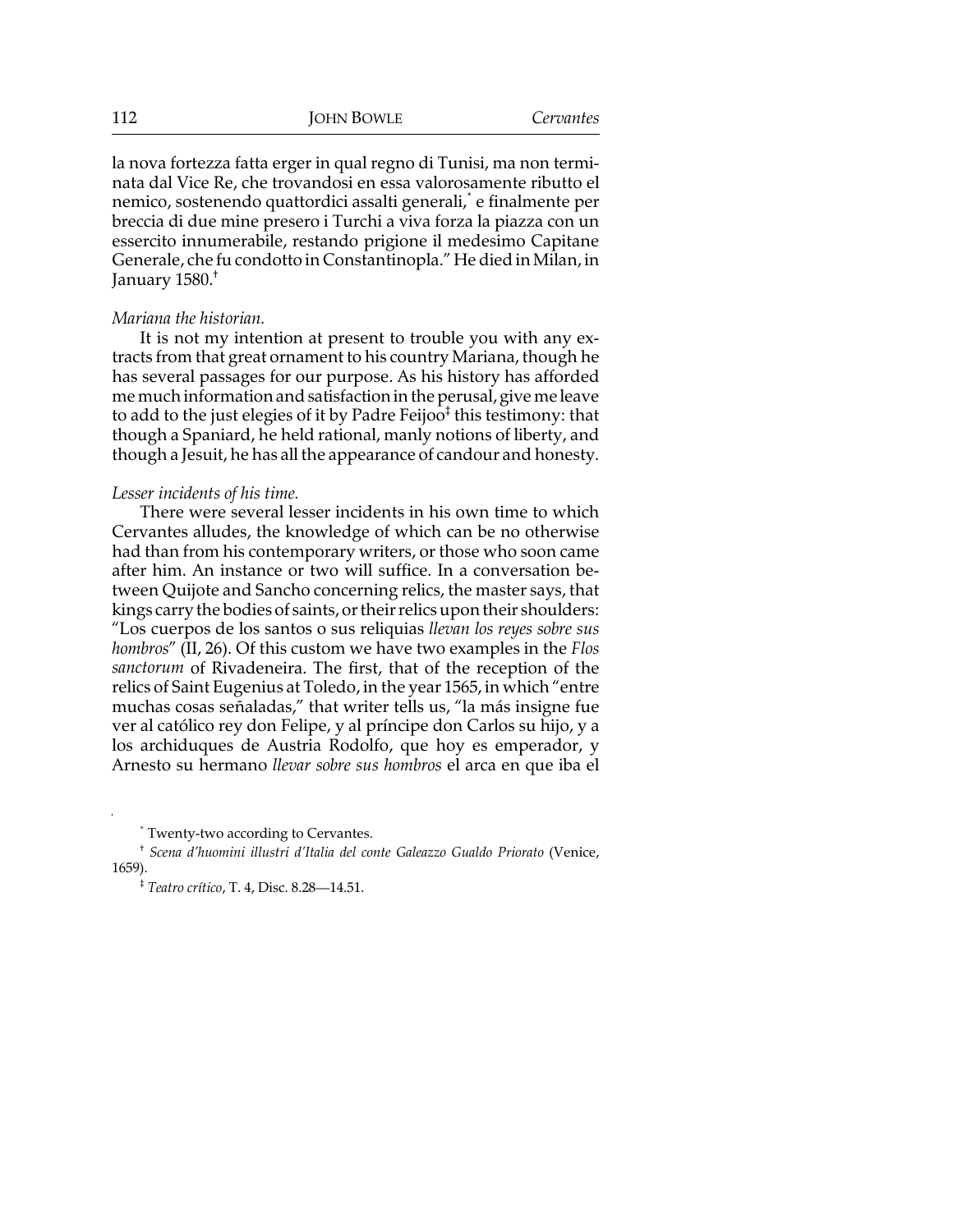cuerpo del santo Pontífice."\* The other was also in the same city when the same king and his son paid the same devoirs to the Patroness of it, Santa Leocadia: "*llevaron sobre sus hombros el cuerpo* de la Santa Virgen."† This was in the year 1586.

#### *Expulsion of the Moors.*

Though the expulsion of the Moors from Spain is sufficiently notorious, yet the particular allusions to the conditions of the *bando* or proclamation are not so. In the course of the *morisco* Ricote's conversation with Sancho, he desires his assistance to carry away the treasure which he had buried and left behind him when he was forced to quit Spain, which Sancho refuses, but promises not to discover him. "'Mira si quieres venir conmigo, como te he dicho, a ayudarme a sacar el tesoro que dejé *escondido*.' 'Ya te he dicho, Ricote,' replicó Sancho, 'que no quiero. Concéntrate, que por mí no serás descubierto'" (II, 54). Honest Sancho detested the office of informer, and overlooked that part of the Royal Mandate: "Que cualquiera de los moriscos que *escondiere* o enterrare ninguna de la hacienda que tuviere por no la poder llevar consigo incurran en la pena de muerte los vecinos del lugar, donde esto sucediere."‡ This condition extended to the persons of the *moriscos*, and the ninth mandate directs as follows: "*Mandamos* que ninguno del presente reino sea osado de *ocultar* ni encubrir en sus casas, ni fuera dellas, a cualquier persona o personas de los dichos moriscos, así hombres como mujeres, niños o niñas, de cualquier edad y condición que sean." This is the mandate to which Sancho refers in his discourse to Ricote concerning his daughter a few lines after those cited, where he tells him: "Muchos tuvieron deseo de *extenderla* y salir a quitársela en el camino, pero el miedo de ir contra el mandado del Rey los detuvo" (II, 54).

*The* Tesoro *of Covarrubias*

There is but one writer more that I shall at present mention,

\* *Flos sanctorum* (Barcelona, 1643), tomo 1, [p.] 791. N. B.: of this work, and of Mariana's history in Spanish, there were several editions in the time of Cervantes.

† *Ib*. *ib*. 867.

‡ *Memorable expulsión de los moriscos de España* (Pamplona, 1613), folio 111.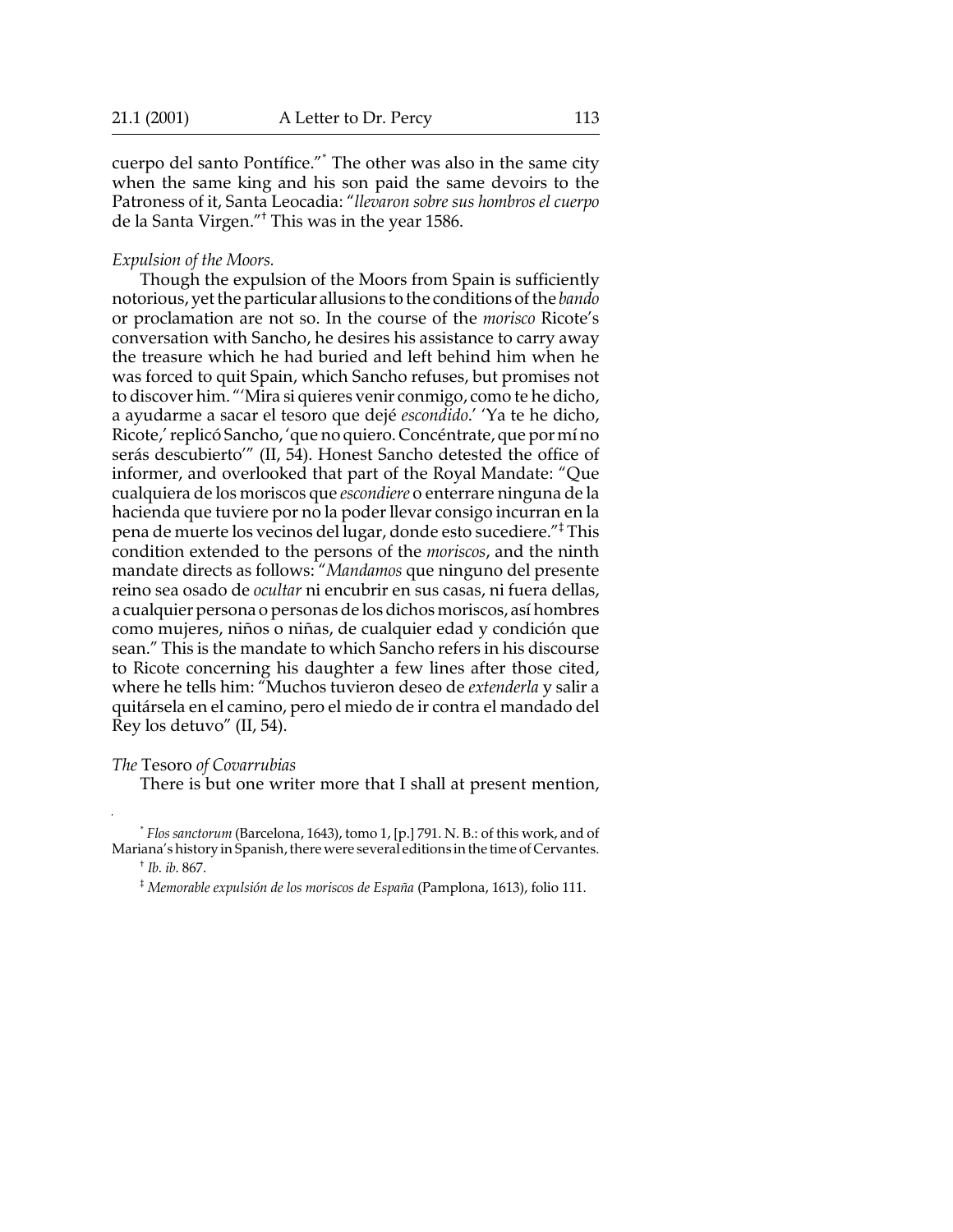and to be silent respecting him would be impious. *Pium est profiteri per quem profeceris*. What critical reader is there of Shakespeare, who would not rather wish to consult a good dictionary of our Language, if any such existed, compiled in his time, than all the labours of almost any editor without it? What in this instance is in vain to be wished for, I have the good luck to possess with respect to Cervantes in the *Tesoro de la lengua castellana o española*, por don Sebastián de Covarrubias Orozco, 2 tomos, en Madrid, 1674. I have not only occasionally consulted and carefully read through the whole of this work, but have also transcribed whatever appeared proper to illustrate and to be confronted with the text, and am very clear that here only are to be found the true import and meaning of many parts of Cervantes's phraseology.

There are two editions of this book: the first in Madrid, in 1611, and the fore-mentioned Baretti's account of it, and of Spanish literature [in] general, is egregiously defective and erroneous. Father Noydens seems to have been the editor, and if he showed any judgment, it was that of adding to it the learned Aldrete's *Origen de la lengua castellana*, which was first published in Rome in 1606. But his own additions are trifling, insignificant, and of very little or no worth. Covarrubias laid the foundation of that superstructure that was afterwards with good judgment completed by the Spanish academicians in their *Dictionary*. They own their obligations and pay all due deference to his merit in the Prólogo to their voluminous work, and in their history of their Academia.

But the *Tesoro* is not a dictionary of words alone. It abounds in history, local and personal, and accounts of its national customs are scattered throughout the whole work, and will be made use of where necessary. I shall content myself with one at present, which is furnished from Thomas Cecial's nose, which, besides being full of warts, was also *de color amoratado, como de berenjena*. \* Covarrubias observes that he who is much used to the eating of *berenjenas*, besides other mischiefs, its bad quality shows itself in the face by giving it a livid and dark green colour. The reading the whole

<sup>\*</sup> "Of a darkish green colour, like a berengene" (Shelton, II, 14). The berengene is the melongena, *sive malum insanum*, mad apple. [Shelton is the first translator of *Don Quijote* into English.]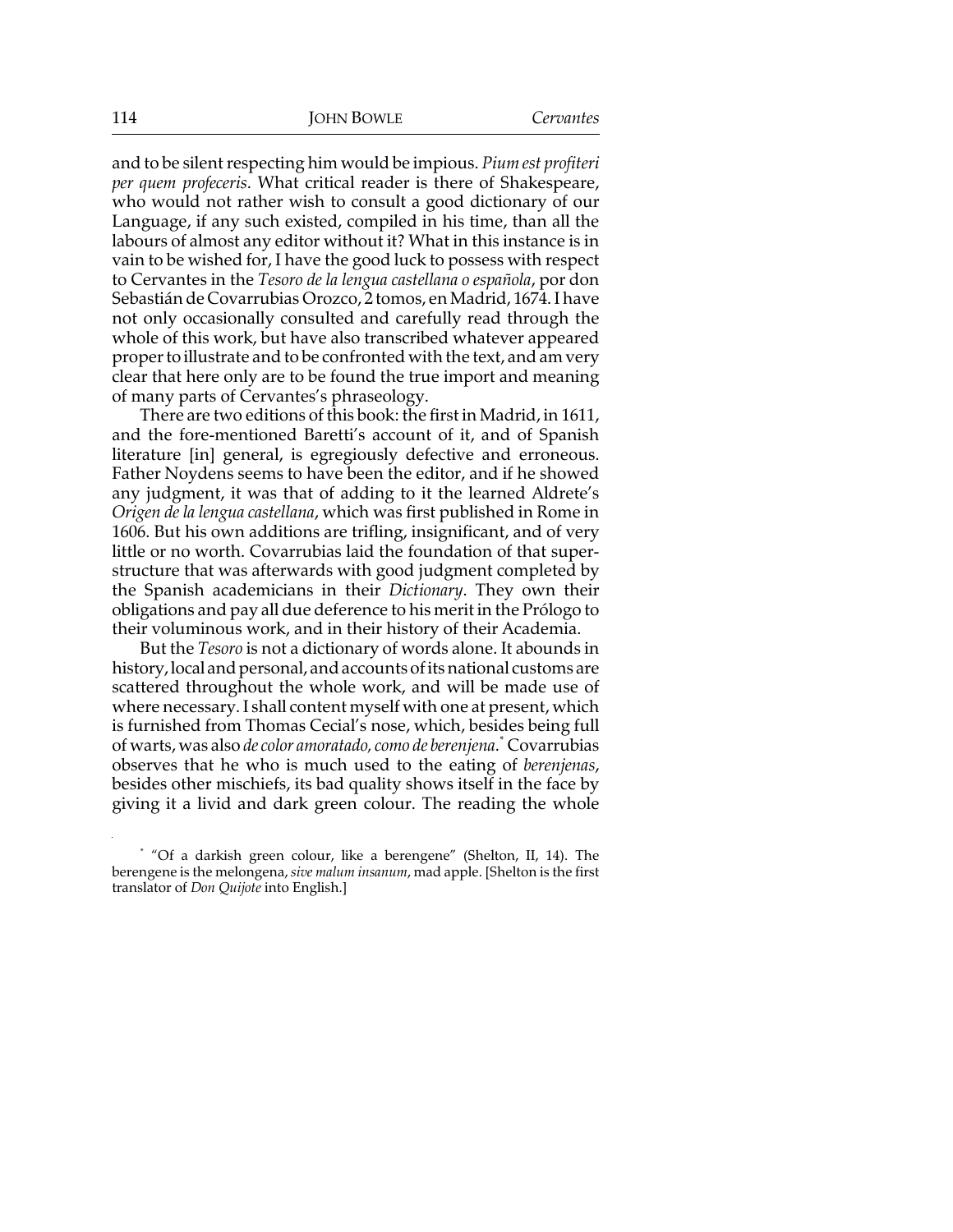work became necessary, as will also appear in many places in the annotations, from many irregularities in the alphabetical arrangement of the whole, which I have reason to think was the cause of some omissions in the great *Dictionary*. \*

In this latter a meaning is assigned to the words of Cervantes from his use of them; the former gives us the sense as it was in his time. It requires no nicety to distinguish which of the two is right.

*The* libros de caballerías. *Cervantes' reading*.

Thus, Sir, without launching into what Quijote calls the *mare magnum* of his histories, the *libros de caballerías*, I have given you a specimen of what may be done towards illustrating this great author, but from this source much is to be derived, as it is clear that it was his intention as much as might be to copy their very language, *imitando en cuanto podía su lenguaje*. Numerous examples under this head I have selected, and where the same were to be found in many books of this kind, many have been rejected.

That Cervantes was himself the original Quijote as to the article of reading, that there was a time, perhaps a long period, when with the undistinguishing multitude of his countrymen he perused these with great pleasure and satisfaction, and impregnated his memory with their respective subjects and singularities, seems unquestionable from the use he made of them. That he was minutely attentive in his reading them has every appearance of probability from this circumstance: that speaking of Gasabal, the Esquire of Galaor, he observes that his name is only once mentioned in the history of *Amadís de Gaula*. Apprized of this, on perusing the four books I found it to be a fact: he is only mentioned, Libro 2, Cap. 59, and is spoken of in two other places, but is only there named.

#### *The need for an accurate text. The need to use the first editions.*

The genuine text of authors of super-eminent abilities has ever, with good reason, attracted the attention of the curious. Much of this has of late been given to that of our countryman Shakespeare, who has no competitor in the article of great original genius, but

\* [The *Diccionario de autoridades*.]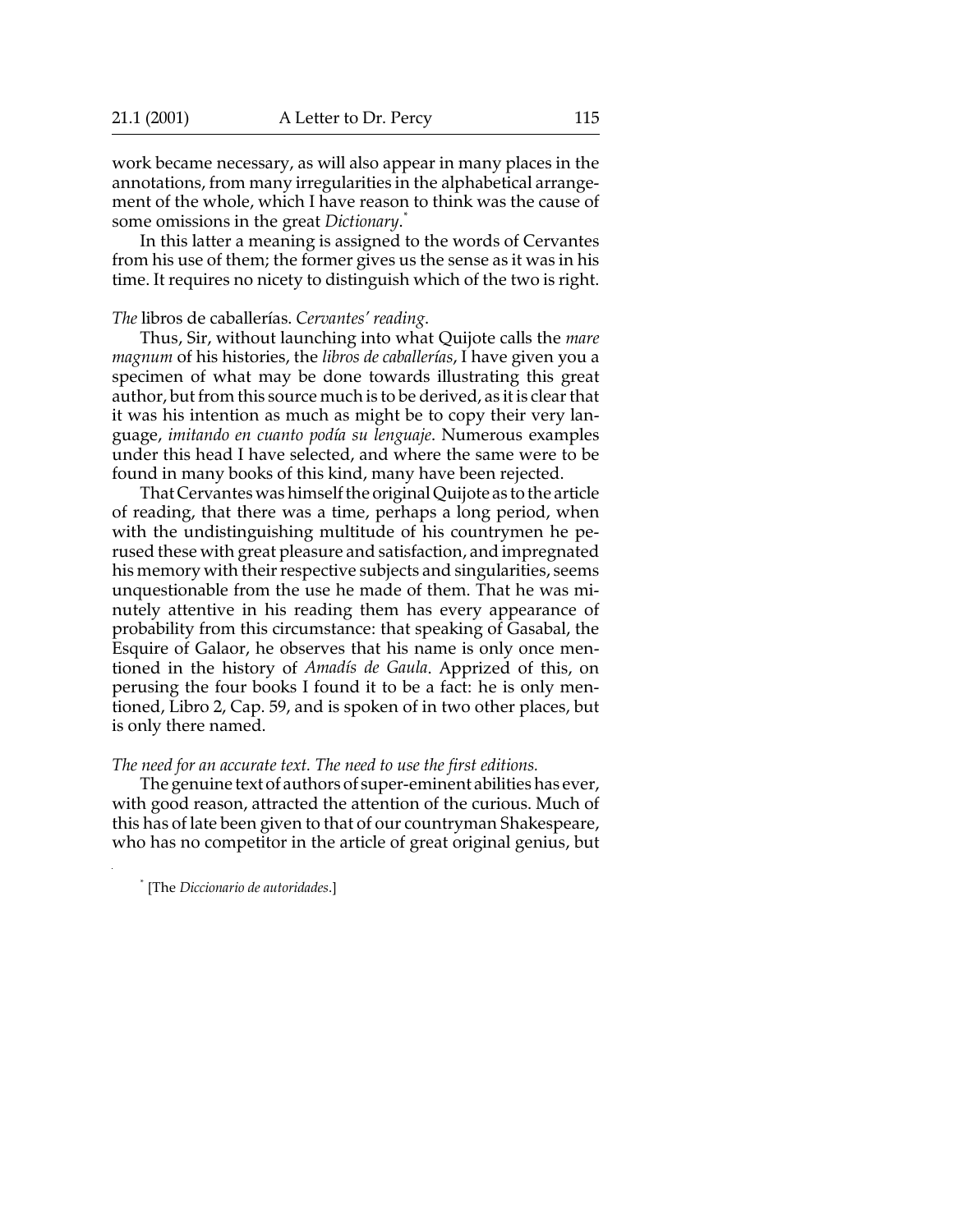his illustrious contemporary Cervantes. If the Giunta edition of the *Decamerone* of Boccaccio has been ever so generally esteemed as to have been more than once with great niceness counterfeited, if its acknowledged reputation raised the surprise of Paolo Rolli that the other editors had not reprinted to a tittle this edition, and that they had preferred the frivolous vanity of their own orthography, or their caprice in the form of the book, to the just liking of the lovers of this work, his edition ought therefore to be so much more gratefully received, as being a *re-impression of the true and most approved text, page by page and line by line, with the same orthography and punctuation.*\* It may be hoped, therefore, that an edition of *Don Quijote*, executed with equal fidelity in this particular, with others of much apparent utility, which will in due time be specified, may prove equally acceptable. To this end, the first editions must be selected for that purpose.

## *Textual shortcomings of the London, 1738 edition.*

The only one of modern times that merits any kind of notice is the pompous London edition, a work that reflects great honour on its noble patron. $^\dagger$  Upon a careful collation of its text with the first, it may be pronounced to be *in the general* pretty exact. The errors, however, of the original are carefully retained, and such they are, if we had an opportunity to consult the manuscript of the author, and should find them in his own writing. Pineda in that book which he puffed off and published, *Fortuna de amor*, por Antonio de lo Frasso, took care to inform us that it was *he* that "revised,

\* "E per vero dire meravigliomi come gli altri editori del *Decamerone* non abbian ristampato a puntino quella edizione, e che abbian preferita la frivola vanita della propia ortografia, o il loro capriccio nella forma del libro, al giusto compiacimento degli amatori di quest'opera, questa edizione della quale deve esser loro altrettanto più gradita, quanto e la *ristampa del vero e del più approvato Tasso, pagina per pagina y linea per linea, con la medesima ortografia e puntuazione*." Prefazione al *Decamerone* di Rolli.

† [The luxurious four-volume edition of London, 1738, whose text was edited by Pedro Pineda, and for which Mayáns was commissioned to write the first life of Cervantes. This edition was not annotated, but it was the first in which Cervantes was treated as an exceptionally worthy author. Mayáns *Vida*, included in Charles Jarvis's translation of *Don Quijote*, has been edited by Antonio Mestre (Madrid: Espasa-Calpe, 1972).]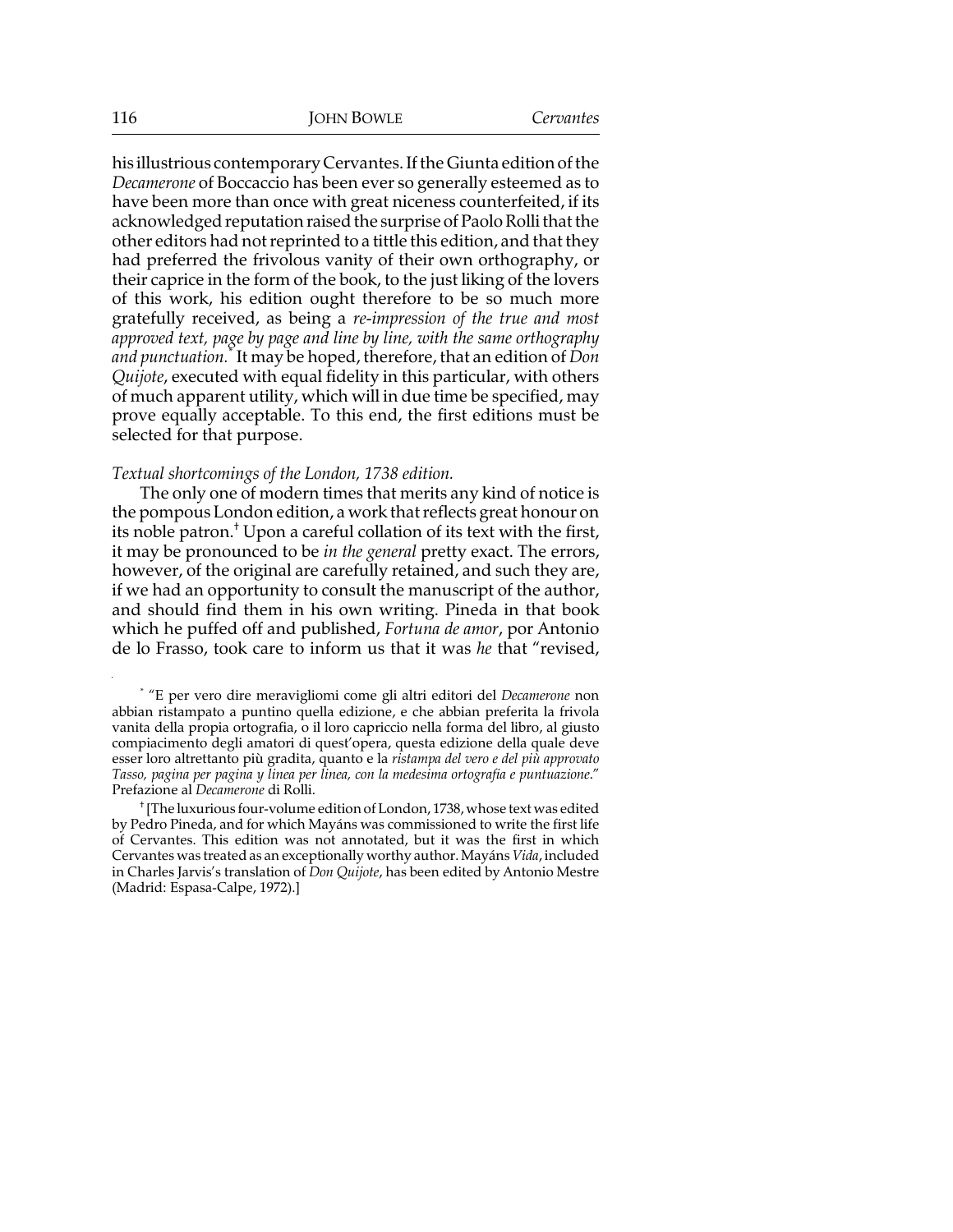amended, put in good order, and corrected the London edition of *Don Quijote*," a business for which he appears to have been every way unqualified, as will appear in the sequel. It must be observed that in his editorial capacity he acted in some degree with the punctuality of a Hearne, \* but not with his openness, who, when he inserted anything notoriously wrong, took care to apprize his reader of it. Let the following suffice: "Con la batalla que el valiente Detriante hizo con el alano" (I, 6); it stands thus in the first and in every other edition. The true reading is undoubtedly "con la batalla que el valiente de Tirante hizo con el alano." The title of the fifty-ninth chapter of the history of Tirante is "Como Tirante se combatió con un alano &c." This brings the fact home to him. As to the rest, it is to be observed that there is nothing more than a transposition of the letters.† The particular diction of "valiente de Tirante" is a Spanish idiom. The *de* is redundant, so we read, I, 36, "El bueno *de* Sancho," and I, 50, "a este pobre *de* Sancho." So in the above chapter of *Tirante*: "El pobre *de* Tirante tenía muchas llagas." A similar error uniformly handed down to us: "puso piernas al castillo de su buena mula" (I, 8), read *costilla* the rib.

As I have minutely and critically collated the first editions of the first and second parts of the years 1605, and 1615, as well as that of 1738, and have noted down their errata, and deviations the one from the other, though I before advanced that the errors of the original are retained, yet have I no reason to suppose the former were always made use of in the publication of the latter: if they were, I have only to add, it was to no good purpose, as will more clearly appear if the notes and collations should see the light. There are several others of the like kind with the above-named, which it is needless at present to point out. Thus much for Pineda in his office as reviser.

Of himself he added various other errors, and with the true spirit of a critic by profession, perverted and obscured what was easy, clear, and perspicuous, amended and corrected much for the worse. The following passage, as it stands in the edition of 1615, II,

<sup>\*</sup> [The English antiquarian and editor Thomas Hearne.]

<sup>†</sup> [Francisco Rico, who praises Bowle's annotations profusely, points to this as Bowle's only "enmienda memorable" (ccxviii).]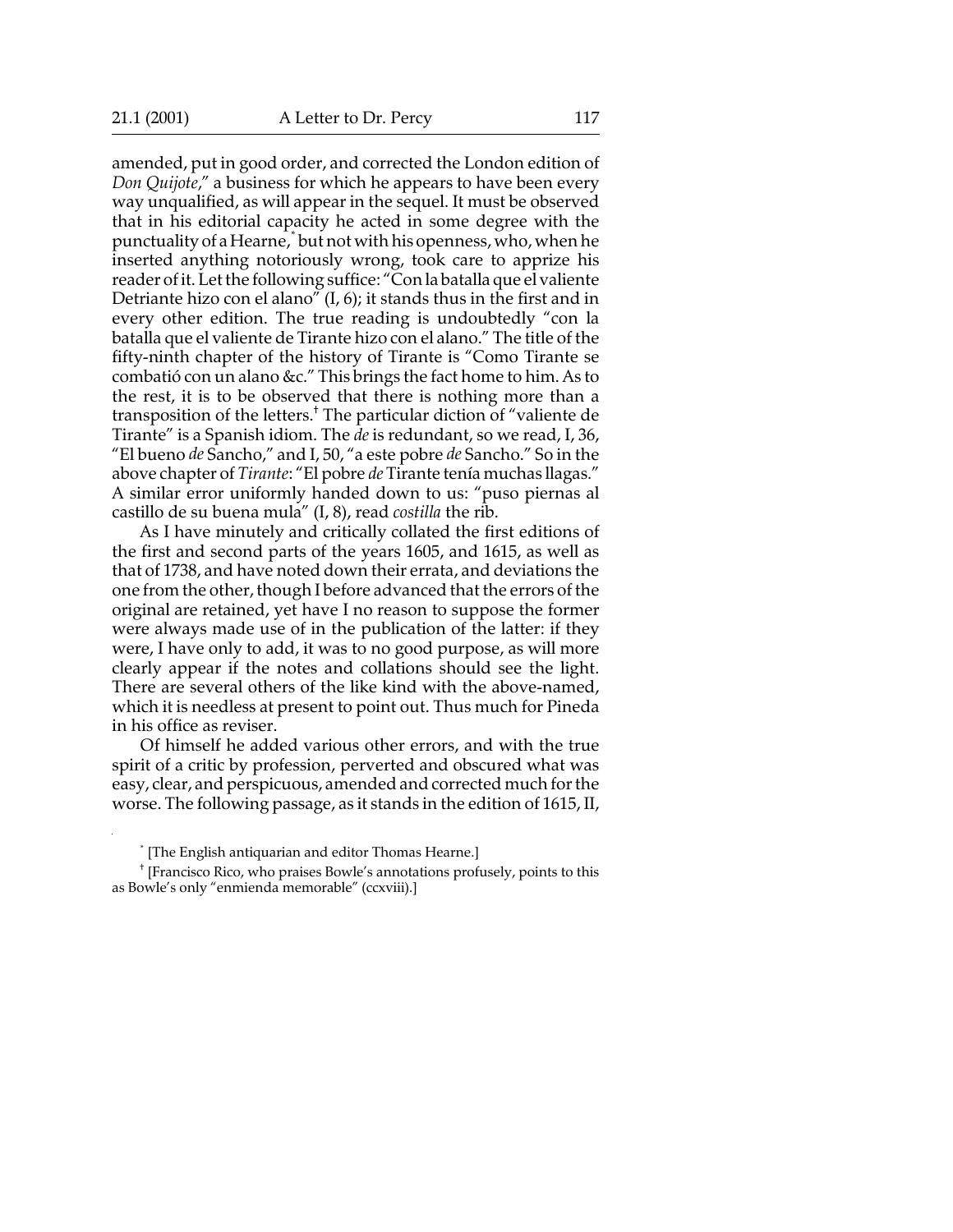1, will corroborate what is here asserted. "Mas agora ya triunfa la pereza de la diligencia, la ociosidad del trabajo, el vicio de la virtud, la arrogancia de la valentía, y la teórica de la practica de las armas." With the absurd punctuation of Pineda's text 'tis hardly intelligible: "la pereza, de la diligencia, la ociosidad, del trabajo, el vicio, de la virtud, la arrogancia, de la valentía, y la teórica, &c." This instance is not single,\* but it is needless to enlarge.

But he has taken greater liberty, and foisted in his own readings without any authority. Hence we read, II, Prólogo, "función prodigiosa" for "facción prodigiosa." So II, 17, "replicóle el hidalgo," while the original is "respondióle." "'Ahora, señor,' *dijo* don Quijote" or "*replicóle*† don Quijote." So again II, 49: "Hola, assidle, y llevadle," while the original is: "assilde hola, y llevadle." If an editor takes these unwarrantable liberties of altering the text to his own whim, how shall the reader know whether the text before him be genuine or not?

In what follows it will appear that by his omission of one important word, and by his corrupt and ill-judged reading, he has mutilated and quite spoiled the passage (II, 62): "En comenzando el paseo, llevaba el rétulo los ojos de cuantos venían a verle, y leían: 'Éste es don Quijote de la Mancha.' Admirábase don Quijote de ver, &c." As it stands, and should stand, in the original it is as follows: "y *como* leían: 'Éste es D. Q. de la M.' admirábase D. Q." "In beginning the walk, the inscription drew the eyes of as many as came to see him, and *as* they read 'This is Don Quijote de la Mancha,' Don Quijote was in astonishment himself to see, &c." The reading the inscription and, in consequence of it, naming and knowing him, was the source of the Knight's astonishment, and nothing can be more flat, insipid, and unmeaning, than that they only read it.

How far his arrangement and disposition of the whole was judicious, how far it is to be admitted that he has put the work into good order, will appear from a survey of what he has done, and an inspection into the first editions. If he had made a proper use of them, he never would have given that title that he has done, viz.

<sup>\*</sup> V. T. 2, 281: "Fuera desto," &c.

<sup>†</sup> Original text: *replció* erroneously for *replicó*.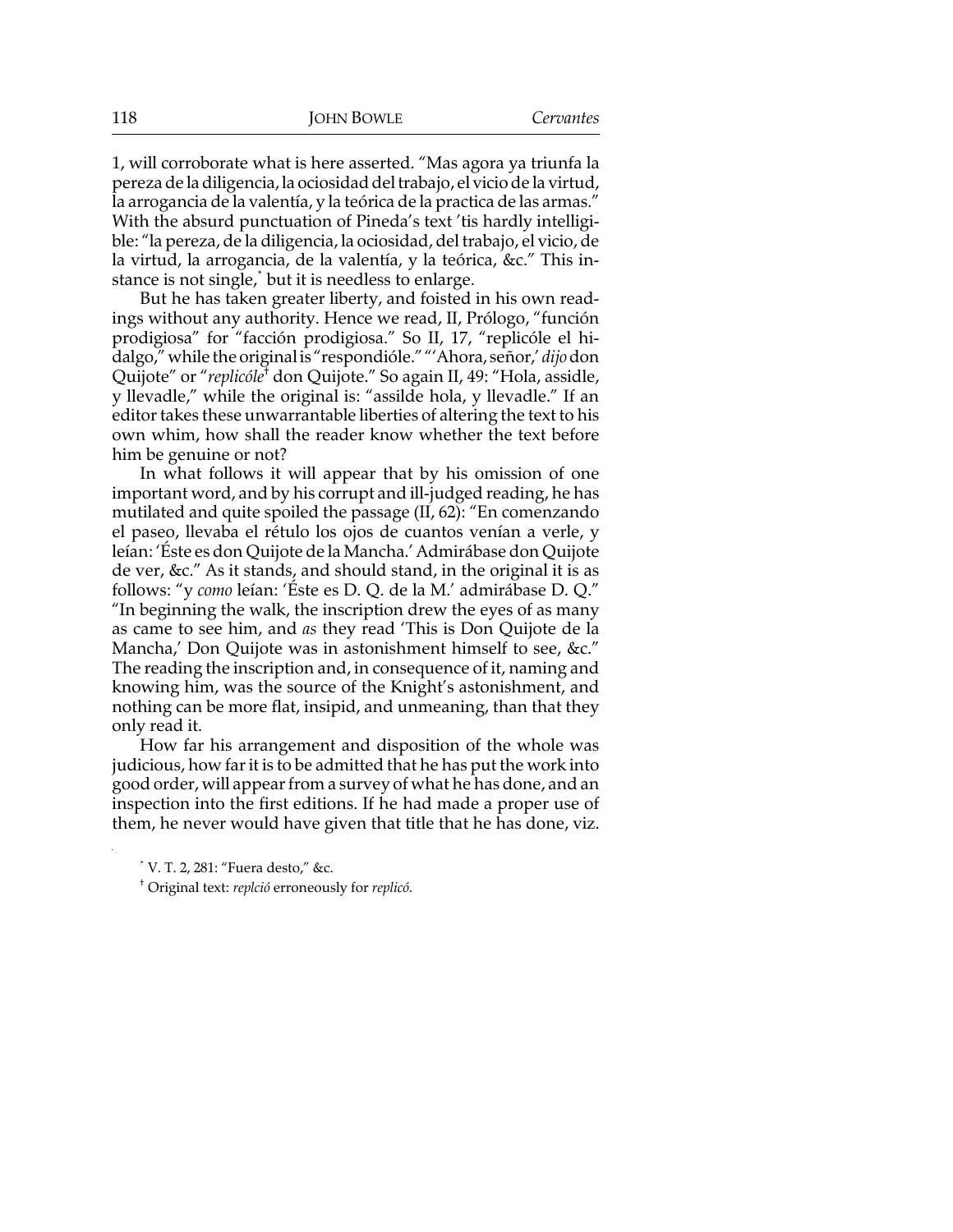"*VIDA y Hechos del ingenioso Hidalgo D. Q. The life and actions of the witty gentleman D. Q.*" You need not be told that the commencement of the history is not till about his fiftieth year, and that nothing is recorded of him till that period, but his general character. The time of action in which the hero is employed is not quite so obvious, but it is certain it did not exceed ten years. This is to be inferred from the age of the *ama*, or housekeeper, who at first being named is said to be turned of forty, and who, to enforce her arguments to dissuade her master from turning shepherd at the beginning of his last illness, mentions her being turned of fifty. The *Vida* then cannot with any propriety be retained, as the history does not contain more than the sixth part of it.

In the plain title of the first edition, the hero of the book is called "*El ingenioso hidalgo don Quijote de la Mancha.* Compuesto *por Miguel de Cervantes Saavedra*. Dirigido, &c. Año 1605. En Madrid, por Juan de la Cuesta." This was divided by the author into four parts, but the chapters, in number fifty-two, are in one sequence. So are those of the second, but the division of that into parts or books, is not to be found there. The *Tabla de los capítulos* in both is at the end.

Whatever proceeds from the pen of a Cervantes is not to be thrown by as useless, or without good cause to be rejected, which has been the case with the Dedications of both parts. To that of the former to the Duque de Béjar, there is a direct allusion in the *Versos de Urganda*. The second is a facetious grateful address to his other beneficent patron Don Pedro Fernández de Castro, Conde de Lemos, and is undeservedly consigned to oblivion. The licences, approbations, and censures should be also retained, as they contain many curious particulars respecting the history of the work itself not elsewhere to be had.

As there elapsed ten years betwixt the publication of the first and second parts, it might have been expected that the author should have removed such of the errors of the former part as concerned himself, such as his placing Sancho on his beast in the same chapter just after Ginés de Pasamonte had stolen it, and the misnomer of his wife, whom in the seventh chapter he names Juana Gutiérrez, and a very few lines after, Mari. In the fiftysecond chapter, he calls her Juana Panza, "que así se llamaba."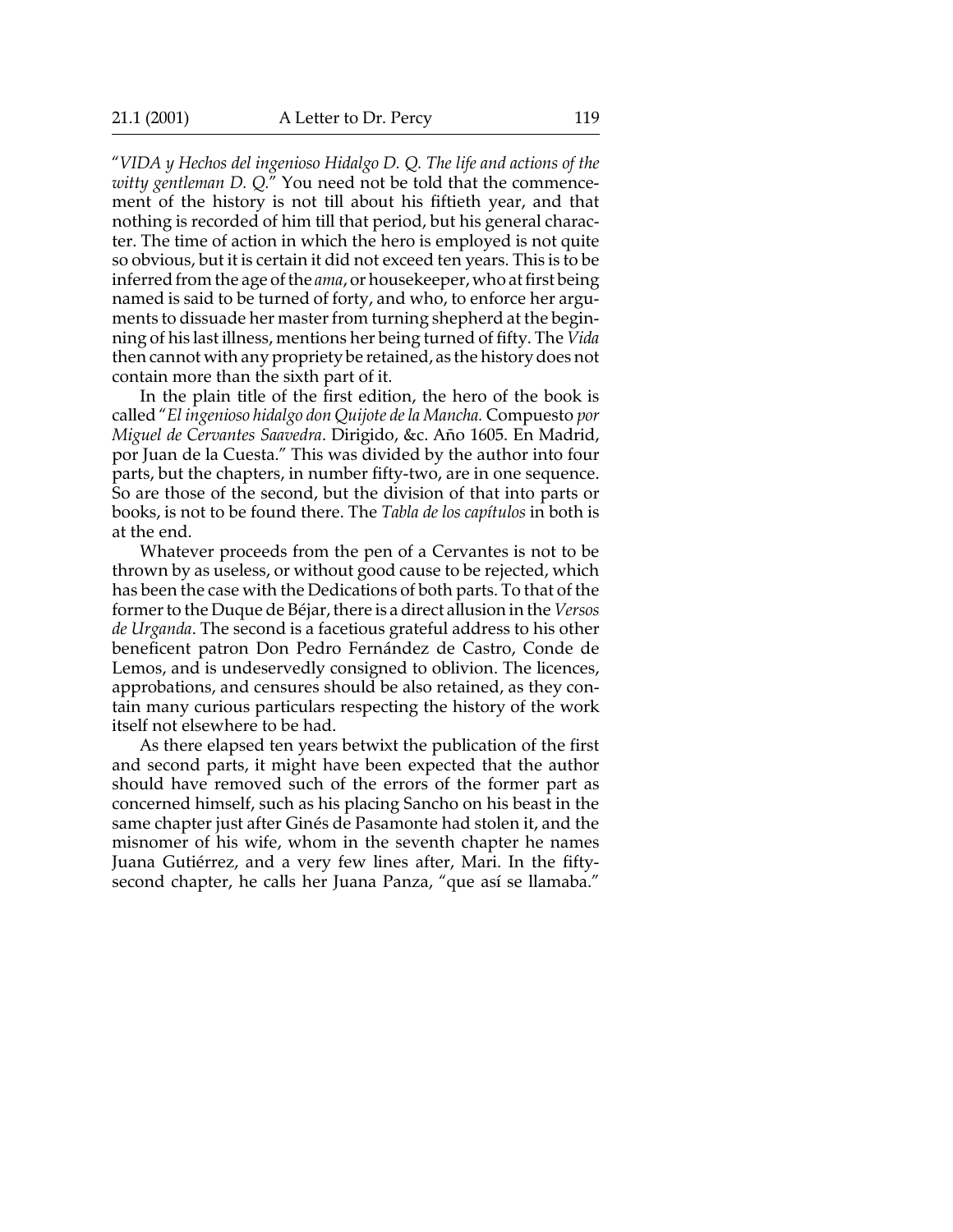Here again, the text is arbitrarily altered without any notice to the reader of the change. Teresa is substituted without any authority.

Blundering about words and actions is not a more essential part of Sancho's character than his happy memory, of which the history affords several facetious instances. "La memoria," says he, I, 25, "tengo tan mala que muchas veces se me olvida cómo me llamo." Some excuse this for his calling his wife Teresa, as he does everywhere in the second part. A notable transaction of this kind offers in the next chapter, with his master's letter to Dulcinea, which affords much pleasure to the curate and the barber.

Uniformity of character is the truest test of genius, and poetical merit. Sancho's in particular

> servetur ad imum, qualis ab incepto processerit, et sibi constet.<sup>\*</sup>

So II, 43. He tells his master that he neither does nor shall any more remember his counsels, than the last year's clouds: "no se me acuerda, ni acordara más de[l]los, que de las nubes de antaño" (II, 44). Accordingly, though he receives them in writing, II, 44, he drops them, and they come to the hands of the Duke and Duchess.

Enough has been said under this head in some degree to excuse the author. When the counter-Quijote Sansón Carrasco is first introduced, Sancho speaks of him as the son of Bartolomé Carrasco (II, 2). But forgetting himself in another place (II, 28), he makes Thomas Carrasco the father of the Batchelor. I will not take on me to assert that these errors were originally designed, but certainly they are altogether characteristic in the mouth of the person who utters them. As Sancho's Rucio, less renowned than Rocinante, had led the author into a great mistake, he has with propriety ingenuously admitted the same by putting it into the mouth of his master: that either the historian was deceived, or that

\* Horace, [*Ars Poetica*, 126–27. "Let it be maintained to the end just as it emerged at the beginning and let it be consistent with itself. " From the translation by Leon Golden, in *Horace for Students of Literature: The* Ars Poetica *and Its Tradition,* as reproduced on http://www.cc.emory.edu/ENGLISH/DRAMA/ ArsPoetica.html, consulted Jan. 1, 2001.]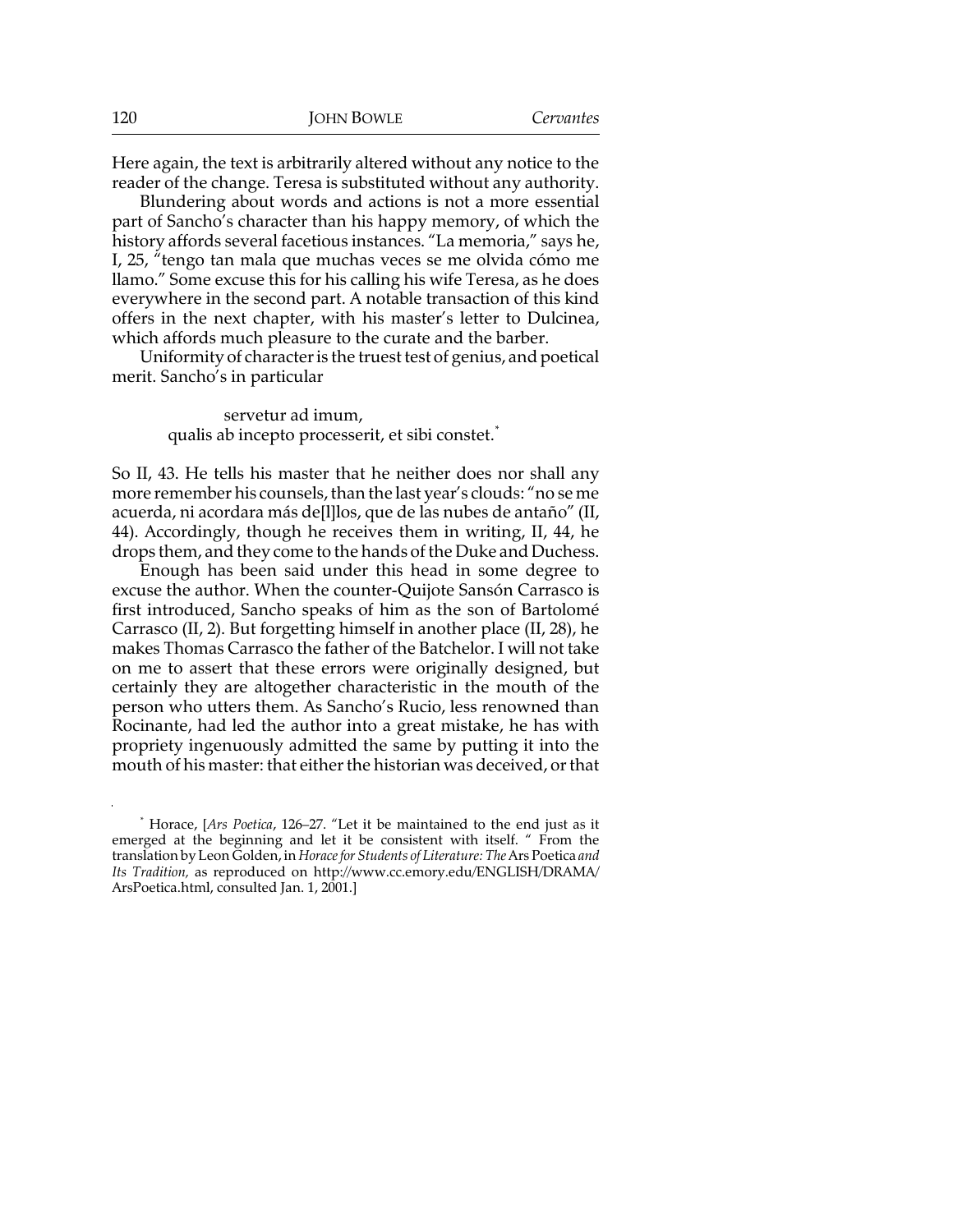it was the carelessness of the printer. In the fourth chapter of the second part he has supplied some defects in the former, turned commentator on himself, and pointed out the use he made of his reading by his alluding to the fact of the noted thief Brunello's stealing Sacripante's horse at the siege of Albracca, which was first of all largely related by Boiardo, and afterwards introduced with additions by his happy continuator Ariosto; and these will be inserted in their proper places among my annotations.

#### *Boiardo and Ariosto*

These two illustrious bards, of whom Italy may justly boast, seem to have been our author's favourites, particularly the latter. The famed helmet of Mambrino, the property of Rinaldo, and the great object of our knight's esteem, makes a figure in both. A careful perusal of these, which has given me much pleasure (I wish I could say the same with truth of many others!), and has furnished from the former more than forty elucidations of the text; from the latter perhaps more than double, as there are indisputably many allusions directly pointed to several passages in the *Orlando furioso*, particularly to his armour (I, 13; II, 66), to the discord in Agramante's camp (I, 45), with many other lesser incidents, which have cost me no small pains to point out. Such are those mentioned I, 25, of the mad knight's pranks, all of which are specified from the original, and in the same chapter the Hipogrifo of Astolfo, and the renowned Frontino. 'Twas certainly a slip of memory in Cervantes to make Medoro the page of Agramant, which he does I, 26. Dardinello was his master, as appears from Ariosto, in the eighteenth chapter, where he first makes his appearance, stanza 165.

> Medoro quivi in tutti i suoi parlari Non puo far, che'l Signor suo non ramenti Dardinello d'Almonte. St. 167.

*The division of the text into books and parts.*

Nor do I find him any where connected with Agramante. Such trifles as these are at once to be pardoned and passed over, were it only to comply with the good-natured dictates of Horace—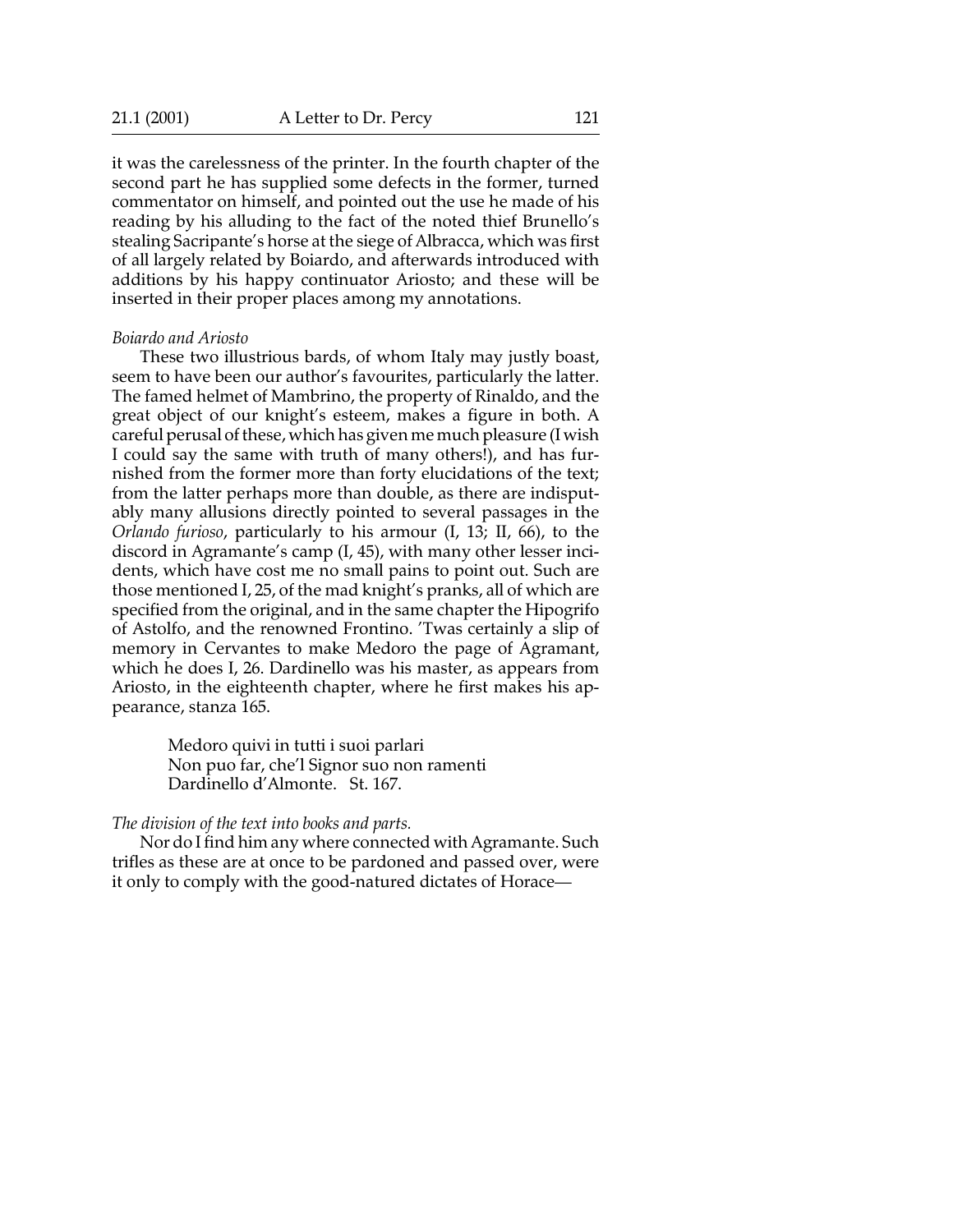Ubi plura nitent… non ego paucis Offendar maculis: quas aut incuria fudit, Aut humana parum cavit natura.<sup>\*</sup>

Many variations in the text necessarily present themselves. The most striking are those in the First Part (for these are unquestionably but two, Cervantes, in the title of the Second, styling himself *autor de su primera parte*) where, at the end of the eighth and beginning of the ninth, and so on, in Pineda's division of the whole into books, the word *libro* is substituted for *parte*. I do not believe he was the first who made this change. The numbering of the chapters in both is one, no notice being taken of the division. In the second, as there was none primarily, so is there no foundation for any distinction of it into books.

#### *The first editions.*

As it is my ultimate wish to have the text pure and genuine, I would spare no pains to effect this. For which purpose the first, printed in Madrid 1605, in quarto, by Juan de la Cuesta, seems to permit the preference. This I have very carefully collated, as I have also that of the second part by the same printer. But there is also another edition of the first part the same year and place, and there were two more, one in Lisbon, in 4to, and in Valencia, in 8vo, the first year of its appearance. These three last have never yet come to my inspection, nor that of Madrid three years after, in 1608, in 4to. These, and any subsequent edition in the life of the author, I should be glad to peruse. As to the second part we have no choice, as there is no reason to apprehend that it underwent more than one impression in the life of the author, which is farther confirmed from this circumstance, that no privilege is specified for the printing it in Aragon and Portugal, as is the case in the first of 1605, $^\dagger$  and

<sup>\*</sup> [*Ars Poetica*, 351–53. "But where many qualities sparkle in a poem, I will not find fault with a few blemishes, which either carelessness introduced or human nature, too little vigilant, did not avoid."]

<sup>†</sup> [Bowle was the first to detect the two Cuesta editions of 1605, but he had their order reversed. It is of course the second edition of 1605 that has the *privilegios* of Aragón and Portugal.]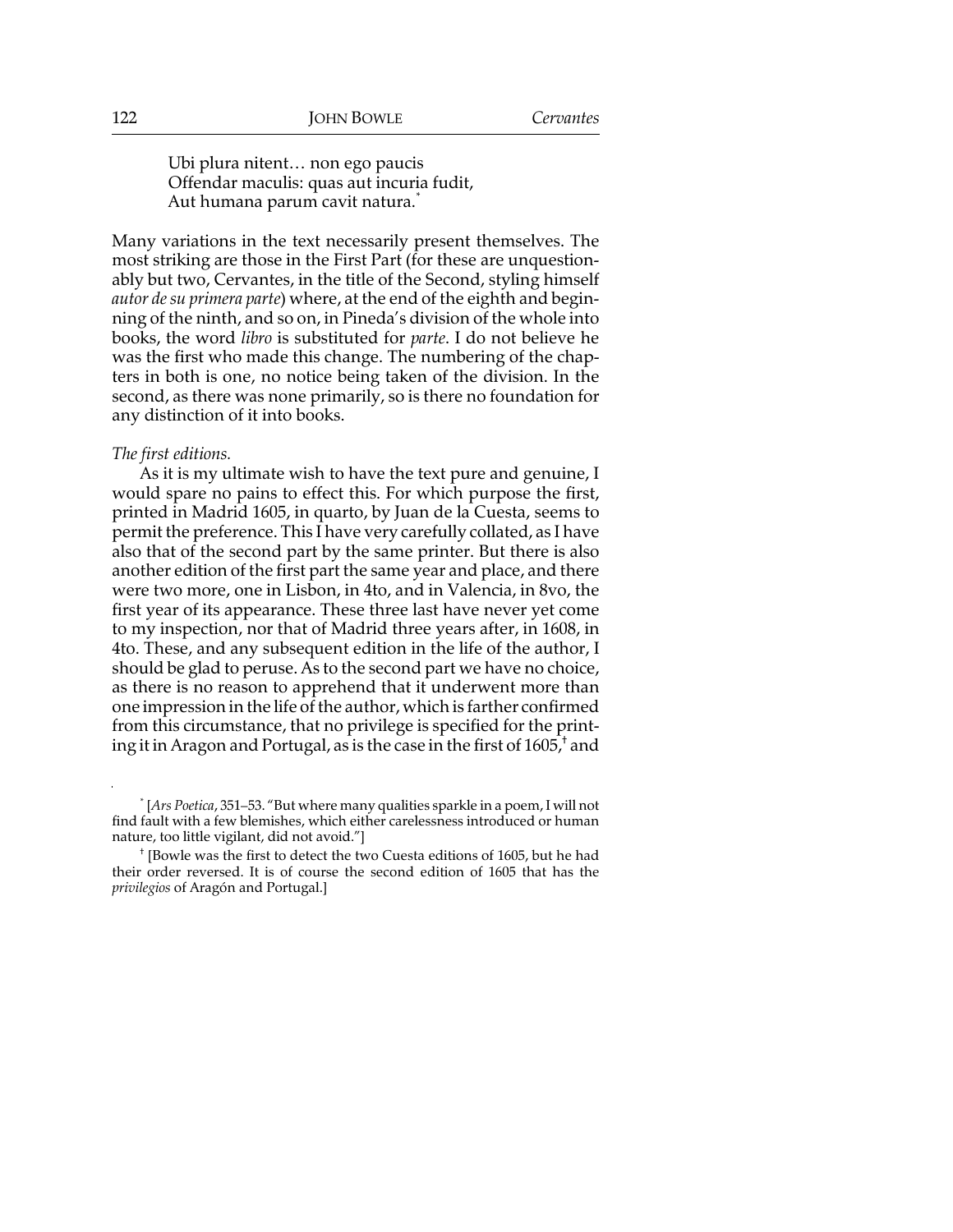it is also certain from the dates of the licenses, that it was not published earlier than November 1615, and he died the twentythird day of April, the same nominal day as his illustrious contemporary our countryman Shakespeare, who of course survived him but ten days.\* What age ever produced two such! Take them for all in all, we never shall see their like again.

#### *Cervantes' style.*

The style of Cervantes merits every encomium. It may be compared to the noblest river, that now rapid runs with proper velocity, now gently glides along, and suffers its crystal current to be tinged with hues, which it receives from the lesser streams that mingle with its waters. To drop the allusion, the language of *Don Quijote*, tho' the purest and most elegant of the Castilian, has its variations and inequalities, conformable to the persons in whose mouths it is put and to the subjects treated of. The character of the Biscayan is most truly drawn, and with his own confused notions of things he speaks of himself in the absurd idiom of his own country, in the second person: "Así te matas, como estás ahí vizcaíno." The angry knight, in the violence of his resentment against Sancho, *speaks a leash of languages at once*, and styles him *gañán,* faquín, belitre.<sup>†</sup> It has this in common with ours in *Hudibras*, that many vulgarisms are here and there scattered throughout the whole, which are seldom used by writers, but frequently in conversation. Many of these in our author are collected together by Quevedo in his *Cuento de cuentos*, and are styled *vulgaridades rústicas*. Such as the following: *manos a la obra, quítame allá esas pajas, hombre de pelo en pecho*, and many others of the like sort, which, as occasion offers, will be pointed out.

#### *Proverbs.*

But there is no end to his proverbial diction. He sets out with

\* [In the seventeenth century Spain followed the Gregorian calendar, which England did not adopt until the eighteenth century. Thus the calendars of England and Spain were separated by ten days. Shakespeare and Cervantes died on different days, even though in both countries the day was April 23.]

† I, 30. The first Spanish, second Italian, third French.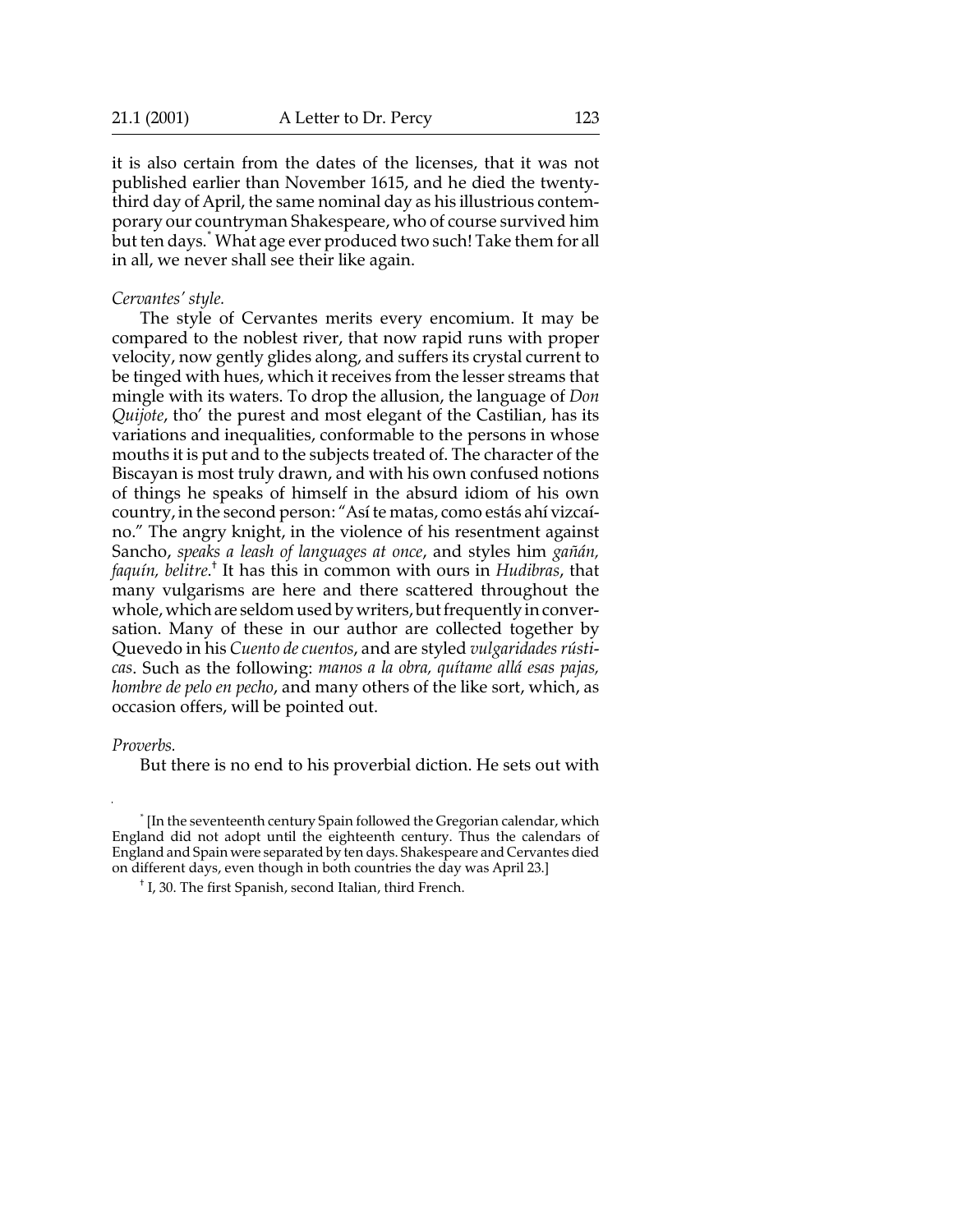it, and where there seemed to be no reason to expect it there I have discovered it, so that I may make use of one of Sancho's, and apply it to this purpose: "donde no piensa salta la liebre" (II, 10). "Una olla de algo más vaca que carnero" is certainly of this kind. "Dice un proverbio: 'Vaca y carnero, olla de caballero.'" This is quoted by Covarrubias. In conformity to a direction of this kind, Carrasco's squire, Thomas Cecial, acted when he treated his brother Sancho: "volvió con una gran bota de vino que traía pendiente del arzón de su caballo" (II, 13). "No vayas *sin bota* camino," was an old adage, "y cuando fueres no la lleves *sin vino*."\*

#### *The annotations.*

The explanation of the text is the principal aim of the annotations, and they will serve not only to enumerate many places in history, whether of the real or ideal kind. (I say many, not all, for I stumble in my outset, and in all my searches have discovered nothing of Gonela, and his horse who *tantum pellis & ossa fuit*).† Many customs peculiar to the Spanish nation, mentioned by our author, will appear from the evidence of other writers, and whatever tends to facilitate the acquisition of an acquaintance with the Spanish phraseology and idioms must be of great utility. Betwixt this and the Italian a correspondence will be pointed out, both languages having some phrases in common with each other. Though the Florentine and Castilian dictions are in many respects equally pompous, yet I cannot but subscribe to the testimony of don Gregorio Mayáns of his own, that it is superior to any other in the magnificence of its expressions.‡ 'Tis this that distinguishes it from any other European tongue. "Lo majestuoso de las voces le da gravedad y peso"; "the majestic of the expressions gives to it gravity and weight."¶ 'Twas this that induced Cardinal Bentivoglio, in one of his letters to Toby Matthews, to give a singular opinion

\* *Comendador griego en sus refranes*, f. 80.

‡ *Ensayos oratorios* (Madrid, 1739), p. 182.

¶ "Discurso proemial," al *Diccionario de Madrid*. How pitiful in sound is this translation! Yet it is literal. [By *Diccionario de Madrid* Bowle means the work we know as the *Diccionario de autoridades*.]

<sup>†</sup> [*Don Quijote*, I, 1.]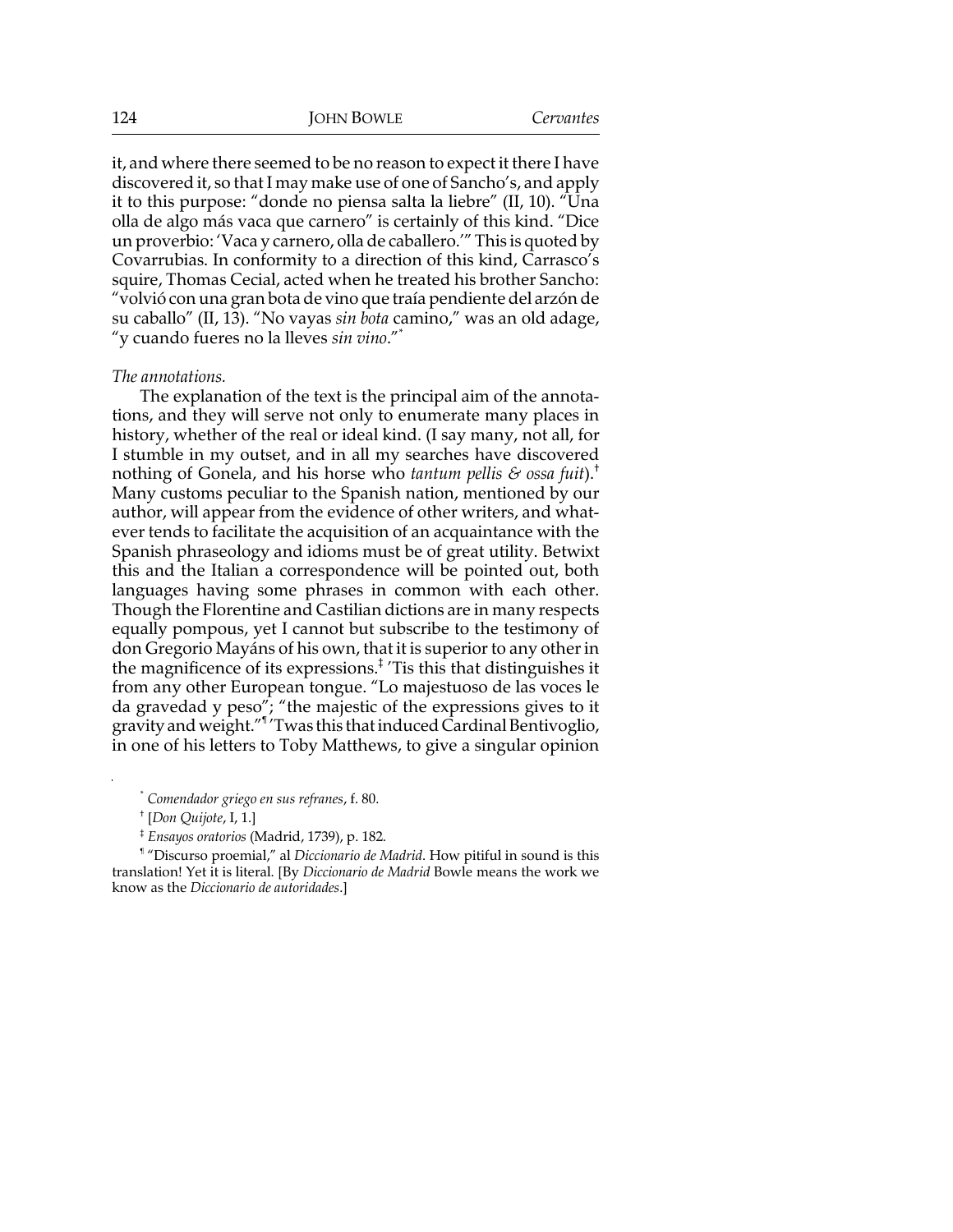of it. "Son valente uomini veramente gli spagnuoli nelle composizioni spirituali, e non so come *la lingua ancora* porta con se *maggior peso con la sua gravita per imprimer le cose.*" \*

*The state of the language when the author wrote.*

But to take leave of the text for the present, in the revisal of it several matters are to be considered, and what other editors have done may be worth attending to. And here the state of the language when the author wrote must be duly weighted and given, not agreeable to modern refinements, but exactly as it may be supposed to have originally fell from the pen. If the author was in fault, let him be blamed. If alterations are once admitted without unanswerable objections to them, there will be no end of alterations.

I did not, in my first notions of this matter, by any means propose to myself Nicola Francesco Haym as a pattern, but looking casually into his address "Al lettore" in the elegant edition of the *Gerusalemme liberata* of Tasso by Tonson, it gives me pleasure to find that my plan is conformable to his as to the selection of the first edition being the ground-work of a subsequent one. "Ho usate tale diligenze": I have taken the same pains in collating. In a word, I hope I shall be excused if I make use of a long quotation from him, as it expresses my own sentiments and intentions.

"Ho giudicato a proposito di seguire la medesima ortografia di prima, senza farvi alcuna alterazione; e con tanta osservanza, che vi ho fin lasciato quelle incostanze che vi erano; trovandovisi alcuna volte notato, *cavagliero* e *cavaliero*, e così parimente *herme* e *erme, heremita* suo derivato ad *eremita*, e molte altre simili; non perché io stimi lodevole questo vacillante modo di scrivere, o perché io sprezzi la moderna ortografia, seguita presentemente da' più gran letterati d'Italia; ma perché con l'incostanze si comprova ciò che nella vita del Tasso dice il marchese Manso, cioè che il detto poema fosse in più volte

<sup>\*</sup> "The Spaniards are truly men of worth in their spiritual compositions, and I don't know how it is, their tongue also carries with it greater weight with its gravity to impress things."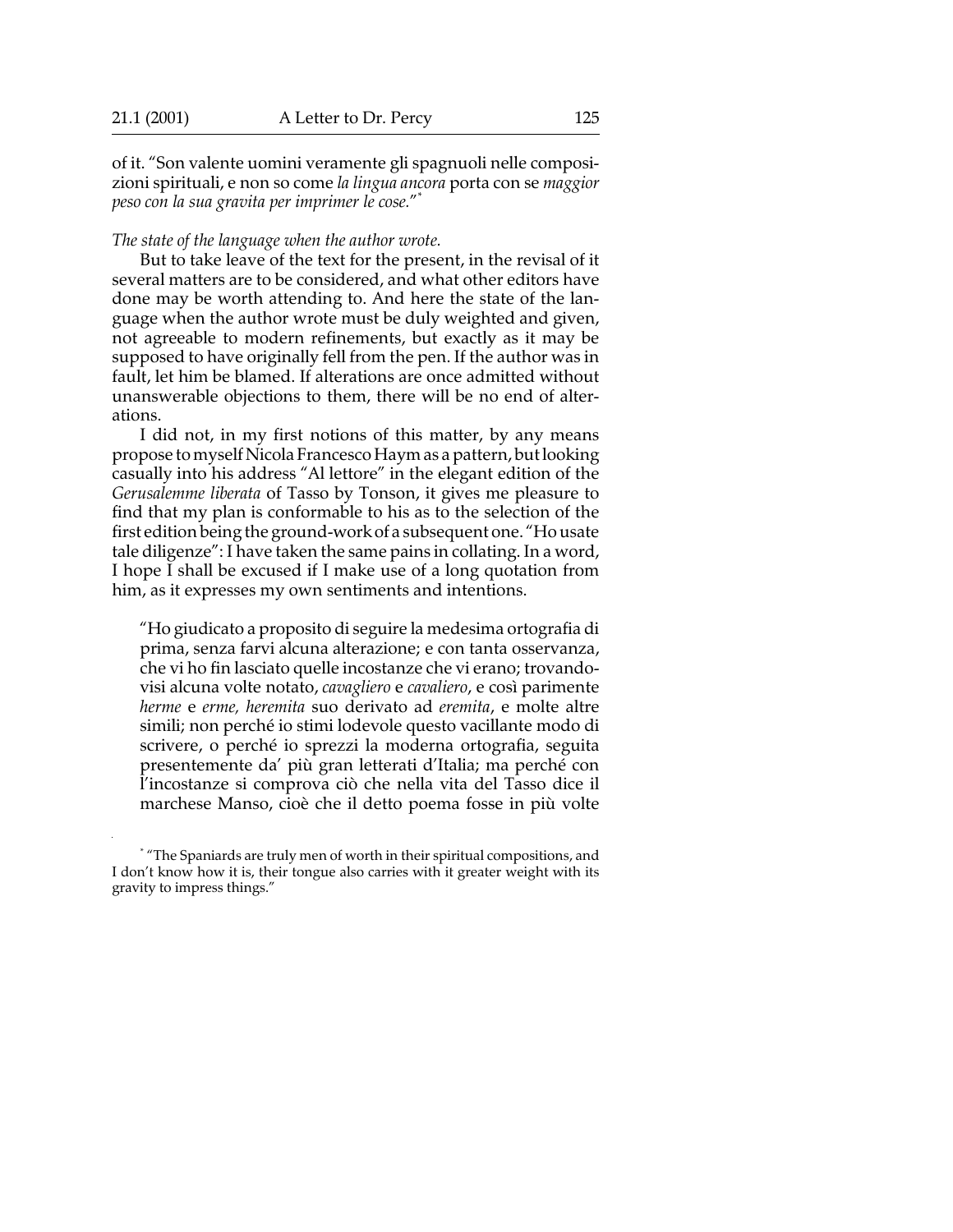stato pubblicato, e che a lui fosse interdetta la revisione delle sue opere tanto da lui desiderata; cosa in vero troppo crudele. In oltre, non potrò cosi facendo esser tacciato dessermi presa troppa libertà, ne potrò esser ripreso di averla cosi lasciata, mentre non pretendo ad altro che a darne una copia esatta, se non in quei luoghi che come si e detto, gli errori formavano un altro senso, e ch'era necessarissimo di cangiavli. Chi è quello, che non istimi più una pittura di Raffaele o di Tiziano intatta, benché in alcuni luoghi non finita o incorretta, che se in que' stessi luoghi fosse stata corretta o finita da un altro, benché valentissim' uomo? Se dunque tanto si stimano le opere de' gran pittori quando restano intatte, come uscirono appunto dalle lor mani, perché non deve aversi il medesimo riguardo per i scrittore?"\*

To apply this to our purpose, it will hardly be denied that most languages undergo some changes in their orthography or spelling in the course of a century or two in their approach to a state of maturity. This was the case of Cervantes, who found his native tongue in that state which preceded its meridian, to which it seems he was destined to bring it.

\* P. 30. "I have judged it proper to follow the same orthography of the first, without making any alteration, and with such strict observance that I have even left those unsettled points that were there, as I have found them noted, *cavagliero* and *cavaliero*, and so in like manner *Herme* and *Erme, heremita* its derivative and *eremita,* and many others alike, not because I despised the modern orthography, followed at present by the most learned of Italy, but because by the unsettled state that is proved with it, which is related by the Marchese Manso in his life of Tasso, which is, that the said poem had been several times published, and that the revisal of his works which he so much desired was denied him. In truth, a cruel matter. Besides this I could not, in so doing, be blamed for having taken too great liberty, nor could I be reproved for having so left it, since I do not pretend to anything else but to give an exact copy, except in those places where, as I have said, the errors make another sense, and that it was most necessary to change them. Who is he, that does not more esteem a picture of Raphael or of Titian untouched, though in some places unfinished or incorrect, than if in those same places it had been corrected and finished by another, although most able hand? If therefore the works of great painters are so esteemed when they remain untouched, as they came exactly from their hands, why should not the same regard be had for writers?"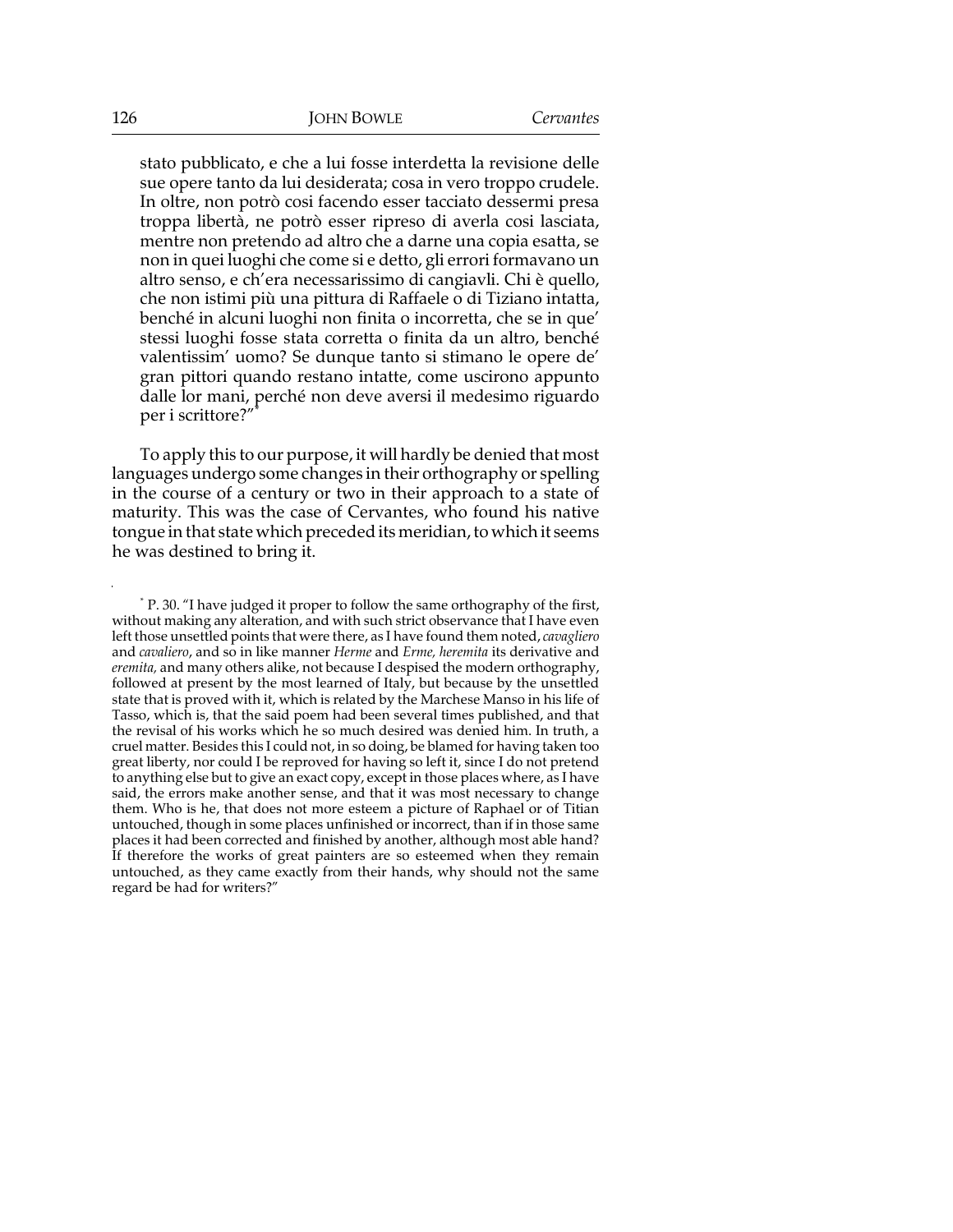As he retained many antiquated words, he did the same with its orthography also. Thus we read "sin el *h*ornato de prólogo" (I, prólogo); "el sentido del *h*olfato" (I, 20); "y *h*aspado hilo" (II, 28); *"ha* entender" (II, 27); "*h*allá te avengas" (II, 57); "con las *h*ancas de" (II, 58). In the old Spanish, the *h* is frequently redundant. "Fueron lo *h*a buscar, y él s'escondía" (Espinosa C. 27. St. 112.) "Los pechos y el *h*ombligo travessava" (*ibid*., C. 31. St. 43). "Cudicia rompe el saco" (*Don Quijote*, I, 20). In Luis Barahona de Soto, we read "A la crueldad levantan la cubdicia" (C. 9. St. 33), "Buscando su tesoro el cudicioso," *ib.*).

#### *Editorial principles*

I will instance but one more example on this dry subject, which is C. 12. St. 65. The word *monesterio*, which is notoriously wrong when compared with its origin, but which is so written in the old writers, and by the critical Covarrubias. Custom in most languages sometimes gets the better, and can hardly be set aside without affectation. These which are here produced may serve to confirm an observation of the learned Monsieur de S. Palaye, that such instances should teach the most knowing editors that they always hazard much in changing the text of authors without necessity, and without precaution. They ought at least to present them such as they have read them, with the most scrupulous fidelity; they may afterwards more hardily propose their own conjectures.\* He must be very ignorant of the Castilian who wants to be informed, that it abhors the use of double consonants; thus Apollo is always *Apolo*, Palladium, *Paladión*, Pallas, *Palas*, &c. When this rule was finally settled, 'tis not quite certain; in our author's time, it was not. I have found the *s* redundant in the spelling of Luis Barahona de Soto in his *Poem of Angélica* in these words—*confussión, ossa, osso, pissada, dessiertas,* and several others. Whether this came from the author or composer of the press, custom must be some plea of excuse for the same in Cervantes.

*Where to put the annotations.*

But the text being duly settled agreeable to the original edi-

\* *Mémoires sur Chevalerie, Notes sur la IV Partie*.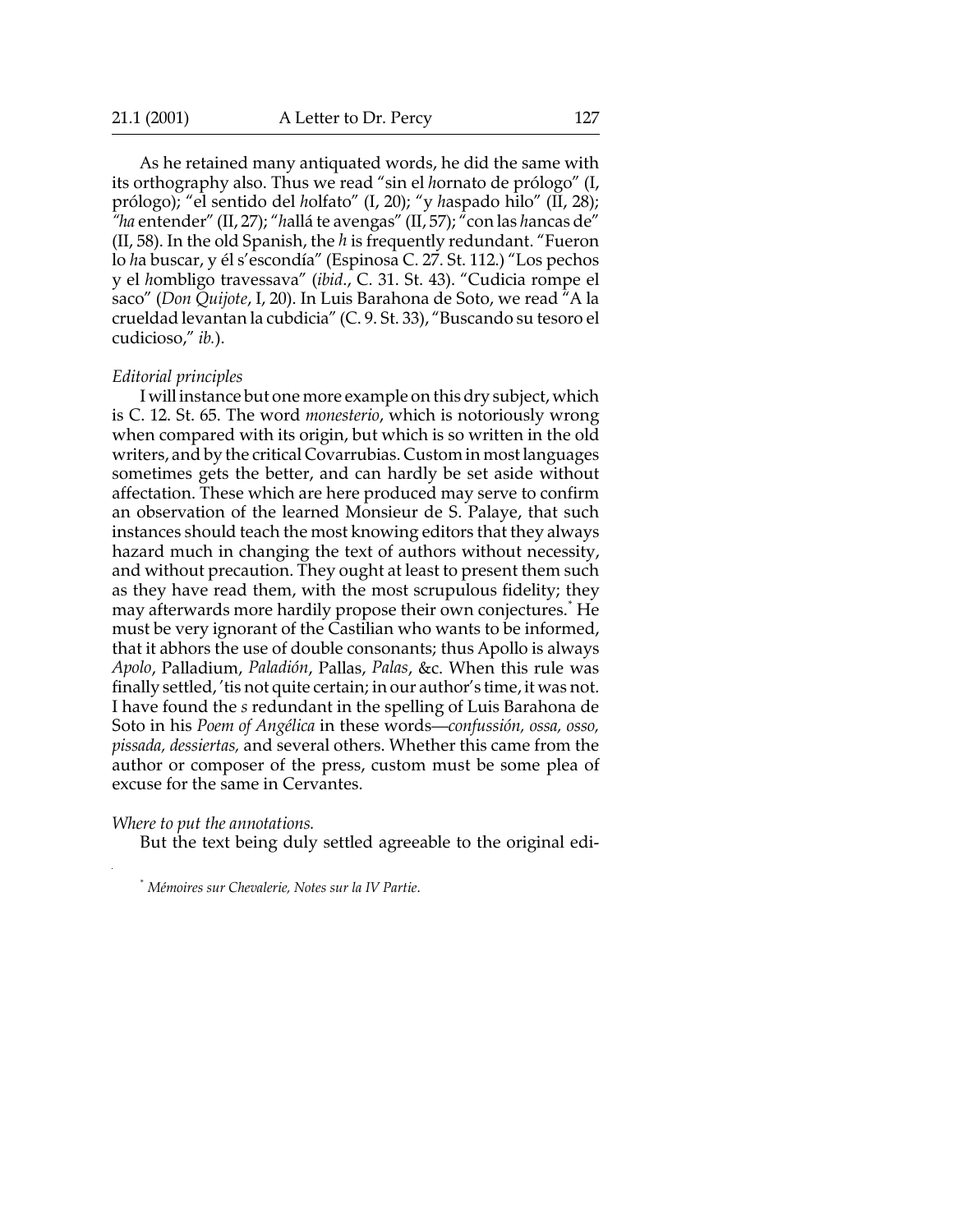tions, the placing the notes and commentary will come of course to be next of all considered. And here I must in some degree plead an exclusive power of doing this by virtue of my index—"y dejadme a mí el cargo de poner las anotaciones y acotaciones." It must frequently happen that a writer must use one word in a very different sense; an explanation then of the same may be totally useless in one, and altogether pertinent in another. To give a clear idea of what is here advanced, let us take the word *altibajos*, which is used in three places by Cervantes: "No ay historia humana en el mundo, que no tenga sus altibajos" (II, 3). "There is no human history in the world that has not its ups and downs" (probably an allusion to Sancho's capering in the blanket, which produces the reflexion), its inequalities. "Altibajo," says Covarrubias, "se toma algunas veces por la desigualdad que el hombre inconstante y vario suele tener en sus acciones y modo de proceder." In the two other places, II, 19 and II, 26, the original meaning—"el golpe que se da derecho de la cabeza a los pies"—is retained, in the former the metaphorical.

## *The indexes.*

It has frequently happened in my searches, that one quotation has pertinently explained two distant passages. Thanks to my first labour of the indexes, this has been effected at my leisure in a few minutes. Without them much time might have been expended to no purpose, as the search might have proved unsuccessful, though there were a full and clear conviction that such a correspondence did exist somewhere, but which there was no possibility of turning to.

In confirmation of what is here observed, take the following annotation on *una villana de Sayago* to which Dulcinea was changed (II, 32). "Saco es una vestidura vil de que usan los serranos y gente muy bárbara, Lat. *sagum*, que vale lo mesmo que sayal, por ser la tela de que se hace el saco. En tierra de Zamora hay cierta gente que llaman *sayagueses*\* y al territorio, tierra de *sayago*, por vestirse desta tela vasta." I should have been much obliged to Covarrubias, if he had made me as well acquainted with the *yangüeses*, as he has

\* V. II, 19.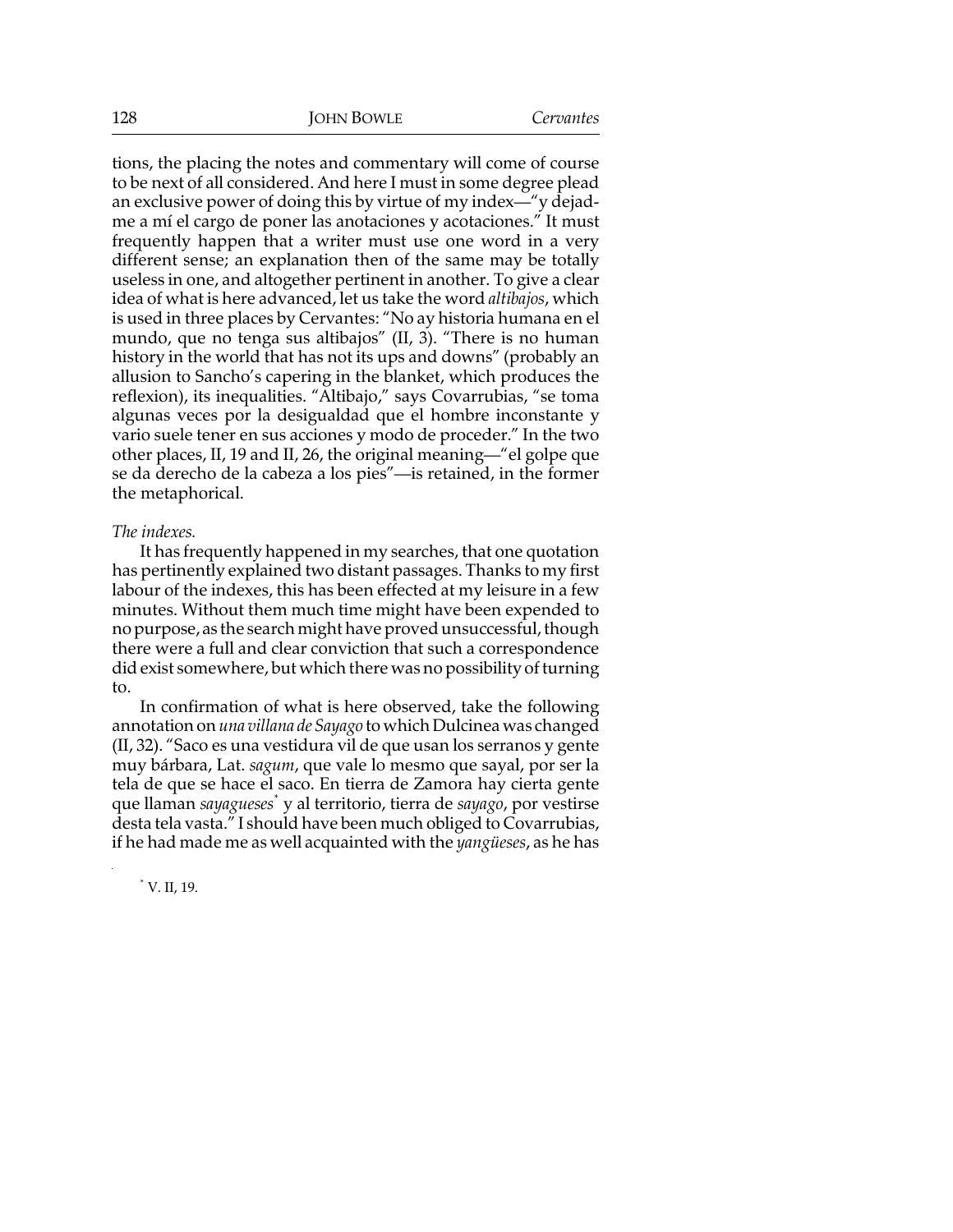with these, and with several customs of his country that fall within the time of my enquiries.

It will be proper to say something of the indexes and the annexed specimens. Those which contain the names of men, countries, cities, &c. &c., must be of general utility for several purposes, and particularly for referring to preceding passages. Thus the author (II, 8) tells his readers that the adventures of the hero in his third sally, begin in the way to Toboso, as the former did in the plains of Montiel. I will suppose that many of his readers, regardless of his directions to forget the past adventures of the Knight—"se les olviden las pasadas caballerías de el ingenioso hidalgo"—to have actually done so, but wish to turn to the particular passage; this then by the index may be done in a minute. Allusions to past facts occur in almost every chapter, nay sometimes in several places in one and the same, particularly the promise of the island, which was a part of the original plan, in the seventh chapter of the first part.

But the references which everywhere abound, and which for the purpose of profitable reading can hardly be obtained but by the aid of the indexes, must be a necessary part of the editorial labours; but this is not to be effected by these only, but by frequent reading. This more immediately respects lesser matters; the names of men and places may be very easily turned to, and discovered without any labourious search. A proper selection from the *Indexes de palabras* in such a manner as to discover the concording passages, the remarkable facts, and the principal transactions throughout the whole of the work, cannot fail to be of use in assisting the diligent, the careful and attentive reader.

#### *My goal: to display Cervantes' genius*

As my aim and intentions, from uncommon labour and perseverance in the whole of this undertaking, are to display the merits, to elucidate a writer who of all the moderns has attracted the most general estimation, and who, the more he is known, must be more generally the object of admiration, whether we consider the wonderful extent of his genius (of which luckily no one was ever a more competent judge than himself, by his having set due bounds to it, as is apparent from his happy conclusion of the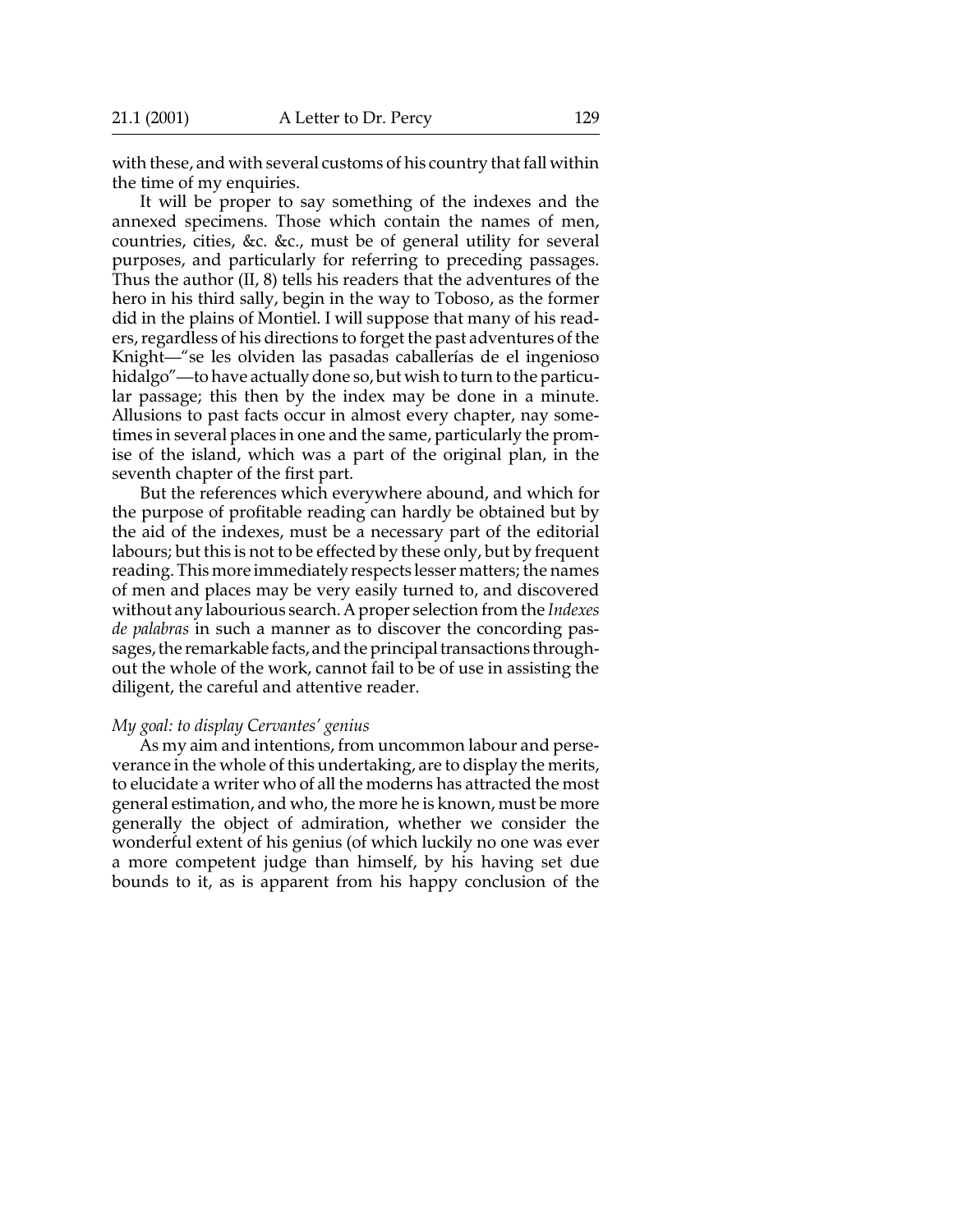history), or the pleasing facetious manner in which he has conveyed to mankind those excellent lessons of morality, so I must observe, that the indexes of the proper names will admit of no curtailing or abridgment, for under the names of the knight or squire, their principal actions are pointed out. The same is done with respect to every other person, place, river, or other notable particular, nor amidst these are Rocinante's feats left unrecorded, nor his intimacy with Sancho's Rucio.

#### *Motivating himself to finish the indexes*

The man who is at the pains of making indexes, says the Bishop of Bristol in the preface to his Milton, is really to be pitied; but of their great utility there is no need to say anything. I can from experience bear testimony to the former part of what is here advanced. He must be steeled with seven-fold patience, and endued with a still larger portion of perseverance, who finishes what he begins in a work of this kind, and without that happy period, he is wasting time and labour to no purpose. Duly impressed with this truth, that the sole worth of the whole depended on the finishing what I had began, I used art and stratagem to impel myself on the completion of that, which, had it been proposed to me against my inclinations, I should have resisted with my utmost efforts. But my love and veneration for this author, whose every new reading still brings new pleasure, and discovers latent beauties that have eluded my former surveys, induced me to undertake that for him, which the editors of the Dauphin Classics did in their several departments under the auspices and patronage of the Duke of Montausier.

#### *Books read so as to help understand Cervantes' text*.

If my patience in this undertaking was many times fatigued by an uncommon exercise of it, another still more painful, namely that of reading, has at times quite overpowered it. To read over bulky volumes where there is scarce anything to instruct or amuse, which is for the most part the case of the *libros de caballerías* or romances, and many of them printed with types scarce legible, with numerous inconveniences to be encountered in *travelling through these forests and enchantments drear*, must *quell* the best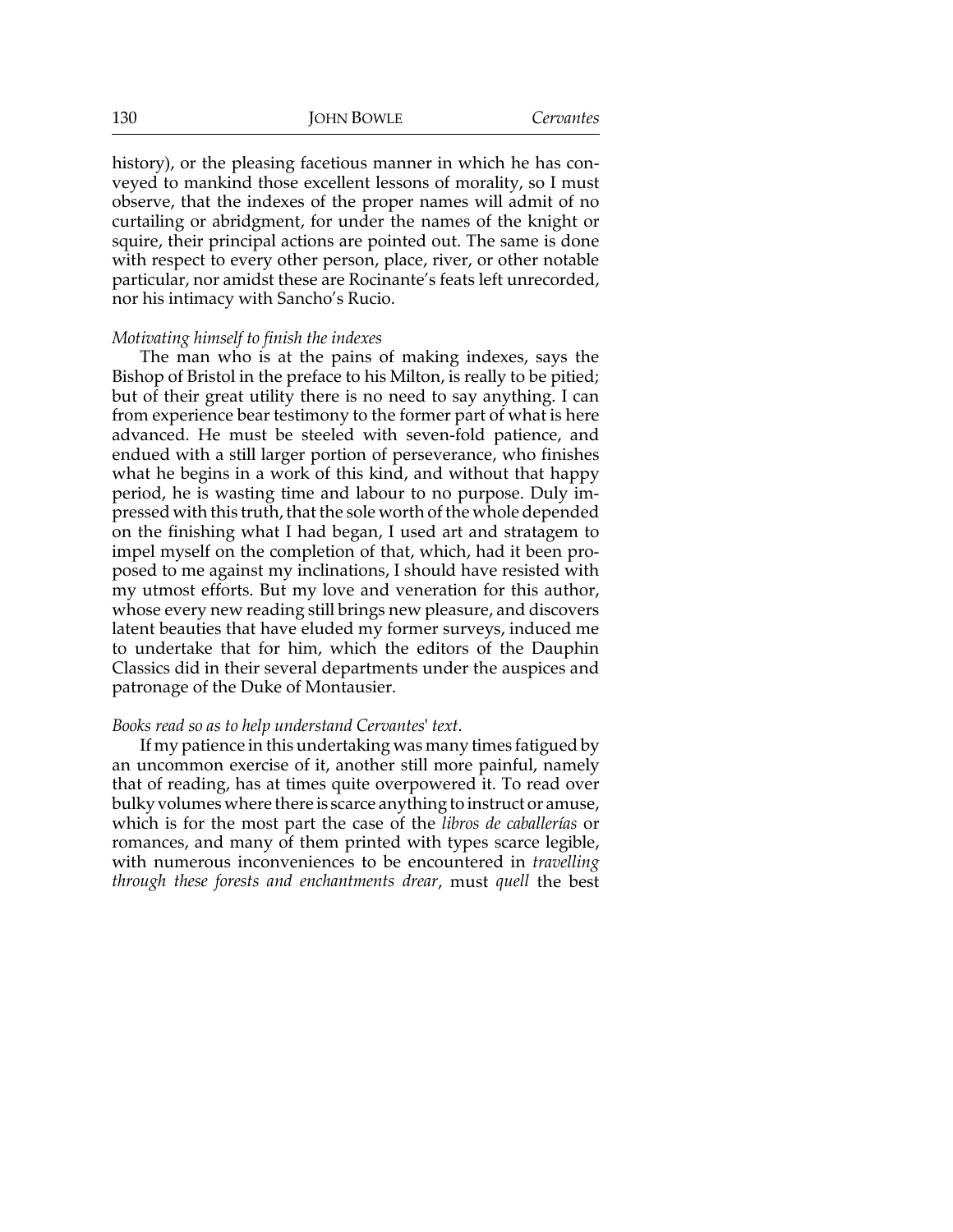formed resolutions. If the four first books of *Amadís de Gaula, Tirante el Blanco* among the Spaniards, Boiardo and Ariosto among the Italians, have furnished out some amusement independent of my searches, *Felixmarte of Hircania*, *Palmerín de Oliva*, Maestro Elizabat with his *Sergas de Esplandián*, I was about to add Pulci in his *Morgante maggiore*, but surely Alamanni in his *Girone il Cortese*, have in many places overpowered mine. Nothing could have urged me on to the perusal of such writers, but the view of tracing out the knight in his pursuits, and success has in many instances attended my endeavours.

I should never have engaged in the reading of these books but with a view to the present purpose, as it is with me most certain that, if a greater genius than Cervantes had arisen and exerted his talents in defence of them by a greater fund of irony, they would inevitably have sunk into the darkest oblivion, and been left to perish with the detestable Avellaneda and the poor poet Antonio de lo Frasso. What but the rarity of the *Fortuna de amor* could induce Pineda to reprint *tan disparatado libro*, and to induce him to think Cervantes in earnest in his high-strained commendations? He seems rather to have made him the butt of his ridicule, and to have treated him as a second Querno.\* In his *Viaje del Parnaso*, a poem of very singular merit, to appease the turbulent waves betwixt Scylla and Charybdis, he is for throwing him overboard, but he is saved by the interposition of Mercury.

> Hallaron a Lofraso Poeta militar, sardo, que estaba Desmayado a un rincón, marchito y laso… Gritó la chusma toda, "al mar se arroje, Vaya Lofraso al mar sin resistencia." "Por Dios," dijo Mercurio, "que me enoje." CAP. TERCERO.

<sup>\*</sup> ["Camillo Querno, of Apulia, hearing that Leo X. was a great patron of poets, went to Rome with a harp in his hand, and sang his *Alexias*, a poem containing 20,000 verses. He was introduced to the Pope as a buffoon, but was promoted to the laurel." (E. Cobham Brewer, *Dictionary of Phrase and Fable*, 1898, as posted on www.bartleby.com, consulted 26 December 2000.]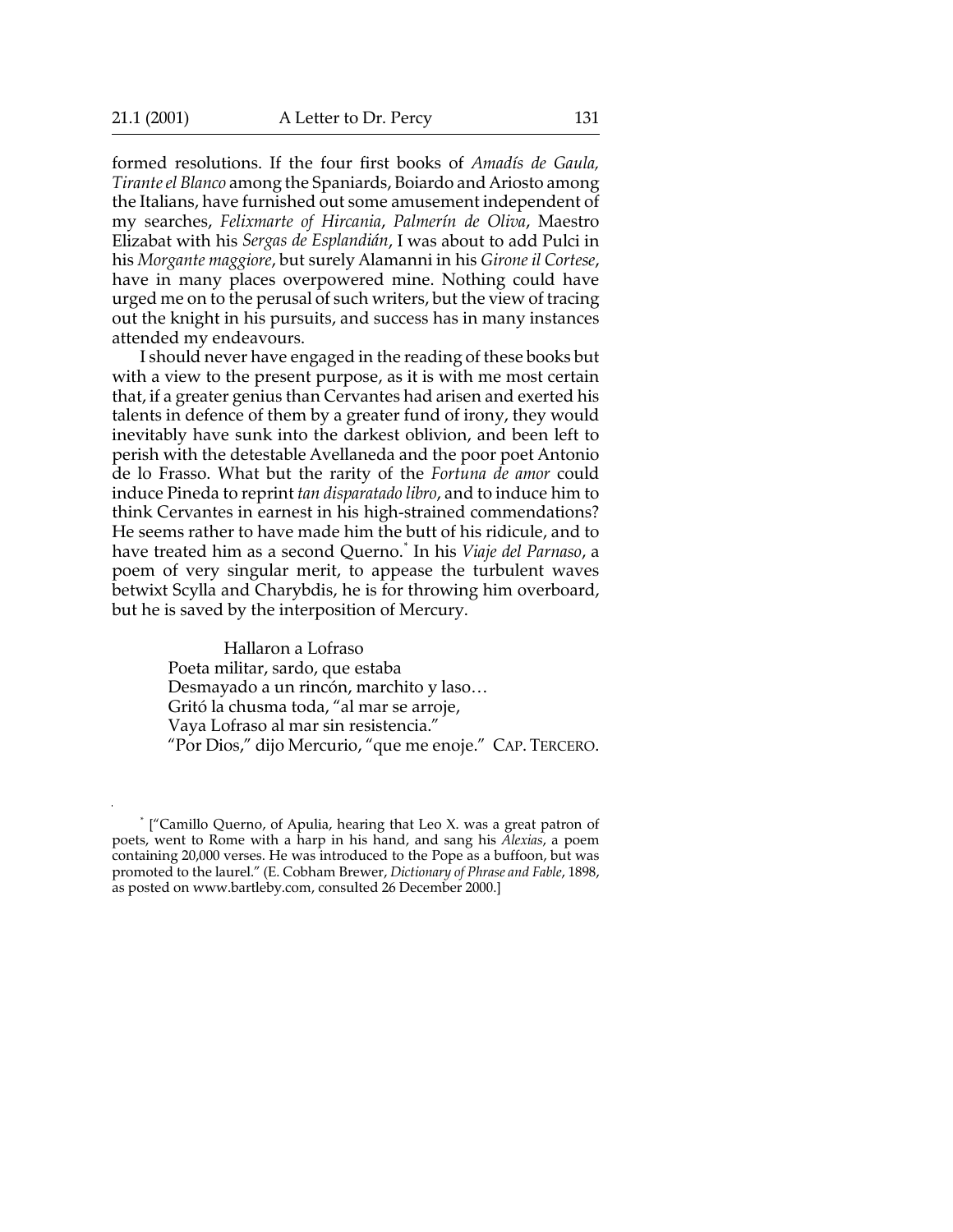Don Nicolás Antonio, forming his judgment of him from hence, styles him *Poeta infi ni subselii*. The painful labour of reading these sort of authors is the commentator's merit, as it is ever a great advantage that some one should take such pains for the information of others.\*

#### *The need for a map.*

When the text of the author selected for illustration is imprinted in the memory, so that the resembling passages may be brought together, the comment may go on with success; without it the allusions cannot be brought to light. An undertaking of this kind must be a work of time, and cannot by any means be completed in haste, for many very obvious reasons. But one thing more offers. As some of the editors of the Dauphin Classics adorned their works with ideal maps of the travels of their heroes, so our knight's adventures being all within the limits of his own country, a map of Spain, adapted to his history, must be not barely an ornament, but of apparent utility, as there are more than a hundred names of provinces, cities, mountains, rivers, and the like mentioned in it. Such a one, executed with proper references to the parts of the work where they are named, seems to offer a large fund of amusement. But it will be in vain to look for the Duke's territories, or the famous island of Barataria in the present attempt, which is so ordered as to serve every book, whether original or translated.

## *Division into volumes. His chief goal, "a genuine and correct text."*

As to the idea of a future edition, the originals before-mentioned being to serve as the ground-work of the superstructure, it is to be observed, the text will necessarily be included in two

<sup>\*</sup> Such are the sentiments of Monsieur de S. Palaye, *Mémoire concernant la lecture des anciens romans de chevalerie* [included in *Mémoires sur l'ancienne chevalerie*], 134, 5. He expresses himself much to the same purpose in a former work: "On ne saurait rien faire de plus utile aux gens de lettres, que de les affranchir de la nécessité de faire une infinité de lectures, dont les écrivains exacts ne croient pas pouvoir se dispenser, et dont ils ne tirent souvent d'autre avantage que d'en bien connaître toute l'inutilité." (*Mémoires de l'Académie des Inscriptions*, vol. 13, p. 527.)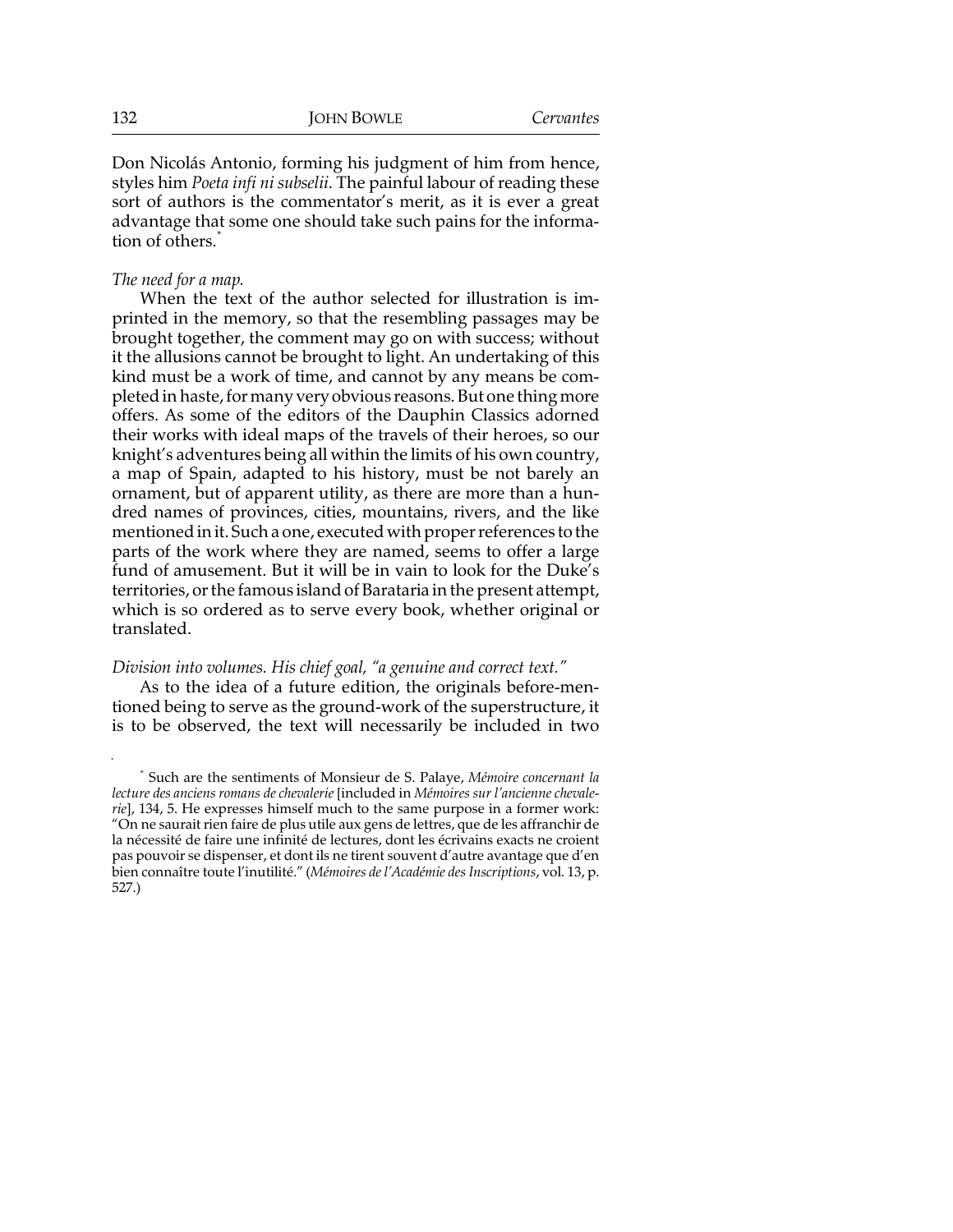tomes; the comment, with the various readings and index, would make two more. A genuine and correct text, which I have never yet met with in any modern (for several, for more than a century past, have been mutilated and *expurgated*), would be my chief and principal aim. Nor would I be negligent in attention to the beauty of the impression; this should correspond to the former, though it be a secondary consideration. To publish new and correct editions of the works of approved authors, says the Bishop of Bristol, has ever been esteemed a service to learning, and an employment worthy of men of learning. It is not material whether the author is ancient or modern.

#### *Cervantes, a chaste author.*

If chastity of manners be any test of approbation, Cervantes must be ever esteemed. He has in his great work proved the truth of his own observation, "Si el poeta fuere casto en sus costumbres, lo será también en sus versos; la pluma es lengua del alma" (II, 16). In a word, I must bear testimony to his own observation of his history, that it has not an immoral expression, nor any sentiment but what it is Catholic: "porque en toda ella no se descubre, ni por semejas, una palabra deshonesta, ni un pensamiento menos que católico." A satisfaction this, that I have not employed my time on a work unworthy of notice.

#### *The need to read Cervantes in the original language.*

The true characteristic of ignorance and ill-nature is to decry and undervalue the labours of any man where they tend to any useful purpose. I shall apply to my own intentions what your friend Mr. Warton has said of Shakespeare: "If Cervantes is worth reading, he is worth explaining; and the researches used for so valuable and elegant a purpose, merit the thanks of genius and candour, not the satire of prejudice and ignorance."\* That he is worth reading, is evident from his being read by all with pleasure; they have the smallest share of it who use the dark glass of a translation, those the highest, who enter into the spirit of the original. They who are versed in languages cannot but know the

<sup>\*</sup> [Thomas Warton], *Observations on Spenser,* vol. 2, p. 265.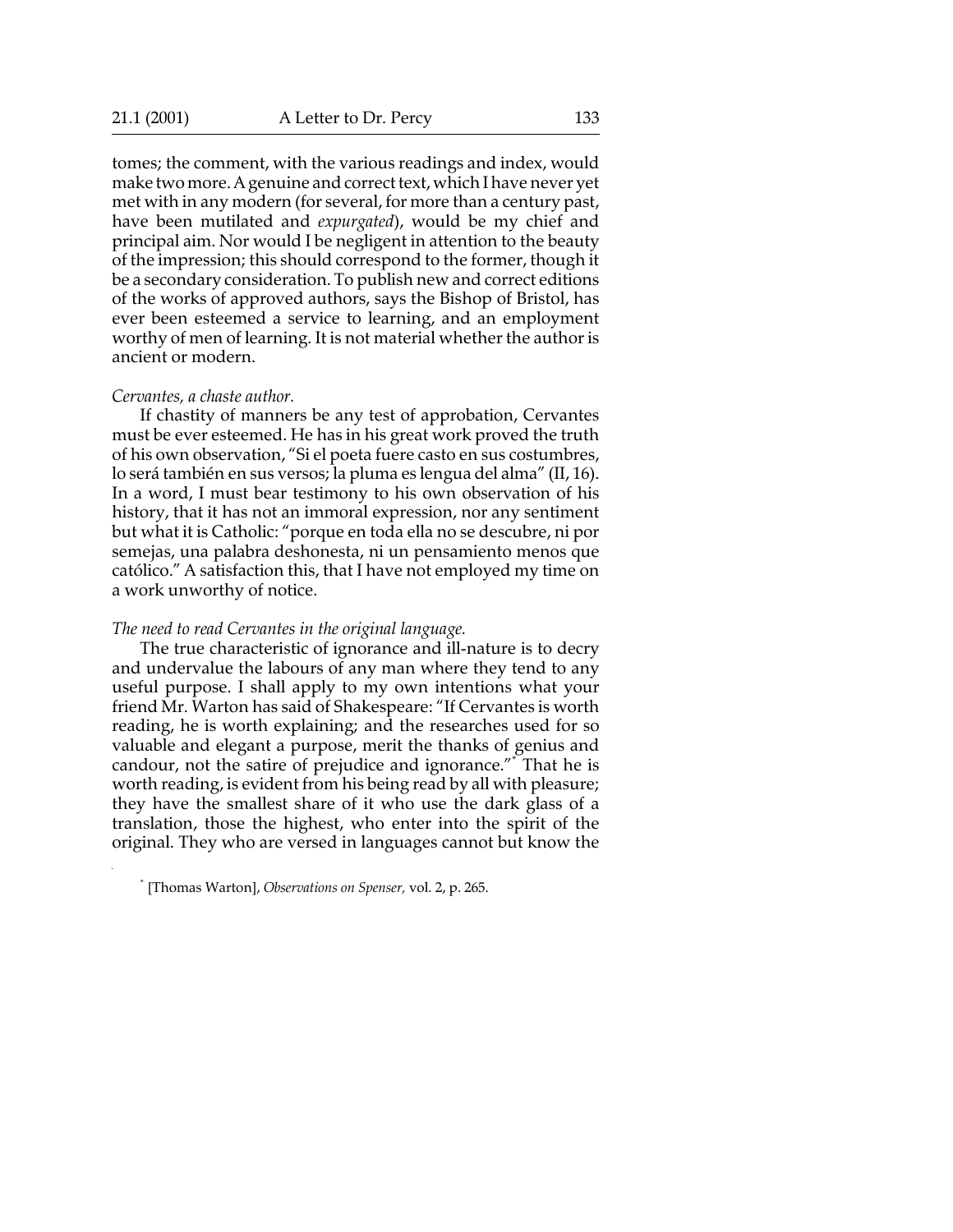possibility of fully comprehending the import and meaning of words, and yet find themselves utterly unqualified to express themselves properly in their own. What Voltaire says of *Hudibras*, that it is *intraduisible*, is applicable to almost every original composition of wit, genius, and humour.

#### *A Spanish genius and citizen of the world.*

I flatter myself that my wonted perseverance will not fail me in adapting what I have already done to the use of a new edition, and that my zeal for the author will urge me on to the completion of such. At the same time I possess the highest reverence and esteem for that country which has produced so wonderful a genius, I can find no excuse for Father Feijoo's total silence of his name in his *Glorias de España*, of which he was so great an ornament. He was an honour not only to his country but to mankind, for I am certain from his writings, that of the two, his great genius and abilities were inferior to the goodness and honesty of the man. He is therefore to be regarded as a citizen of the world, and all have an interest of him.

#### *Conclusion: Don Quijote* needs a *comento.*

In this state of things, I flatter myself with some hopes of accomplishing what I have begun, not from the novelty, but from the universality of my plan. I hope I have said enough to make my scheme known, and shall think myself happy with your future assistance and concurrence. I shall finish what I have at present to offer nearly in the words of doctor Alphonso Villadiego in his *Advertencias* to the edition of the *Fuero juzgo*, with some slight variation: "He comentado este libro con mucho cuidado y diligencia, empleando en ello muchos años de estudio, y revolviendo muchos libros, pasando muchos trabajos, para ponerlo en punto. Por lo menos merezco loa por haber intentado y salido con cosa tan deseada, como lo es este libro, y por haber caminado por donde nadie hasta hoy ha caminado, que es una de las mayores dificultades que he tenido, en comentar y salir con esta obra. Y así ya que no se me agradezca, no es razón haya desagradecimiento de murmuración, considerando que aunque mi ingenio y erudición no sea tanto como al parecer requirió obra tan singular y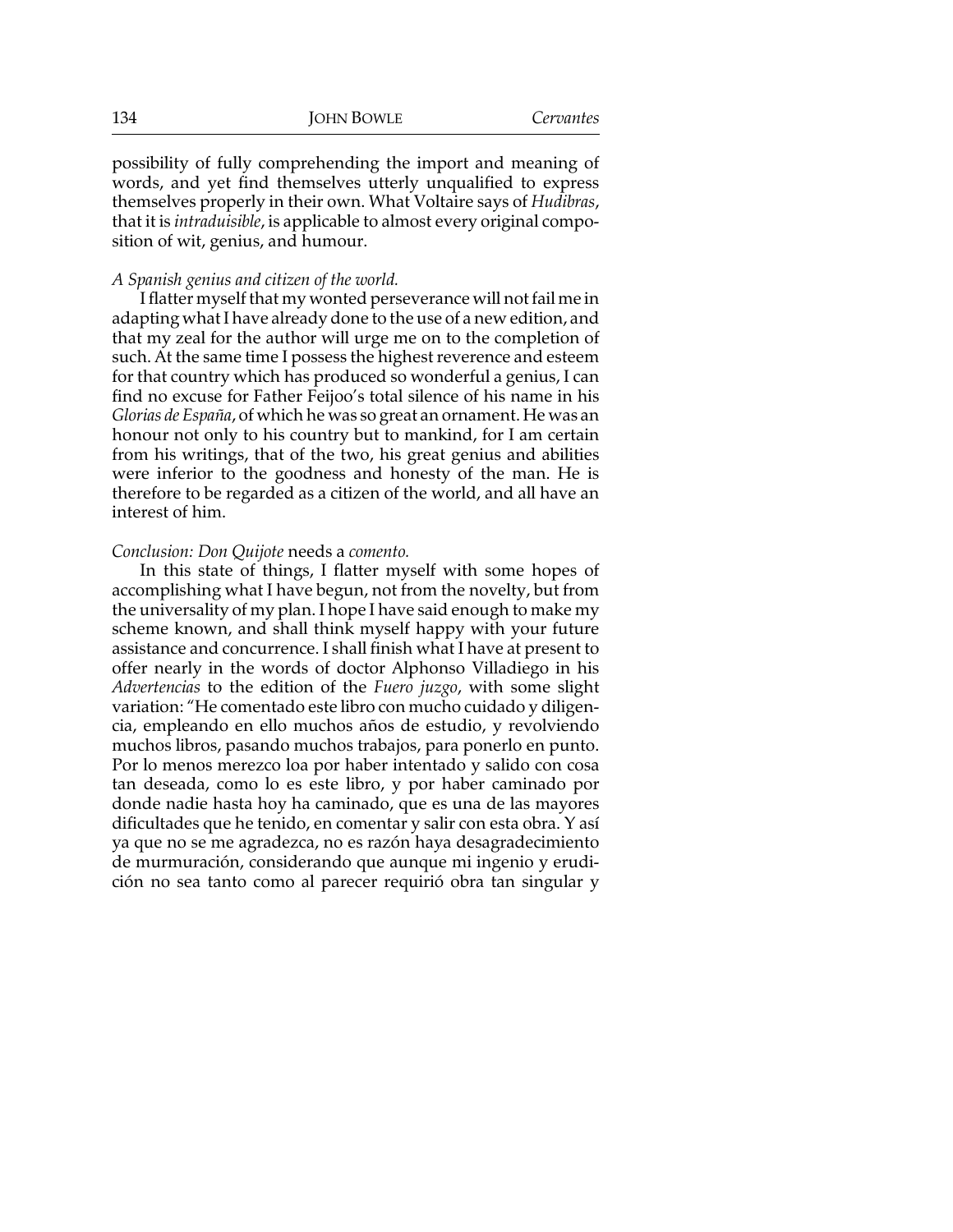peregrina, el mucho tiempo, estudio y trabajo y gran diligencia mía podrá haberlo suplido, especialmente que no hay que agradecer al que diere crédito y no a mí, pues no callo ninguno dellos, alegando fielmente a cada uno en su lugar."\* I have only to add that Cervantes was himself sensible that his history would need a comment, and has told us as much by the mouth of his hero, "que tendrá necesidad de comento para entenderla" (II, 3).

> I am, With Great Respect, Your much obliged and obedient Servant, JOHN BOWLE.

Idemestone,† April 18, 1776.

\* *Advertencias al Fuero juzgo* (Madrid, 1600).

† [Idmiston, Wiltshire.]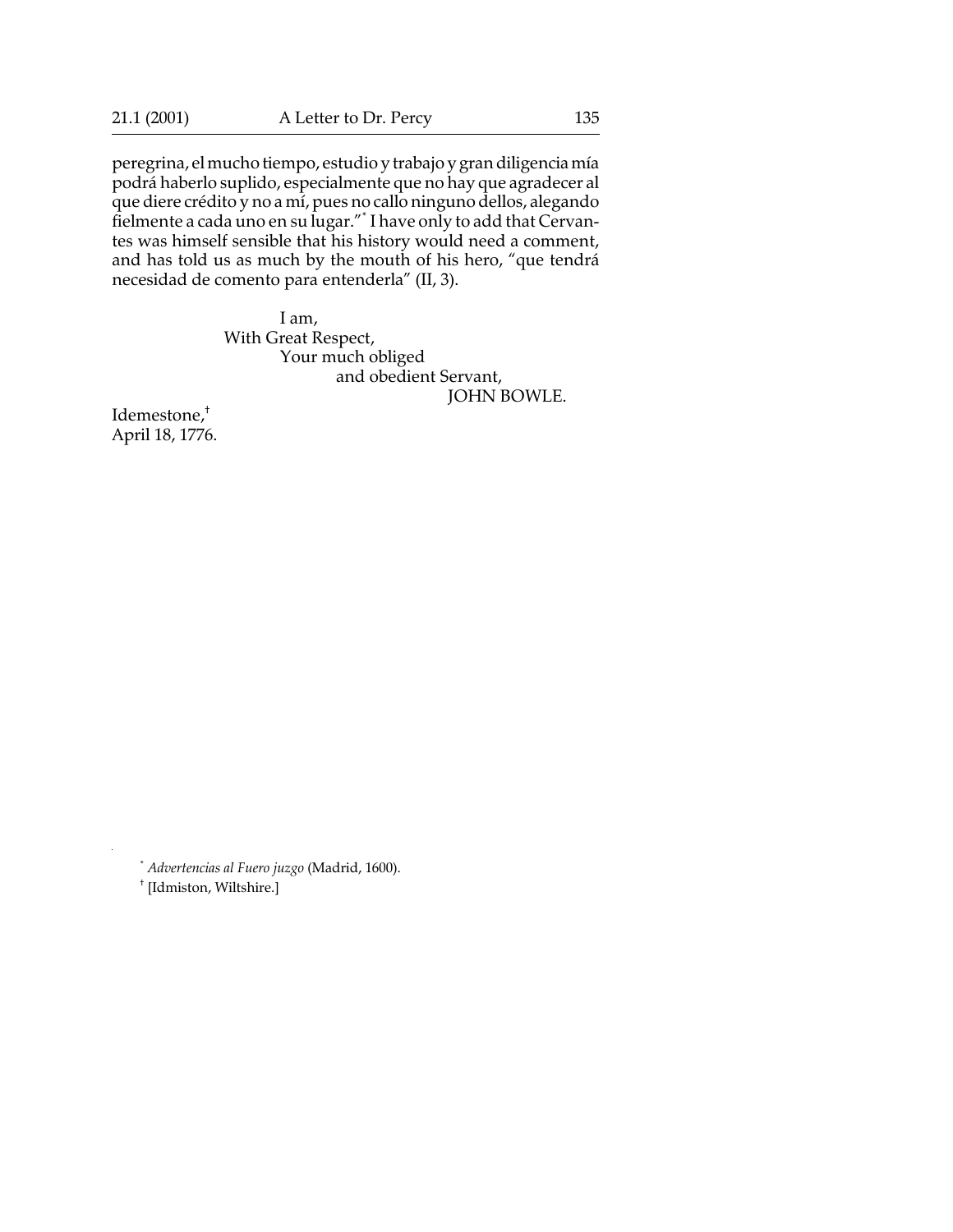## P O S T S C R I P T.

#### *Don Quijote and Ignacio de Loyola*.

Don Gregorio Mayáns, in his *Life of Cervantes*, informs us that some persons have been so capricious as to suppose that the author meant to represent the Emperor Charles the Fifth, whilst others, without any the least grounds, were of opinion that he designed the Cardinal Duke of Lerma as the object of his satire. Amidst the uncertainty of guesses, if I am not peremptory and dogmatical, you will with your wonted candour receive my reveries and conjecture, that Ignacio Loyola might have been pitched upon by the author, as a person worthy of distinguished notice from him. In a word, it has been justly remarked of him by a late French writer, that he was as famous in his spiritual knighterrantry, as his illustrious countryman Don Quijote was in his quest of adventures.<sup>\*</sup>

This is not the idle flourish of a Frenchman's pen, but is fairly deducible from Rivadeneira's account of him, from a fair and candid examination of which a just parallel betwixt both may be formed. We find Loyola in the earlier part of his life extravagantly fond of romances: "muy curioso y amigo de leer libros profanos de caballerías." These he changed for the lives of saints commonly called *Flos sanctorum*, which he read with that zeal that he determined at once to imitate, and put in practice what he read: "y a querer *imitar* y obrar lo que leía." Just in the same manner our knight resolved to *imitate* as far as to him appeared possible the passages which he had read in *his* books: "imitar en todo cuanto a él le parecía posible los pasos, que había leído en sus libros" (I, 4). The impulse from his first reading so much affected Loyola that he still blended his romances with his pious institute, and as a new knight of Christ, in strict conformity to the practice of his brethren

<sup>\*</sup> [Pierre Quesnel], *Histoire de l'admirable Dom Inigo de Guipuscoa* (La Haya, 1736), II, 12.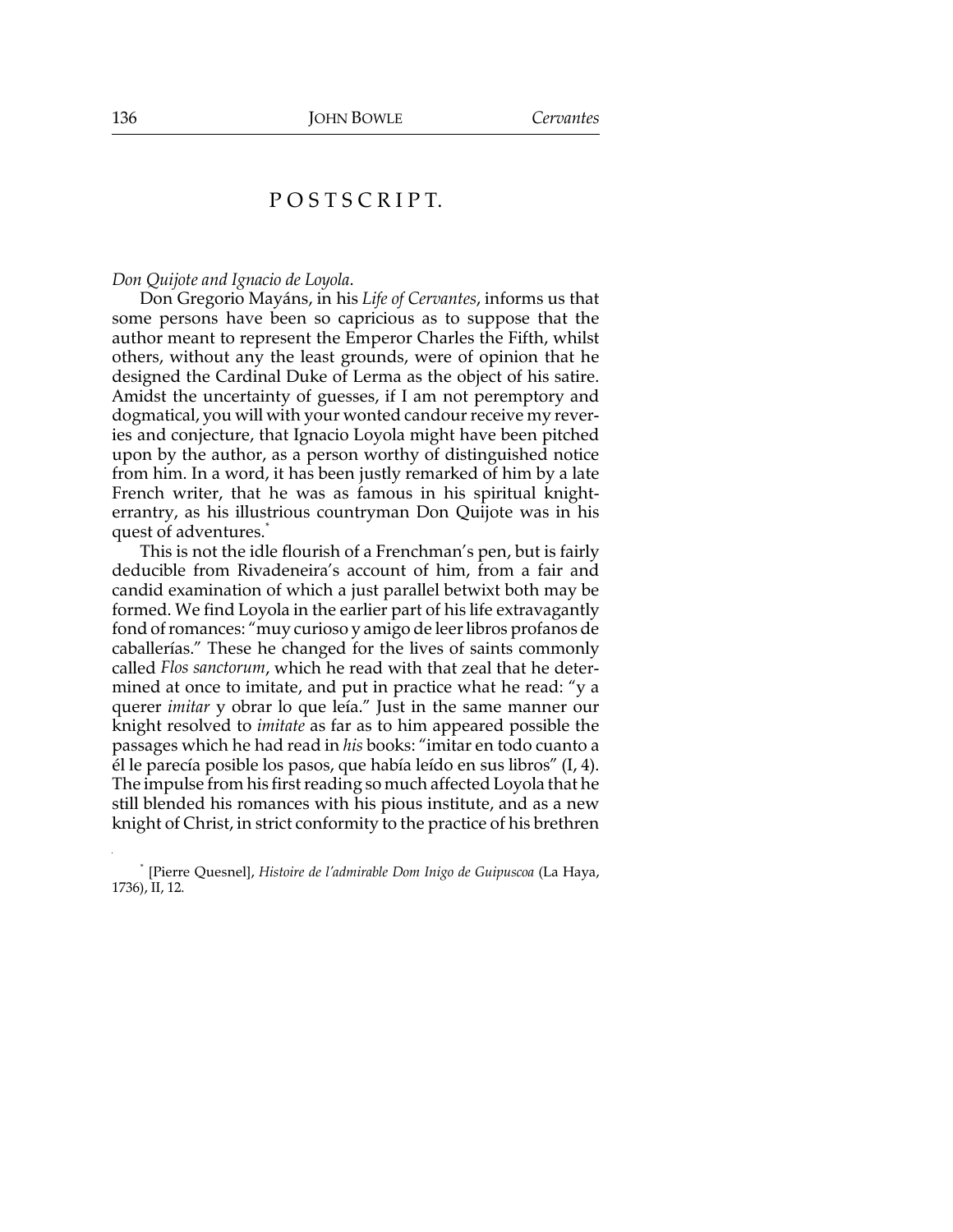in these histories, actually watched his arms, partly on foot, partly kneeling before the image of Our Lady of Monserrate.<sup>\*</sup>

The conduct of Loyola was in several instances truly quixotic, as will appear by comparing the several historians. As he was travelling to Monserrate, he happened to meet with a Moor who spoke rather irreverently of the Holy Virgin, and who got the start of him in his journey. He was much perplexed with his past conversation with him, and was in doubt whether he should not pursue him, and stab him for what he had said, but at length, "después *de haber buen rato pensado* en ello, al fin se determinó de seguir su camino *hasta una encrucijada, de donde se partía el camino*, y allí *soltar la rienda a la cabalgadura* en que iba." Just in the same manner Quijote, after his pleasing self-delusion upon his supposed delivery of the boy Andrew, "llegó a un *camino* que en cuatro se dividía, y luego se le vino a la imaginación las *encrucijadas*, donde los caballeros andantes se ponían a pensar cuál camino de aquéllos tomarían; y por imitarlos estuvo un rato quedo, y al cabo *de haberlo muy bien pensado, soltó la rienda* a Rocinante."

It were very easy to pursue the similar behaviour of both these worthies in this particular; but let us see how far the heroism of the former was of a piece with the doctrine delivered by our knight respecting the great article of complaints from pain occasioned by wounds, that knights-errant are not to complain of any wound, though their guts come through it: "no es dado a los caballeros andantes quejarse de herida alguna, aunque se les salgan las tripas por ella" (I, 8). The wounding of Loyola at the siege of Pampeluna in his legs is a fact well known, but his undergoing the operation of having his leg broke again from the unskilfulness of his surgeons, is not so: "Porque ni mudó color, ni gimió, ni suspiró, ni hubo siquiera un *ay*, ni dijo palabra que mostrase flaqueza" (Rivadeneira, *Vida*, cap. 1). He showed the same courage when he submitted to a voluntary excruciating torment of the amputation

<sup>\*</sup> "Ignacio, como hubiese leído en sus libros de caballerías que los caballeros noveles solían *velar sus armas*, por imitar él como caballero de Cristo aquel hecho caballeroso, y *velar sus nuevas armas* toda aquella noche, parte en pie y parte de rodillas, estuvo velando delante de la imagen de Nuestra Señora." Rivadeneira, *Vida de Ignacio Loyola* (Madrid, 1595), Libro I, cap. 4. Así *Quijote*, I, 3: "Y esta noche en la capilla, &c."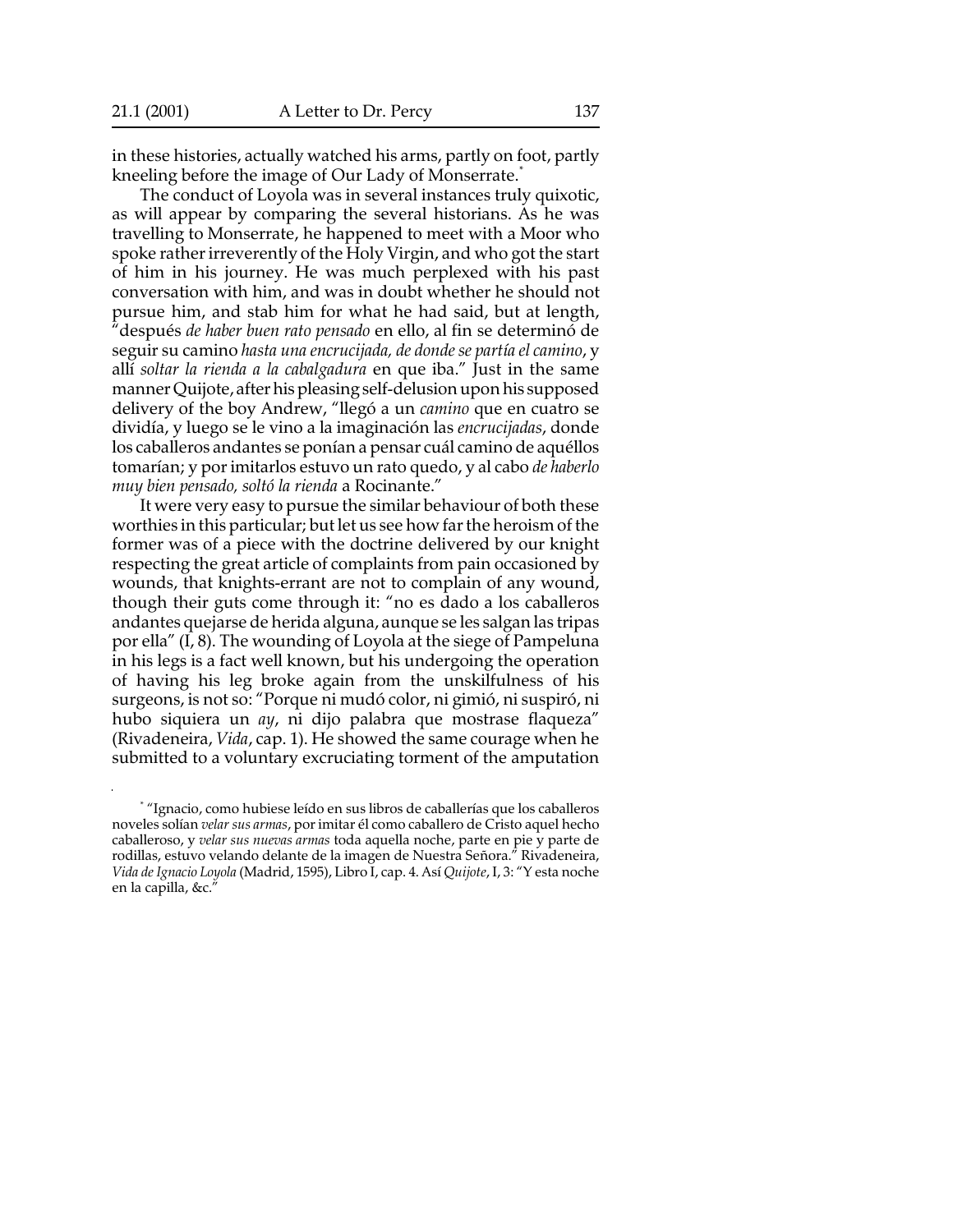of a bone that he might wear his boot genteelly. This indeed was previous to his conversion.

On this event his character is complete; what the old Marques of Mantua resolved on—"de nunca peinar mis canas, ni las barbas me tocare," which Sancho told his master he had related to him to Dulcinea, I, 31, "y sin peinarse las barbas"—the same did Loyola, and let his nails grow too. One would be almost induced to think this last circumstance the particular object of Cervantes's ridicule, as among the other whimsical counsels to Sancho, one is to cut his nails, and not suffer them to grow—"que te cortes las uñas, sin dejarlas crecer"—which particulars are carefully related of him by his pupil the historian above-mentioned: "y el cabello traíale desgreñado y por peinar, y con el menosprecio de si dejó crecer las uñas y barba; que así suele Nuestro Señor trocar los corazones a los que trae a su servicio, y *con la nueva luz que les da, les hace ver las cosas como son*, y no como primero les parecían." To deny man the use of those senses which God gave him is somewhat truly quixotic; 'tis substituting fancy and imagination in the place of that evidence which alone is to be relied on, from a due use and exertion of them. The visionary enthusiast may give into the belief of every absurdity, bewilder himself with his own strange notions, "*y ponerse en un laberinto* de imaginaciones," because he will not believe his own eyes, as was the case with the knight and Carrasco (II, 14).

In forming parallels, matters may possibly be carried too far. But the treatment of Loyola in one instance greatly resembles that of Quijote on his delivery from the *cuadrilleros*, or troopers, by the curate (I, 46). On his return home to Spain from Jerusalem, he chanced to be travelling in Lombardy, and to come to a town besieged by his countrymen, to whom he appeared as one out of his senses, and the captain before he was brought was violently enraged with the soldiers who had taken him as a spy, rating them and telling them they were fools enough themselves for bringing hither a fool, and immediately ordered them to take him away and thrust him out. The soldiers, provoked with this treatment of their captain, vented their resentment on the poor pilgrim, giving him much ill language and loading him with kicks and cuffs. He used afterwards to relate that he then thought upon the insults and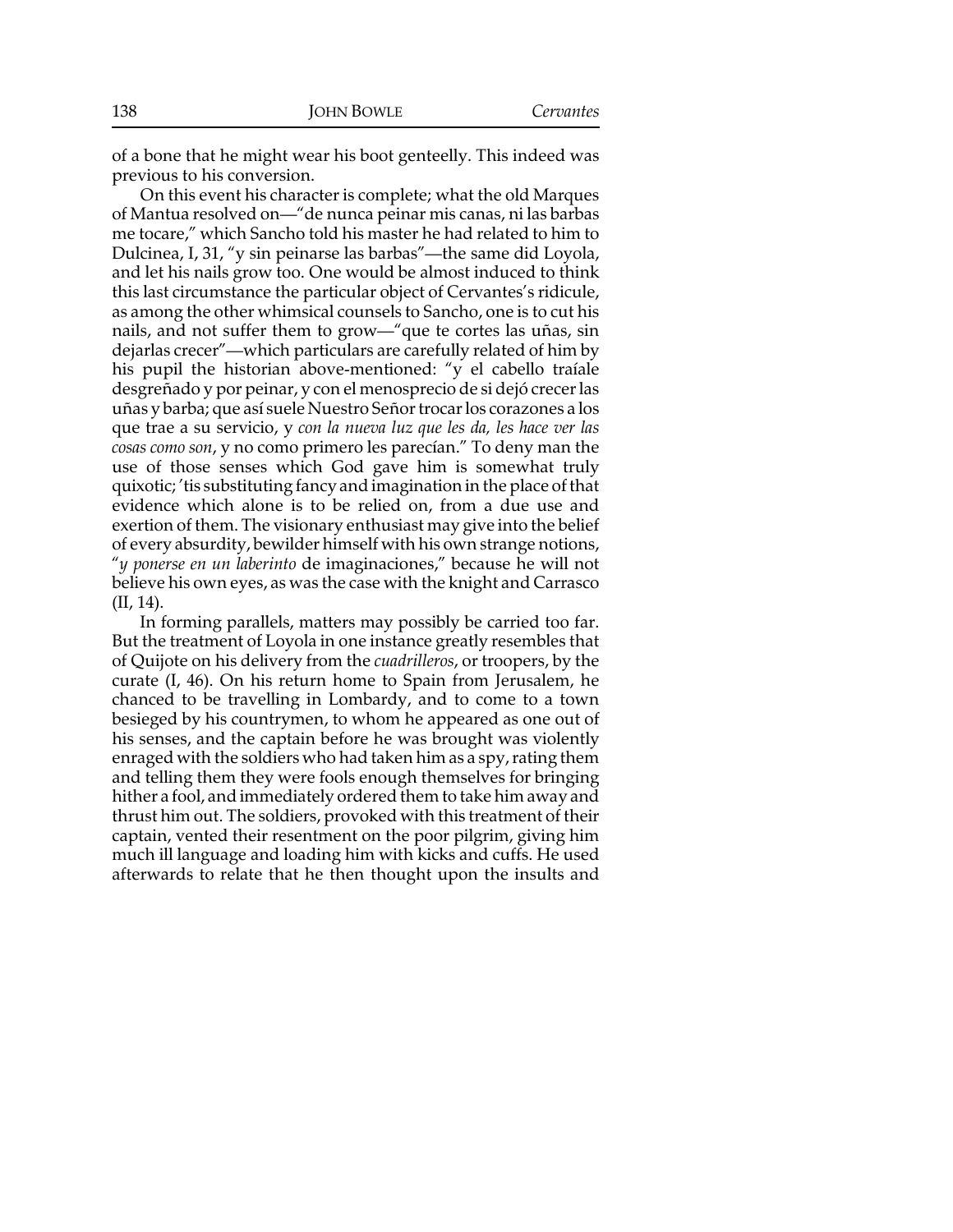mocks offered to Christ by Herod and the soldiers, which was admirable comfort to him.\*

#### *His project. The text and notes.*

But, to drop this subject, and to come to the proposed work. In what is past I have all along insisted on a correct text. This naturally requires an explanation of difficult passages, which makes a principal part of the notes, and these, besides pointing out the historical and other references, will in various places show a propriety in the original absolutely untransferable into any other language. From the collations of the original, and the London edition of 1738, I was naturally led to reflect on the remissness or want of skill in Pineda, and in so doing, I think myself justifiable by the conduct of the judicious editor of the *Canterbury Tales* of Chaucer. "The strange license," says he, "in which Mr. Urrey appears to have indulged himself, of lengthening and shortening Chaucer's words according to his own fancy, and of even adding words of his own, *without giving the readers the least notice*, has made the text of Chaucer in his edition by far the worst that was ever published."†

## *The danger of superfluous "corrections."*

To what I had said respecting the language of Cervantes, I have this to add, that he has uniformly given a peculiar diction to Sancho, and to correct his mistakes is an egregious error. This Pineda did, for I find this reading in no edition before his, in the following passage where Sancho is recollecting himself, and where his repetitions have undoubted merit. "'Así es,' dijo Sancho. 'Luego, si mal no me acuerdo, proseguía, *si mal no me acuerdo*, "el llego, y falto de sueño y el ferido besa a V. M. las manos."'" In his edition it stands thus: "'Así es,' dijo Sancho. 'Luego, si mal no me acuerdo proseguía: "El *llagado*, y falto de sueño, y el ferido besa a V. M. las manos."'"‡ Such arbitrary innovations in the text show a

\* Rivadeneira, *Vida*, Libro I, cap. 12.

‡ C. 26. So before C. 24. His reading is—(si fuera menester) buscarle—while the original is—y si fuera menester buscarle, buscarle con la diligencia posible.

<sup>†</sup> Appendix to *Canterbury Tales* (London, 1775), p. xx.